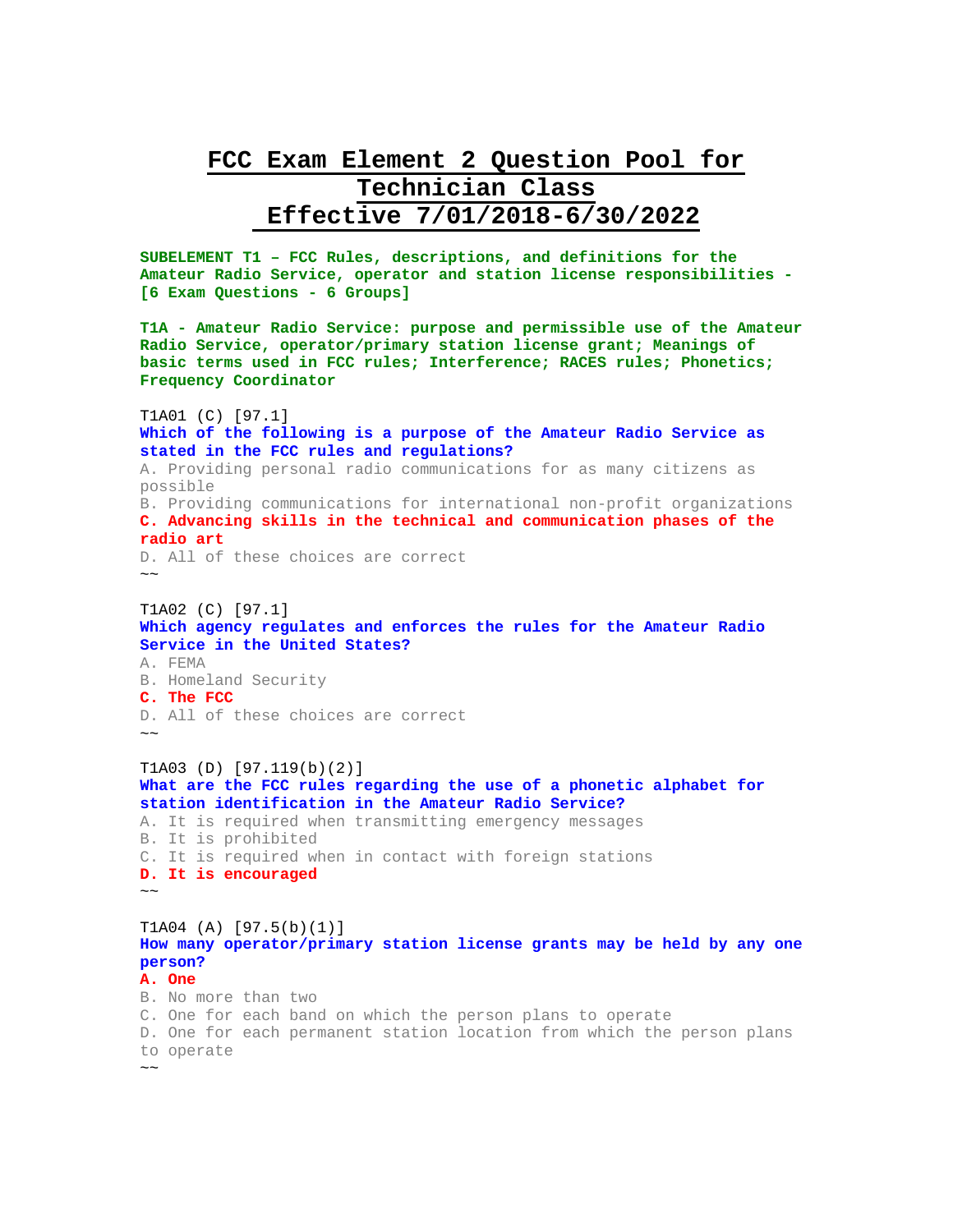T1A05 (C) [97.7] **What is proof of possession of an FCC-issued operator/primary license grant?** A. A printed operator/primary station license issued by the FCC must be displayed at the transmitter site B. The control operator must have an operator/primary station license in his or her possession when in control of a transmitter **C. The control operator's operator/primary station license must appear in the FCC ULS consolidated licensee database** D. All of these choices are correct  $\sim$   $\sim$ T1A06 (C) [97.3(a)(9)] **What is the FCC Part 97 definition of a beacon?** A. A government transmitter marking the amateur radio band edges B. A bulletin sent by the FCC to announce a national emergency **C. An amateur station transmitting communications for the purposes of observing propagation or related experimental activities** D. A continuous transmission of weather information authorized in the amateur bands by the National Weather Service  $\sim$   $\sim$ T1A07 (C) [97.3(a)(41)] **What is the FCC Part 97 definition of a space station?** A. Any satellite orbiting the earth B. A manned satellite orbiting the earth **C. An amateur station located more than 50 km above the Earth's surface** D. An amateur station using amateur radio satellites for relay of signals  $\sim\sim$ T1A08 (B) [97.3(a)(22)] **Which of the following entities recommends transmit/receive channels and other parameters for auxiliary and repeater stations?** A. Frequency Spectrum Manager appointed by the FCC **B. Volunteer Frequency Coordinator recognized by local amateurs** C. FCC Regional Field Office D. International Telecommunications Union  $\sim$   $\sim$ T1A09 (C) [97.3(a)(22)] **Who selects a Frequency Coordinator?** A. The FCC Office of Spectrum Management and Coordination Policy B. The local chapter of the Office of National Council of Independent Frequency Coordinators

**C. Amateur operators in a local or regional area whose stations are eligible to be repeater or auxiliary stations**

D. FCC Regional Field Office  $\sim$  ~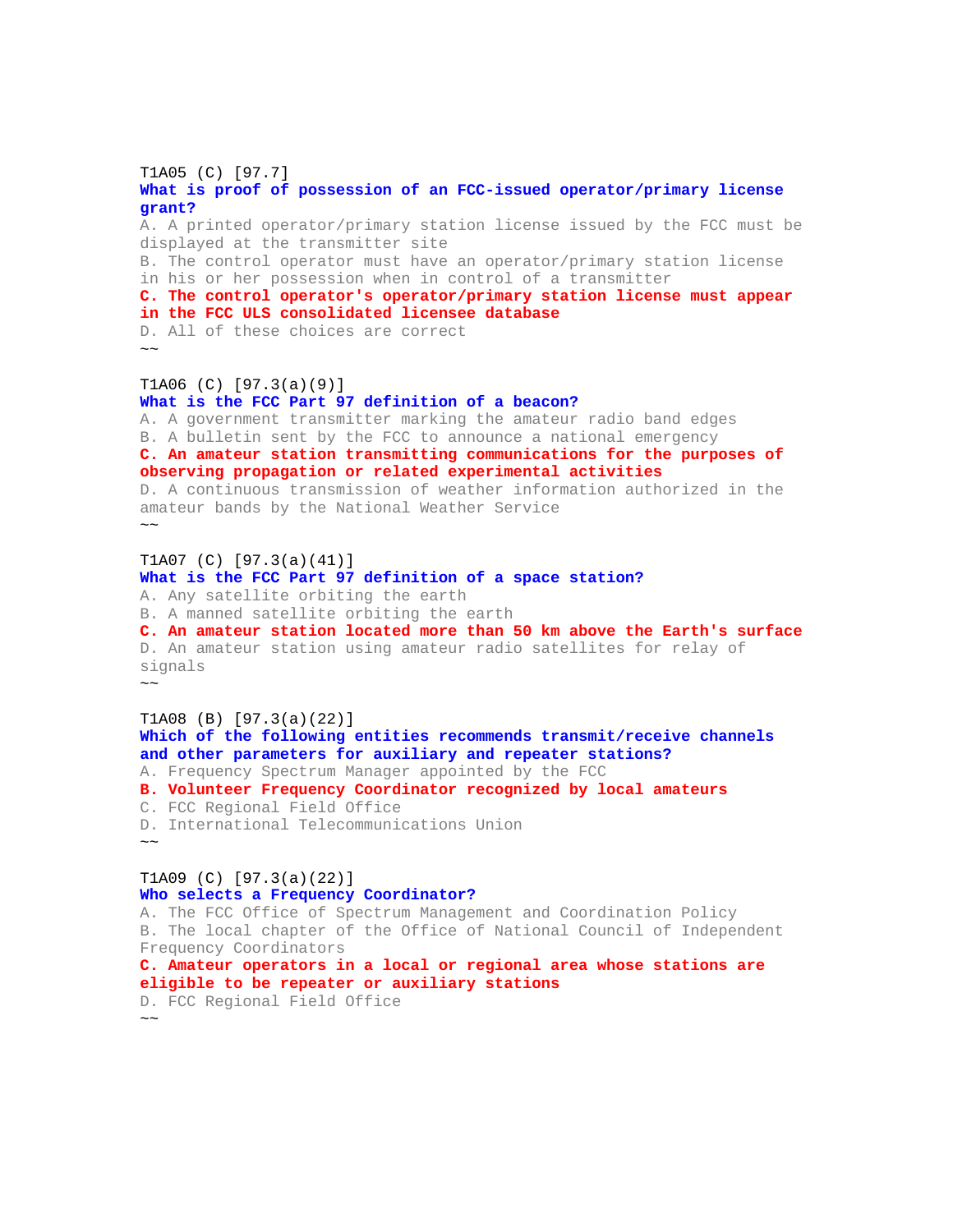T1A10 (D) [97.3(a)(38), 97.407] **Which of the following describes the Radio Amateur Civil Emergency Service (RACES)? A. A radio service using amateur frequencies for emergency management or civil defense communications B. A radio service using amateur stations for emergency management or civil defense communications C. An emergency service using amateur operators certified by a civil defense organization as being enrolled in that organization D. All of these choices are correct**  $\sim$   $\sim$ T1A11 (B) [97.101 (d)] **When is willful interference to other amateur radio stations permitted?** A. To stop another amateur station which is breaking the FCC rules **B. At no time** C. When making short test transmissions D. At any time, stations in the Amateur Radio Service are not protected from willful interference  $\sim\,$ **T1B - Authorized frequencies: frequency allocations; ITU; emission modes; restricted sub-bands; spectrum sharing; transmissions near band edges; contacting the International Space Station; power output** T1B01 (B) **What is the International Telecommunications Union (ITU)?** A. An agency of the United States Department of Telecommunications Management **B. A United Nations agency for information and communication technology issues** C. An independent frequency coordination agency D. A department of the FCC  $\sim\,$ T1B02 (B) [97.301, 97.207(c)] **Which amateur radio stations may make contact with an amateur radio station on the International Space Station (ISS) using 2 meter and 70 cm band frequencies?** A. Only members of amateur radio clubs at NASA facilities **B. Any amateur holding a Technician or higher-class license** C. Only the astronaut's family members who are hams D. Contacts with the ISS are not permitted on amateur radio frequencies  $\sim\,$ T1B03 (B) [97.301(a)] **Which frequency is within the 6 meter amateur band?** A. 49.00 MHz **B. 52.525 MHz** C. 28.50 MHz

```
D. 222.15 MHz
\sim\,
```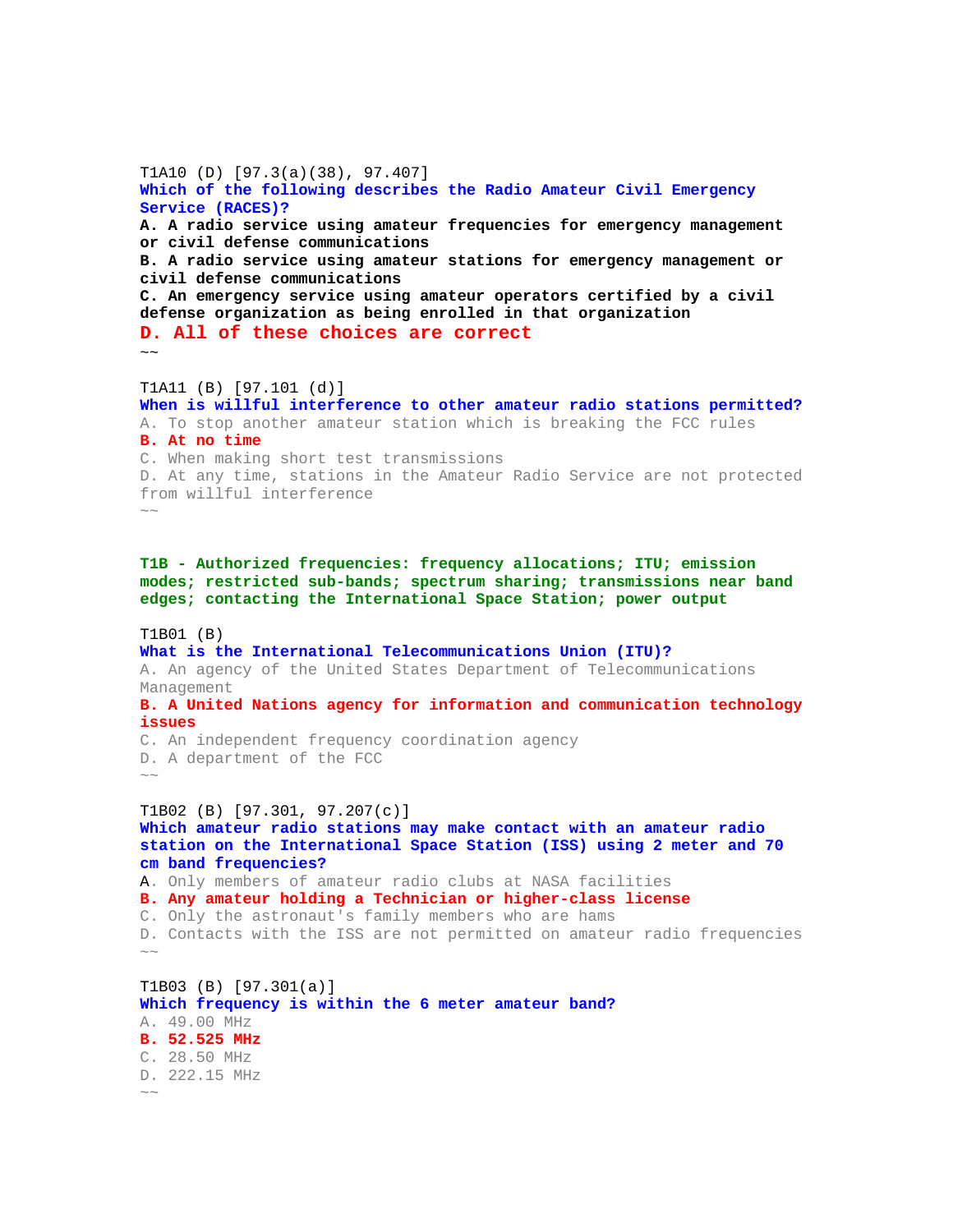(14) T1B04 (A) [97.301(a)] **Which amateur band are you using when your station is transmitting on 146.52 MHz? A. 2 meter band** B. 20 meter band C. 14 meter band D. 6 meter band T1B05 (B) [97.305(c)] **What is the limitation for emissions on the frequencies between 219 and 220 MHz?** A. Spread spectrum only **B. Fixed digital message forwarding systems only** C. Emergency traffic only D. Fast-scan television only  $\sim\,$   $\sim$ T1B06 (B) [97.301(e), 97.305] **On which HF bands does a Technician class operator have phone privileges?** A. None **B. 10 meter band only** C. 80 meter, 40 meter, 15 meter and 10 meter bands D. 30 meter band only  $\sim\,$ T1B07 (A) [97.305(a), (c)] **Which of the following VHF/UHF frequency ranges are limited to CW only? A. 50.0 MHz to 50.1 MHz and 144.0 MHz to 144.1 MHz** B. 219 MHz to 220 MHz and 420.0 MHz to 420.1 MHz C. 902.0 MHz to 902.1 MHZ D. All of these choices are correct  $\sim\,$ T1B08 (A) [97.303] **Which of the following is a result of the fact that the Amateur Radio Service is secondary in all or portions of some amateur bands (such as portions of the 70 cm band)? A. U.S. amateurs may find non-amateur stations in those portions, and must avoid interfering with them** B. U.S. amateurs must give foreign amateur stations priority in those portions C. International communications are not permitted in those portions D. Digital transmissions are not permitted in those portions  $\sim\,$ T1B09 (D) [97.101(a), 97.301(a-e)] **Why should you not set your transmit frequency to be exactly at the edge of an amateur band or sub-band? A. To allow for calibration error in the transmitter frequency display B. So that modulation sidebands do not extend beyond the band edge C. To allow for transmitter frequency drift D. All of these choices are correct**  $\sim$  ~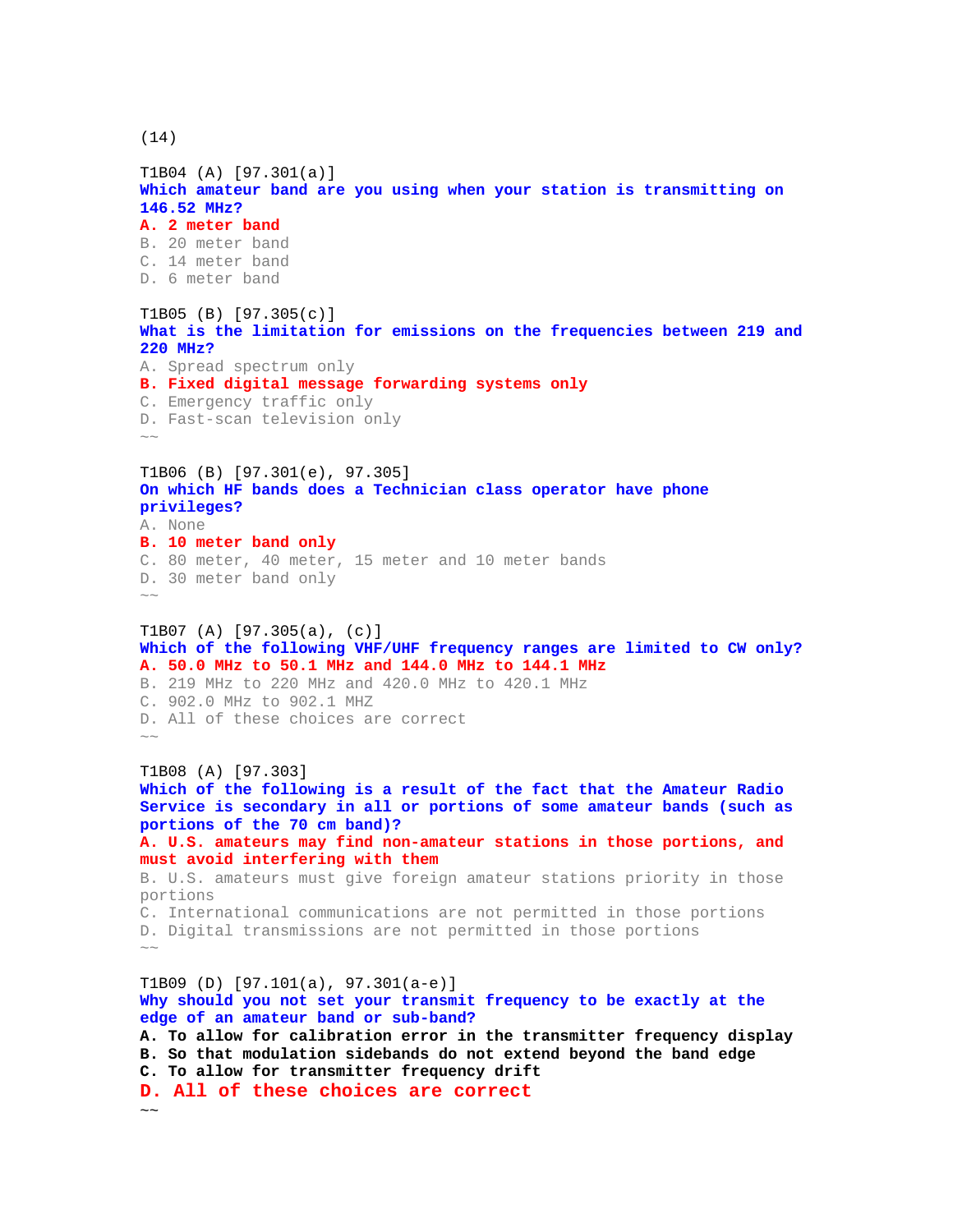```
T1B10 (D) [97.301(e), 97.305(c)]
Which of the following HF bands have frequencies available to the
Technician class operator for RTTY and data transmissions?
A. 10 meter, 12 meter, 17 meter, and 40 meter bands
B. 10 meter, 15 meter, 40 meter, and 80 meter bands
C. 30 meter band only
D. 10 meter band only
\sim\simT1B11 (A) [97.313]
What is the maximum peak envelope power output for Technician class
operators using their assigned portions of the HF bands?
A. 200 watts
B. 100 watts
C. 50 watts
D. 10 watts
\sim\,T1B12 (D) [97.313(b)]
Except for some specific restrictions, what is the maximum peak
envelope power output for Technician class operators using frequencies
above 30 MHz?
A. 50 watts
B. 100 watts
C. 500 watts
D. 1500 watts
\sim \simT1C - Operator licensing: operator classes; sequential and vanity call
sign systems; international communications; reciprocal operation;
places where the Amateur Radio Service is regulated by the FCC; name
and address on FCC license database; license term; renewal; grace
period
T1C01 (D) [97.9(a), 97.17(a)]
For which license classes are new licenses currently available from the
FCC?
A. Novice, Technician, General, Advanced
B. Technician, Technician Plus, General, Advanced
C. Novice, Technician Plus, General, Advanced
D. Technician, General, Amateur Extra
\sim ~
T1C02 (D) [97.19]
Who may select a desired call sign under the vanity call sign rules?
A. Only a licensed amateur with a General or Amateur Extra class
license
B. Only a licensed amateur with an Amateur Extra class license
C. Only a licensed amateur who has been licensed continuously for more
than 10 years
D. Any licensed amateur
\sim \sim
```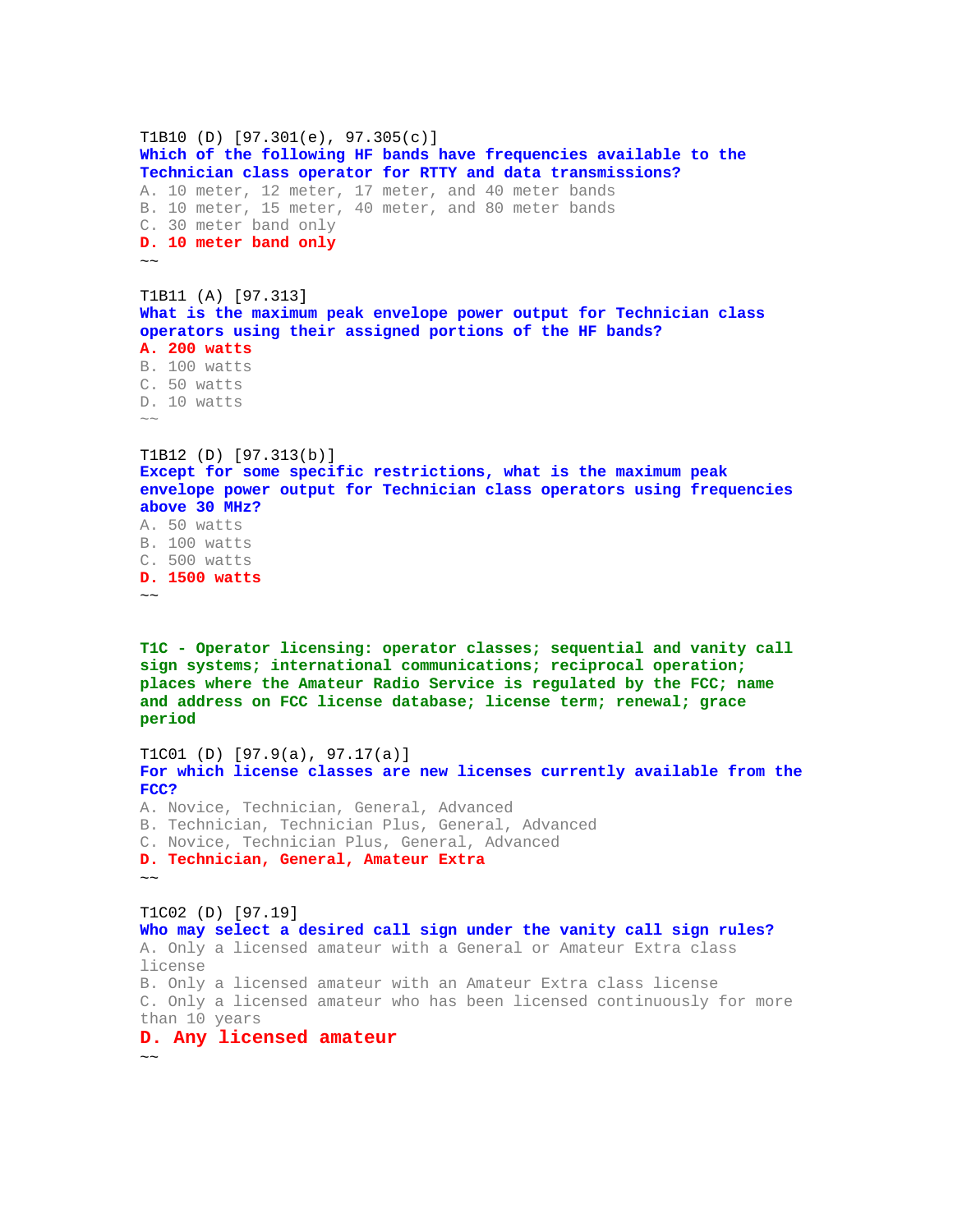```
T1C03 (A) [97.117]
What types of international communications is an FCC-licensed amateur
radio station permitted to make?
A. Communications incidental to the purposes of the Amateur Radio
Service and remarks of a personal character
B. Communications incidental to conducting business or remarks of a
personal nature
C. Only communications incidental to contest exchanges, all other
communications are prohibited
D. Any communications that would be permitted by an international
broadcast station
\sim\,T1C04 (A) [97.107]
When are you allowed to operate your amateur station in a foreign
country?
A. When the foreign country authorizes it
B. When there is a mutual agreement allowing third party communications
C. When authorization permits amateur communications in a foreign
language
D. When you are communicating with non-licensed individuals in another
country
\sim\,T1C05 (A)
Which of the following is a valid call sign for a Technician class
amateur radio station?
A. K1XXX
B. KA1X
C. W1XX
D. All of these choices are correct
~~~
T1C06 (D) [97.5(a)(2)]
From which of the following locations may an FCC-licensed amateur
station transmit?
A. From within any country that belongs to the International
Telecommunications Union
B. From within any country that is a member of the United Nations
C. From anywhere within International Telecommunications Union (ITU)
Regions 2 and 3
D. From any vessel or craft located in international waters and
documented or registered in the United States
\sim ~
T1C07 (B) [97.23]
What may result when correspondence from the FCC is returned as
undeliverable because the grantee failed to provide and maintain a
correct mailing address with the FCC?
A. Fine or imprisonment
B. Revocation of the station license or suspension of the operator
license
C. Require the licensee to be re-examined
D. A reduction of one rank in operator class
\sim \sim
```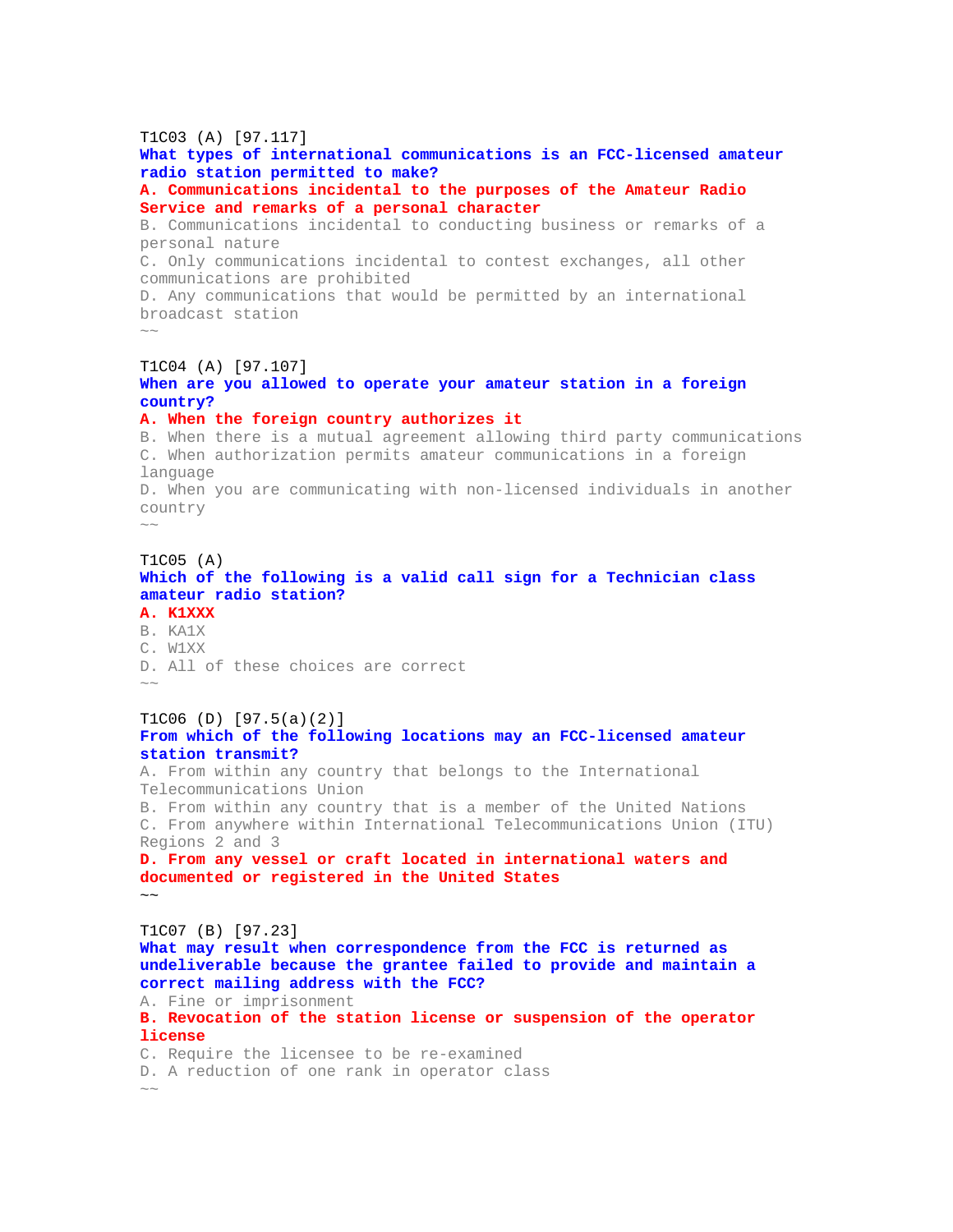```
T1C08 (C) [97.25]
What is the normal term for an FCC-issued primary station/operator
amateur radio license grant?
A. Five years
B. Life
C. Ten years
D. Twenty years
\sim \simT1C09 (A) [97.21(a)(b)]
What is the grace period following the expiration of an amateur license
within which the license may be renewed?
A. Two years
B. Three years
C. Five years
D. Ten years
\sim\:\simT1C10 (C) [97.5a]
How soon after passing the examination for your first amateur radio
license may you operate a transmitter on an Amateur Radio Service
frequency?
A. Immediately
B. 30 days after the test date
C. As soon as your operator/station license grant appears in the FCC's
license database
D. You must wait until you receive your license in the mail from the
FCC
\sim\simT1C11 (A) [97.21(b)]
If your license has expired and is still within the allowable grace
period, may you continue to operate a transmitter on Amateur Radio
Service frequencies?
A. No, transmitting is not allowed until the FCC license database shows
that the license has been renewed
B. Yes, but only if you identify using the suffix GP
C. Yes, but only during authorized nets
```
D. Yes, for up to two years

 $\sim\,$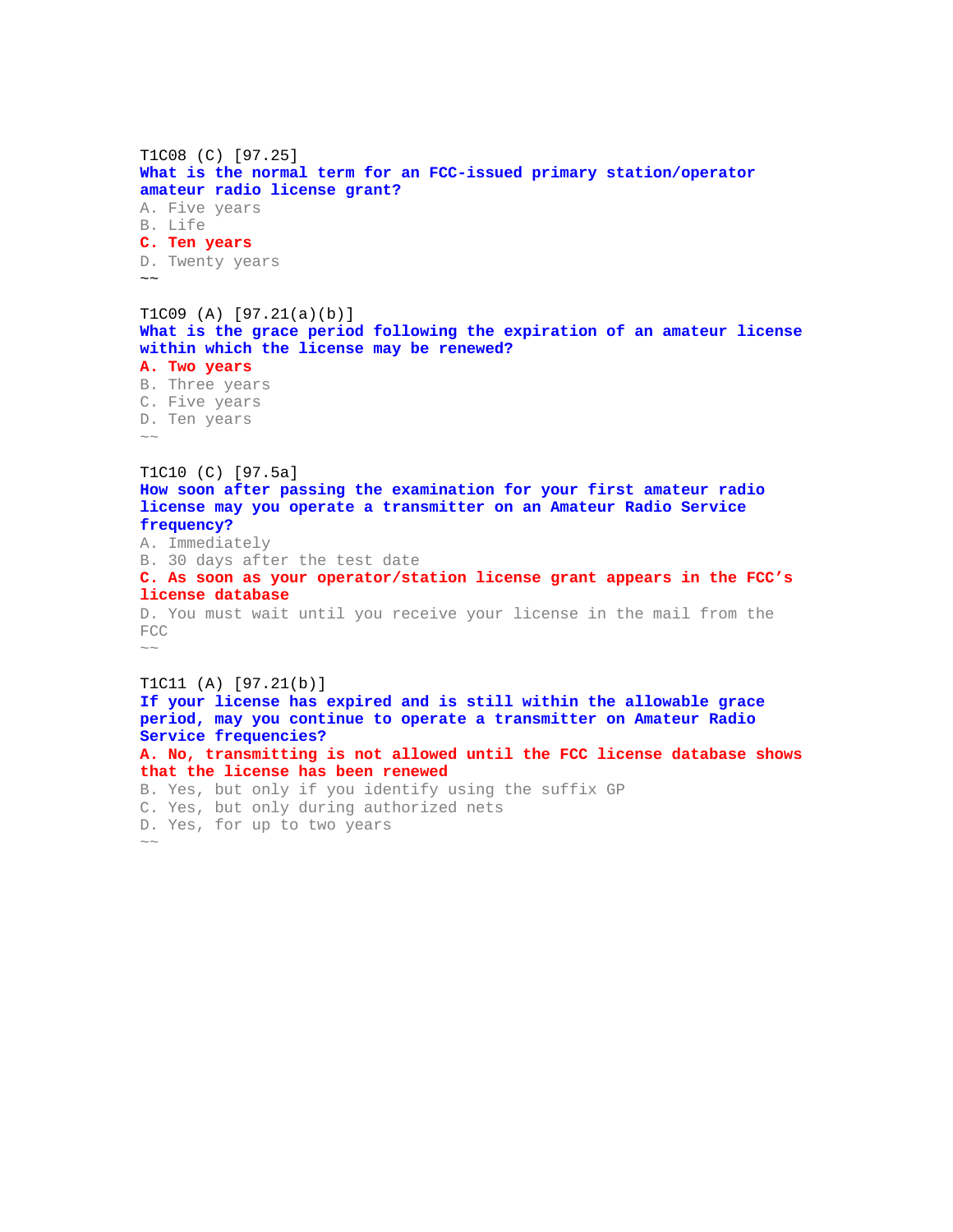**T1D - Authorized and prohibited transmission: communications with other countries; music; exchange of information with other services; indecent language; compensation for use of station; retransmission of other amateur signals; codes and ciphers; sale of equipment; unidentified transmissions; one-way transmission** T1D01 (A) [97.111(a)(1)] **With which countries are FCC-licensed amateur radio stations prohibited from exchanging communications? A. Any country whose administration has notified the International Telecommunications Union (ITU) that it objects to such communications** B. Any country whose administration has notified the American Radio Relay League (ARRL) that it objects to such communications C. Any country engaged in hostilities with another country D. Any country in violation of the War Powers Act of 1934 T1D02 (B) [97.113(b),97.111(b)] **Under which of the following circumstances may an amateur radio station make one-way transmissions?** A. Under no circumstances **B. When transmitting code practice, information bulletins, or transmissions necessary to provide emergency communications** C. At any time, as long as no music is transmitted D. At any time, as long as the material being transmitted did not originate from a commercial broadcast station T1D03 (C) [97.211(b), 97.215(b), 97.114(a)(4)] **When is it permissible to transmit messages encoded to hide their meaning?** A. Only during contests B. Only when operating mobile **C. Only when transmitting control commands to space stations or radio control craft** D. Only when frequencies above 1280 MHz are used T1D04 (A) [97.113(a)(4), 97.113(c)] **Under what conditions is an amateur station authorized to transmit music using a phone emission? A. When incidental to an authorized retransmission of manned spacecraft communications** B. When the music produces no spurious emissions C. When the purpose is to interfere with an illegal transmission D. When the music is transmitted above 1280 MHz  $\sim\,$ T1D05 (A) [97.113(a)(3)(ii)] **When may amateur radio operators use their stations to notify other amateurs of the availability of equipment for sale or trade? A. When the equipment is normally used in an amateur station and such activity is not conducted on a regular basis** B. When the asking price is \$100.00 or less C. When the asking price is less than its appraised value D. When the equipment is not the personal property of either the station licensee or the control operator or their close relatives  $\sim\,$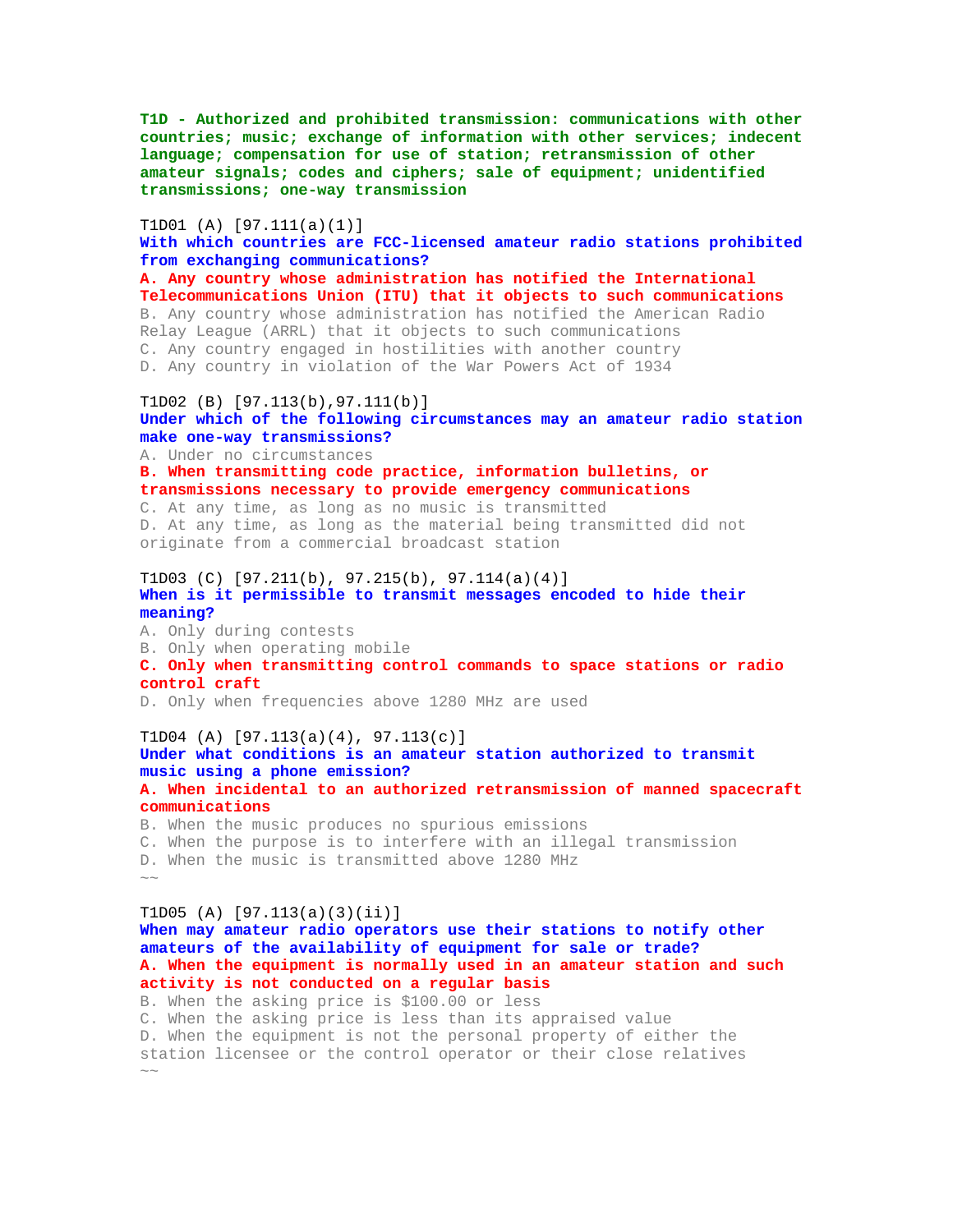```
T1D06 (B) [97.113(a)(4)]
What, if any, are the restrictions concerning transmission of language
that may be considered indecent or obscene?
A. The FCC maintains a list of words that are not permitted to be used
on amateur frequencies
B. Any such language is prohibited
C. The ITU maintains a list of words that are not permitted to be used
on amateur frequencies
D. There is no such prohibition
\sim \simT1D07 (B) [97.113(d)]
What types of amateur stations can automatically retransmit the signals
of other amateur stations?
A. Auxiliary, beacon, or Earth stations
B. Repeater, auxiliary, or space stations
```
C. Beacon, repeater, or space stations D. Earth, repeater, or space stations  $\sim\,$   $\sim$ 

T1D08 (B) [97.113(a)(3)(iii)] **In which of the following circumstances may the control operator of an amateur station receive compensation for operating that station?** A. When the communication is related to the sale of amateur equipment by the control operator's employer **B. When the communication is incidental to classroom instruction at an educational institution** C. When the communication is made to obtain emergency information for a local broadcast station D. All of these choices are correct

## T1D09 (A) [97.113(5)(b)]

 $\sim\,$ 

 $\sim$   $\sim$ 

**Under which of the following circumstances are amateur stations authorized to transmit signals related to broadcasting, program production, or news gathering, assuming no other means is available? A. Only where such communications directly relate to the immediate safety of human life or protection of property**

B. Only when broadcasting communications to or from the space shuttle C. Only where noncommercial programming is gathered and supplied exclusively to the National Public Radio network D. Only when using amateur repeaters linked to the internet  $\sim\ \sim$ 

## T1D10 (D) [97.3(a)(10)]

**What is the meaning of the term broadcasting in the FCC rules for the Amateur Radio Service?**

A. Two-way transmissions by amateur stations

B. Transmission of music

C. Transmission of messages directed only to amateur operators

**D. Transmissions intended for reception by the general public**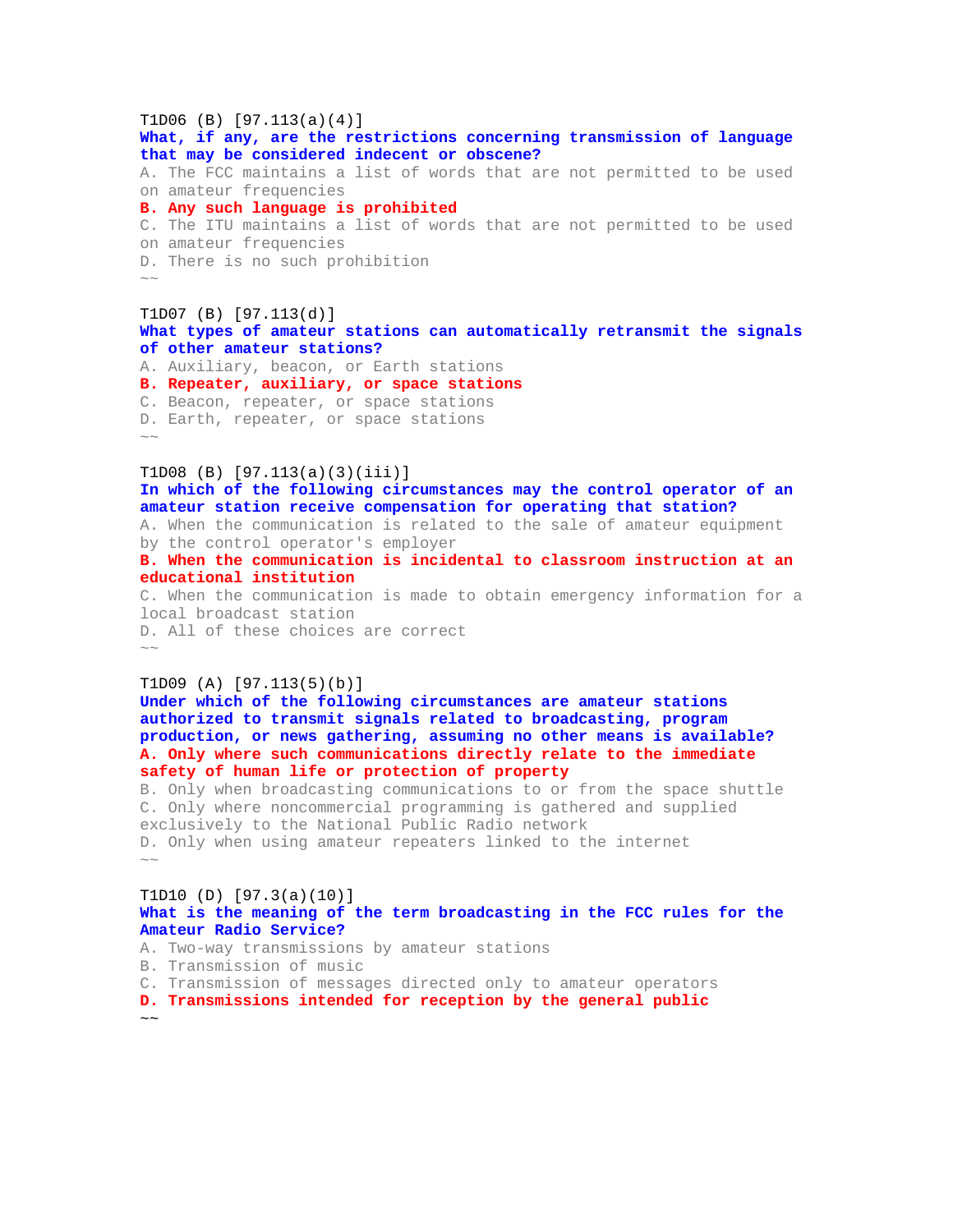```
T1D11 (D) [97.119(a)]
When may an amateur station transmit without on-the-air identification?
A. When the transmissions are of a brief nature to make station
adjustments
B. When the transmissions are unmodulated
C. When the transmitted power level is below 1 watt
D. When transmitting signals to control model craft
\sim ~
T1E - Control operator and control types: control operator required;
eligibility; designation of control operator; privileges and duties;
control point; local, automatic and remote control; location of control
operator
T1E01 (D) [97.7(a)]
When is an amateur station permitted to transmit without a control
operator?
A. When using automatic control, such as in the case of a repeater
B. When the station licensee is away and another licensed amateur is
using the station
C. When the transmitting station is an auxiliary station
D. Never
\sim \simT1E02 (D) [97.301, 97.207(c)]
Who may be the control operator of a station communicating through an
amateur satellite or space station?
A. Only an Amateur Extra Class operator
B. A General class or higher licensee who has a satellite operator
certification
C. Only an Amateur Extra Class operator who is also an AMSAT member
D. Any amateur whose license privileges allow them to transmit on the
satellite uplink frequency
\sim\simT1E03 (A) [97.103(b)]
Who must designate the station control operator?
A. The station licensee
B. The FCC
C. The frequency coordinator
D. The ITU
\sim\simT1E04 (D) [97.103(b)]
What determines the transmitting privileges of an amateur station?
A. The frequency authorized by the frequency coordinator
```
- B. The frequencies printed on the license grant
- C. The highest class of operator license held by anyone on the premises

**D. The class of operator license held by the control operator**  $\sim$   $\sim$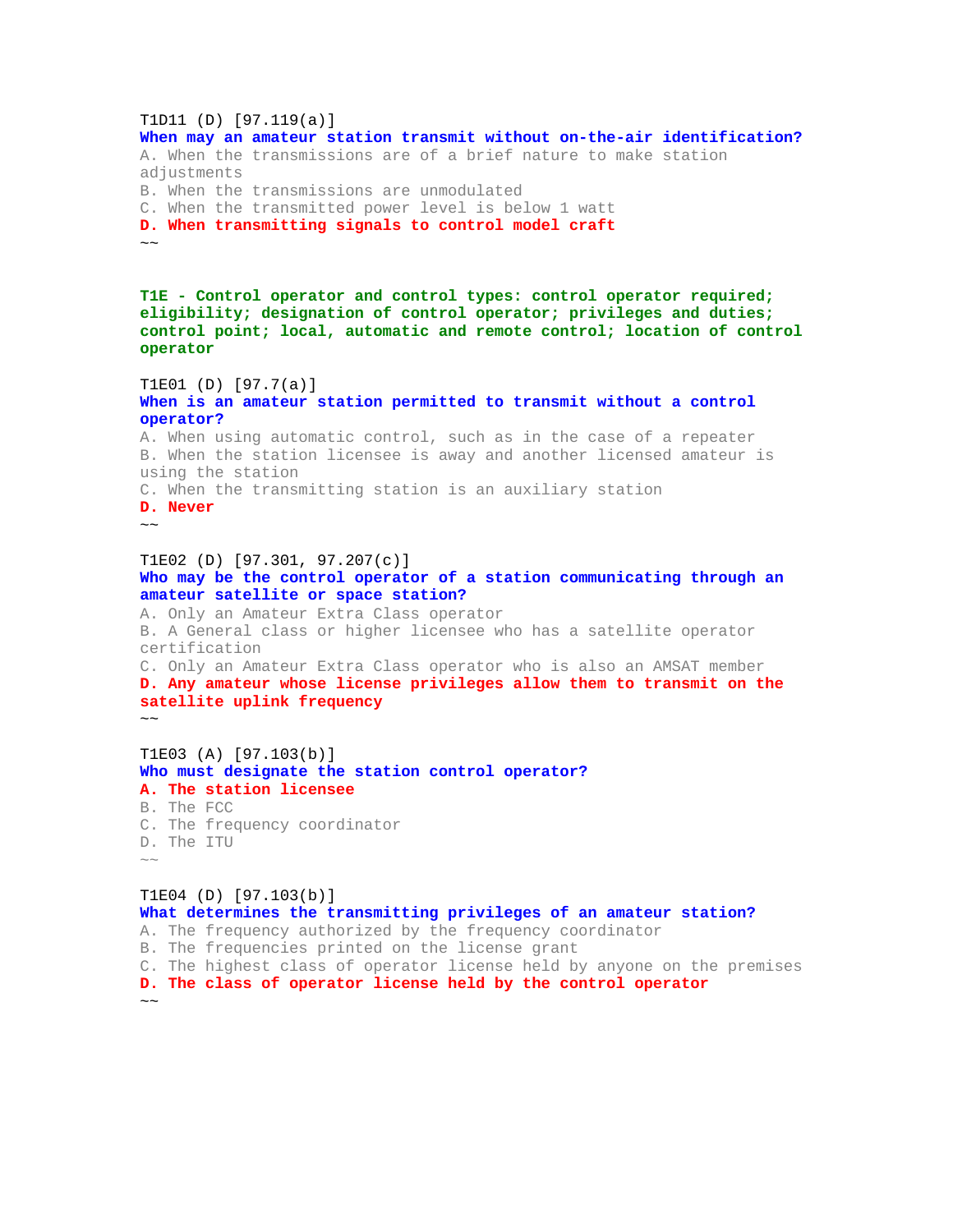```
T1E05 (C) [97.3(a)(14)]
What is an amateur station control point?
A. The location of the station's transmitting antenna
B. The location of the station transmitting apparatus
C. The location at which the control operator function is performed
D. The mailing address of the station licensee
\sim\,T1E06 (A) [97.301]
When, under normal circumstances, may a Technician class licensee be
the control operator of a station operating in an exclusive Amateur
Extra class operator segment of the amateur bands?
A. At no time
B. When operating a special event station
C. As part of a multi-operator contest team
D. When using a club station whose trustee is an Amateur Extra class
operator licensee
\sim\simT1E07 (D) [97.103(a)]
When the control operator is not the station licensee, who is
responsible for the proper operation of the station?
A. All licensed amateurs who are present at the operation
B. Only the station licensee
C. Only the control operator
D. The control operator and the station licensee are equally
responsible
\sim\simT1E08 (A) [97.3(a)(6), 97.205(d)]
Which of the following is an example of automatic control?
A. Repeater operation
B. Controlling the station over the internet
C. Using a computer or other device to send CW automatically
D. Using a computer or other device to identify automatically
\sim\,T1E09 (D) [97.109(c)]
Which of the following is true of remote control operation?
A. The control operator must be at the control point
B. A control operator is required at all times
C. The control operator indirectly manipulates the controls
D. All of these choices are correct
\sim ~
T1E10 (B) [97.3(a)(39)]
Which of the following is an example of remote control as defined in
Part 97?
A. Repeater operation
B. Operating the station over the internet
C. Controlling a model aircraft, boat, or car by amateur radio
D. All of these choices are correct
\sim\,
```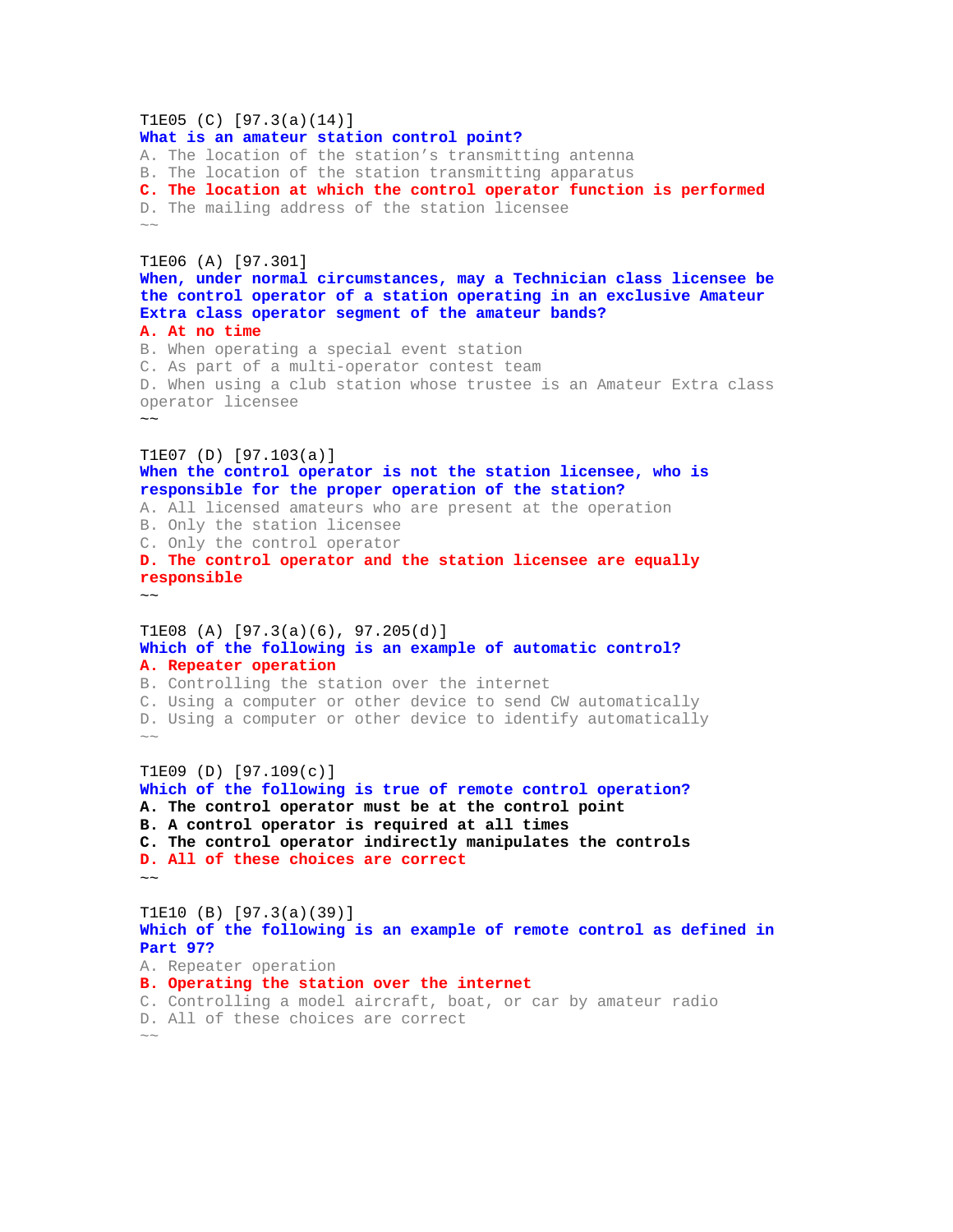```
T1E11 (D) [97.103(a)]
Who does the FCC presume to be the control operator of an amateur
station, unless documentation to the contrary is in the station
records?
A. The station custodian
B. The third-party participant
C. The person operating the station equipment
D. The station licensee
\sim ~
T1F - Station identification; repeaters; third-party communications;
club stations; FCC inspection
T1F01 (B) [97.103(c)]
When must the station licensee make the station and its records
available for FCC inspection?
A. At any time ten days after notification by the FCC of such an
inspection
B. At any time upon request by an FCC representative
C. Only after failing to comply with an FCC notice of violation
D. Only when presented with a valid warrant by an FCC official or
government agent
\sim \simT1F02 (C) [97.119 (a)]
When using tactical identifiers such as "Race Headquarters" during a
community service net operation, how often must your station transmit
the station's FCC-assigned call sign?
A. Never, the tactical call is sufficient
B. Once during every hour
C. At the end of each communication and every ten minutes during a
communication
D. At the end of every transmission
\sim ~
T1F03 (D) [97.119(a)]
When is an amateur station required to transmit its assigned call sign?
A. At the beginning of each contact, and every 10 minutes thereafter
B. At least once during each transmission
C. At least every 15 minutes during and at the end of a communication
D. At least every 10 minutes during and at the end of a communication
\sim ~
T1F04 (C) [97.119(b)(2)]
Which of the following is an acceptable language to use for station
identification when operating in a phone sub-band?
A. Any language recognized by the United Nations
B. Any language recognized by the ITU
C. The English language
D. English, French, or Spanish
\sim \sim
```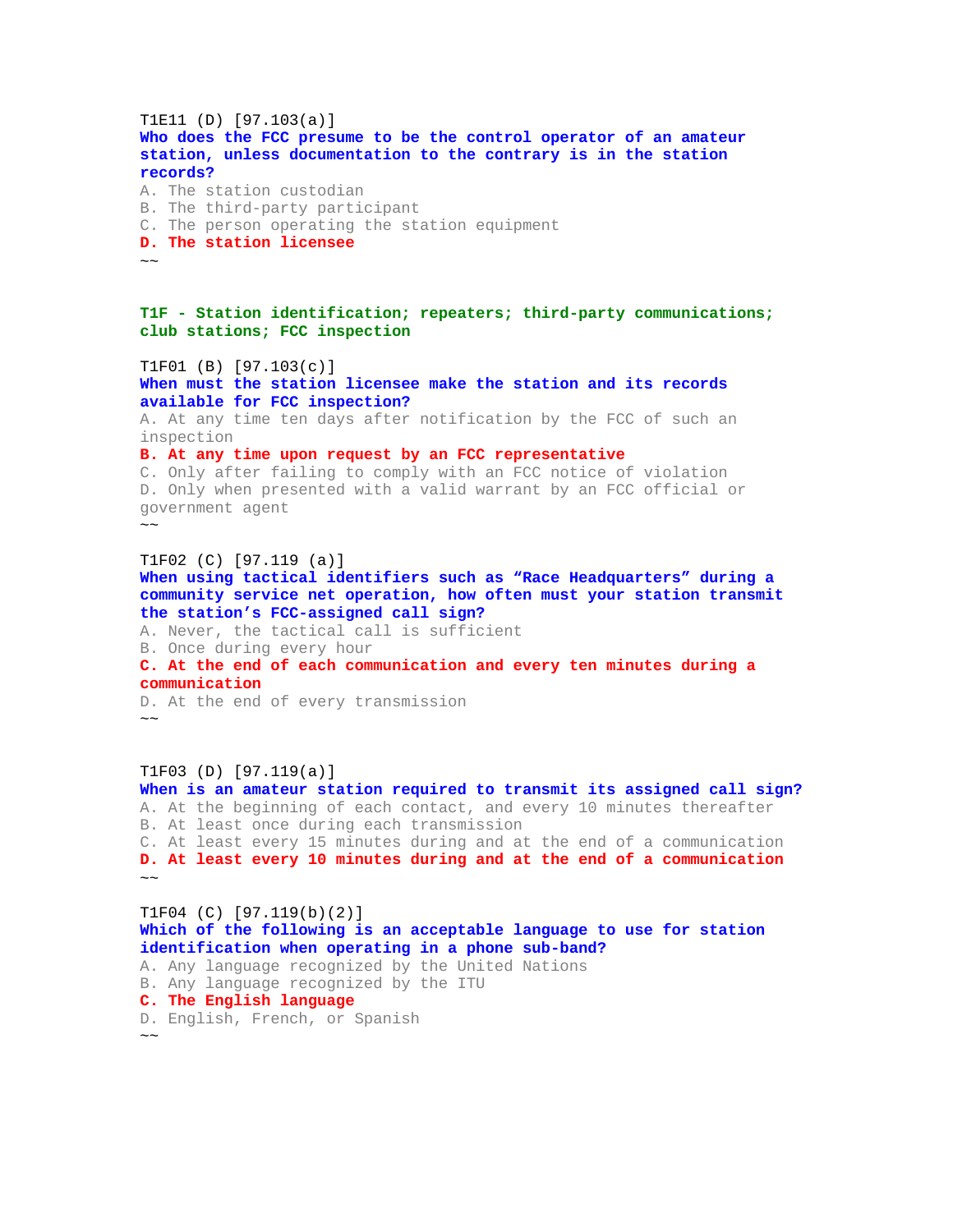T1F05 (B) [97.119(b)(2)] **What method of call sign identification is required for a station transmitting phone signals?** A. Send the call sign followed by the indicator RPT **B. Send the call sign using a CW or phone emission** C. Send the call sign followed by the indicator R D. Send the call sign using only a phone emission T1F06 (D) [97.119(c)] **Which of the following formats of a self-assigned indicator is acceptable when identifying using a phone transmission? A. KL7CC stroke W3 B. KL7CC slant W3 C. KL7CC slash W3 D. All of these choices are correct** T1F07 (B) [97.115(a)(2)] **Which of the following restrictions apply when a non-licensed person is allowed to speak to a foreign station using a station under the control of a Technician class control operator?** A. The person must be a U.S. citizen **B. The foreign station must be one with which the U.S. has a thirdparty agreement** C. The licensed control operator must do the station identification D. All of these choices are correct T1F08 (A) [97.3(a)(47)] **What is meant by the term Third Party Communications? A. A message from a control operator to another amateur station control operator on behalf of another person** B. Amateur radio communications where three stations are in communications with one another C. Operation when the transmitting equipment is licensed to a person other than the control operator D. Temporary authorization for an unlicensed person to transmit on the amateur bands for technical experiments T1F09 (C) [97.3(a)(40)] **What type of amateur station simultaneously retransmits the signal of another amateur station on a different channel or channels?** A. Beacon station B. Earth station **C. Repeater station** D. Message forwarding station T1F10 (A) [97.205(g)] **Who is accountable should a repeater inadvertently retransmit communications that violate the FCC rules? A. The control operator of the originating station** B. The control operator of the repeater

C. The owner of the repeater

D. Both the originating station and the repeater owner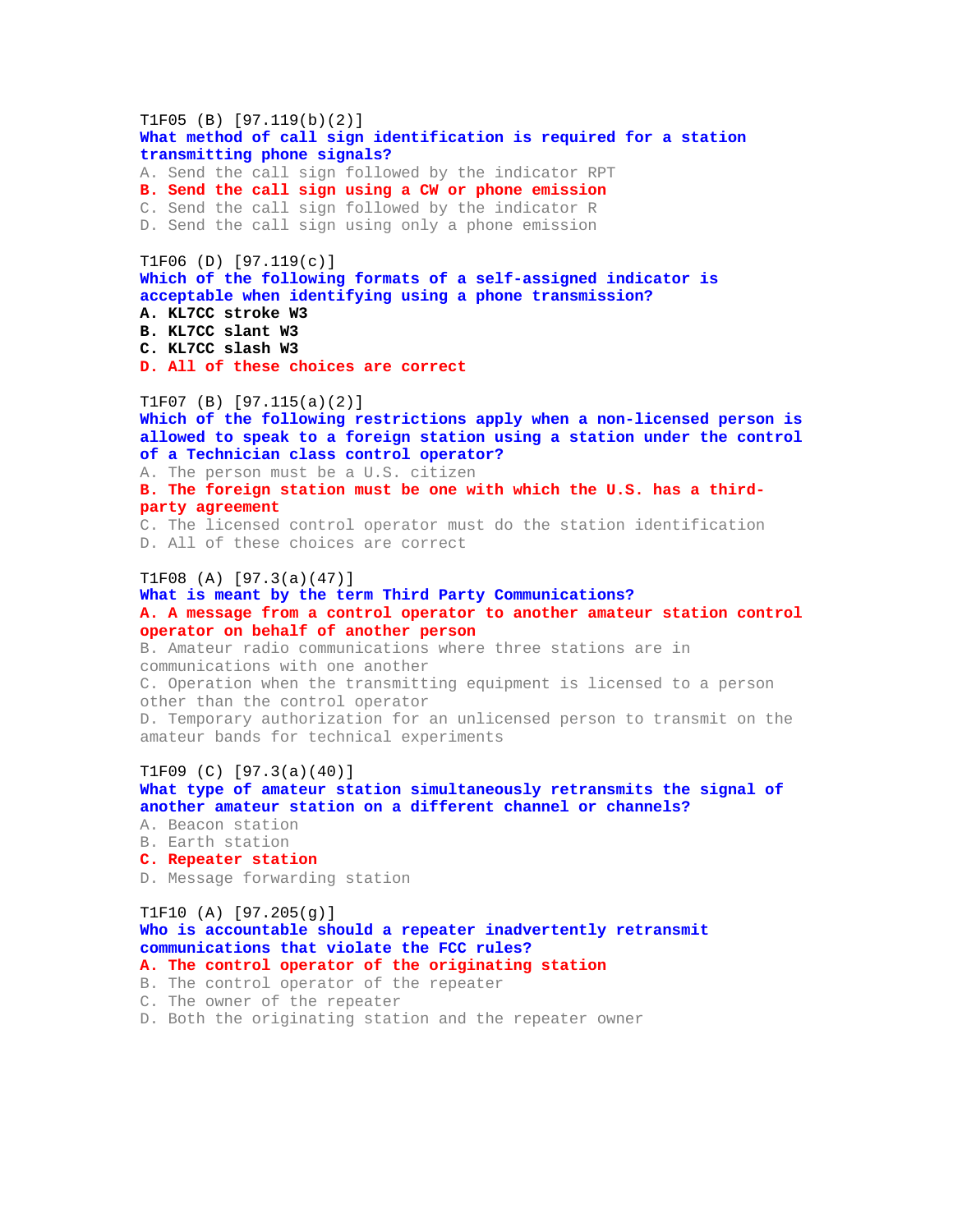```
T1F11 (B) [97.5(b)(2)]
Which of the following is a requirement for the issuance of a club
station license grant?
A. The trustee must have an Amateur Extra class operator license grant
B. The club must have at least four members
C. The club must be registered with the American Radio Relay League
D. All of these choices are correct
\sim\,SUBELEMENT T2 - Operating Procedures - [3 Exam Questions - 3 Groups]
T2A - Station operation: choosing an operating frequency; calling
another station; test transmissions; procedural signs; use of minimum
power; choosing an operating frequency; band plans; calling
frequencies; repeater offsets
T2A01 (B)
Which of the following is a common repeater frequency offset in the 2
meter band?
A. Plus or minus 5 MHz
B. Plus or minus 600 kHz
C. Plus or minus 500 kHz
D. Plus or minus 1 MHz
\sim \simT2A02 (A)
What is the national calling frequency for FM simplex operations in the
2 meter band?
A. 146.520 MHz
B. 145.000 MHz
C. 432.100 MHz
D. 446.000 MHz
\sim\simT2A03 (A)
What is a common repeater frequency offset in the 70 cm band?
A. Plus or minus 5 MHz
B. Plus or minus 600 kHz
C. Plus or minus 500 kHz
D. Plus or minus 1 MHz
T2A04 (B)
What is an appropriate way to call another station on a repeater if you
know the other station's call sign?
A. Say "break, break," then say the station's call sign
B. Say the station's call sign, then identify with your call sign
C. Say "CQ" three times, then the other station's call sign
D. Wait for the station to call CQ, then answer it
T2A05 (C)
How should you respond to a station calling CQ?
A. Transmit "CQ" followed by the other station's call sign
B. Transmit your call sign followed by the other station's call sign
C. Transmit the other station's call sign followed by your call sign
D. Transmit a signal report followed by your call sign
\sim ~
```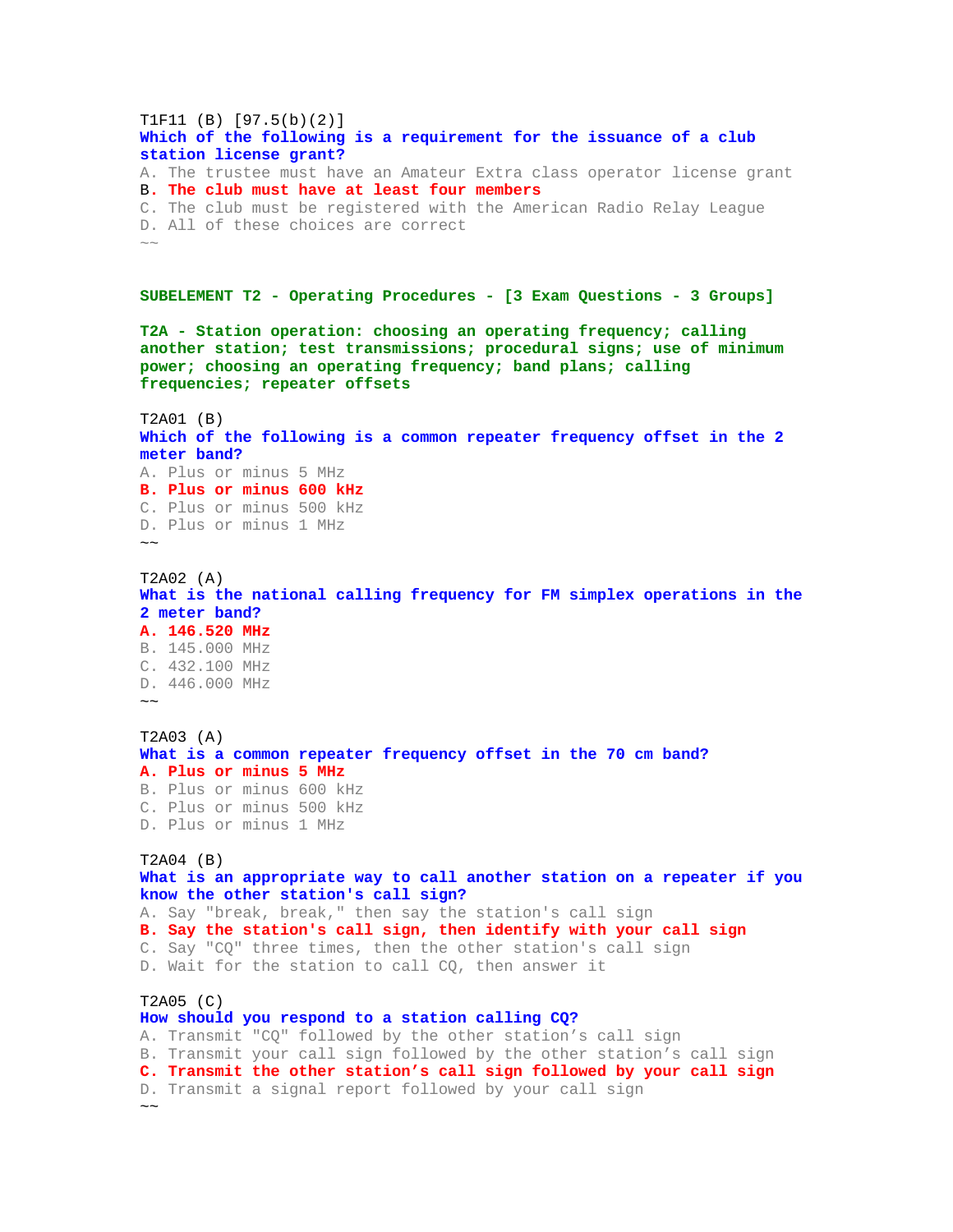```
T2A06 (A)
Which of the following is required when making on-the-air test
transmissions?
A. Identify the transmitting station
B. Conduct tests only between 10 p.m. and 6 a.m. local time
C. Notify the FCC of the transmissions
D. All of these choices are correct
\sim\simT2A07 (A)
What is meant by "repeater offset?"
A. The difference between a repeater's transmit frequency and its
receive frequency
B. The repeater has a time delay to prevent interference
C. The repeater station identification is done on a separate frequency
D. The number of simultaneous transmit frequencies used by a repeater
\sim\simT2A08 (D)
What is the meaning of the procedural signal "CQ"?
A. Call on the quarter hour
B. A new antenna is being tested (no station should answer)
C. Only the called station should transmit
D. Calling any station
\sim\simT2A09 (B)
What brief statement indicates that you are listening on a repeater and
looking for a contact?
A. The words "Hello test" followed by your call sign
B. Your call sign
C. The repeater call sign followed by your call sign
D. The letters "QSY" followed by your call sign
T2A10 (A)
What is a band plan, beyond the privileges established by the FCC?
A. A voluntary guideline for using different modes or activities within
an amateur band
B. A mandated list of operating schedules
C. A list of scheduled net frequencies
D. A plan devised by a club to indicate frequency band usage
\sim\ \simT2A11 (C)
What term describes an amateur station that is transmitting and
receiving on the same frequency?
A. Full duplex
B. Diplex
C. Simplex
D. Multiplex
\sim ~
```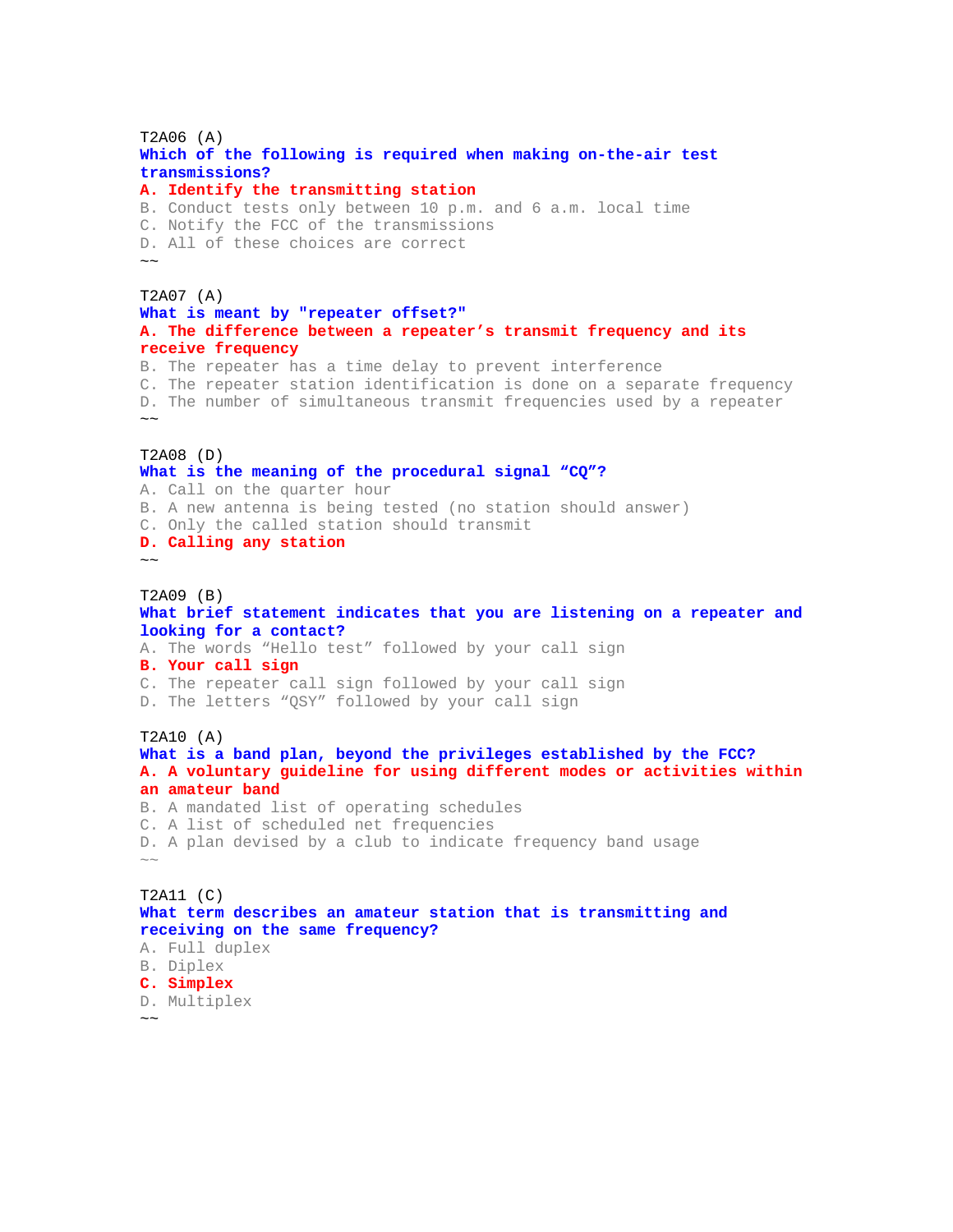```
T2A12 (D)
Which of the following is a guideline when choosing an operating
frequency for calling CQ?
A. Listen first to be sure that no one else is using the frequency
B. Ask if the frequency is in use
C. Make sure you are in your assigned band
D. All of these choices are correct
\sim \simT2B – VHF/UHF operating practices: SSB phone; FM repeater; simplex;
splits and shifts; CTCSS; DTMF; tone squelch; carrier squelch;
phonetics; operational problem resolution; Q signals
T2B01 (C)
What is the most common use of the "reverse split" function of a
VHF/UHF transceiver?
A. Reduce power output
B. Increase power output
C. Listen on a repeater's input frequency
D. Listen on a repeater's output frequency
\sim\simT2B02 (D)
What term describes the use of a sub-audible tone transmitted along
with normal voice audio to open the squelch of a receiver?
A. Carrier squelch
B. Tone burst
C. DTMF
D. CTCSS
\sim ~
T2B03 (B)
If a station is not strong enough to keep a repeater's receiver squelch
open, which of the following might allow you to receive the station's
signal?
A. Open the squelch on your radio
B. Listen on the repeater input frequency
C. Listen on the repeater output frequency
D. Increase your transmit power
T2B04 (D)
Which of the following could be the reason you are unable to access a
repeater whose output you can hear?
A. Improper transceiver offset
B. The repeater may require a proper CTCSS tone from your transceiver
C. The repeater may require a proper DCS tone from your transceiver
D. All of these choices are correct
T2B05 (C)
What might be the problem if a repeater user says your transmissions
are breaking up on voice peaks?
A. You have the incorrect offset
B. You need to talk louder
C. You are talking too loudly
D. Your transmit power is too high
```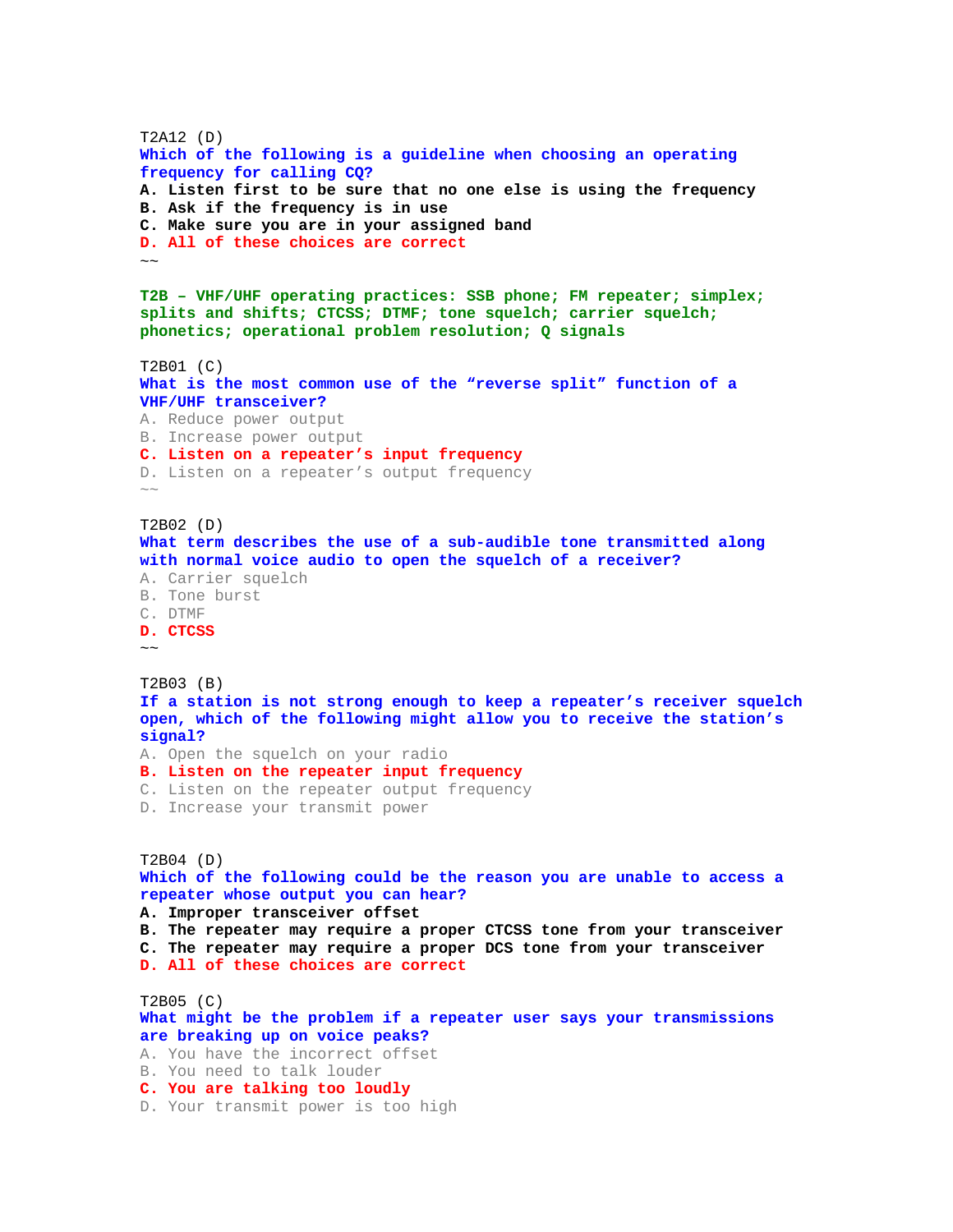T2B06 (A) **What type of tones are used to control repeaters linked by the Internet Relay Linking Project (IRLP) protocol? A. DTMF** B. CTCSS C. EchoLink D. Sub-audible T2B07 (C) **How can you join a digital repeater's "talk group"?** A. Register your radio with the local FCC office B. Join the repeater owner's club **C. Program your radio with the group's ID or code** D. Sign your call after the courtesy tone T2B08 (A) **Which of the following applies when two stations transmitting on the same frequency interfere with each other? A. Common courtesy should prevail, but no one has absolute right to an amateur frequency** B. Whoever has the strongest signal has priority on the frequency C. Whoever has been on the frequency the longest has priority on the frequency D. The station that has the weakest signal has priority on the frequency T2B09 (B) *\*\*\*\*\*\* Time Slot* **What is a "talk group" on a DMR digital repeater?** A. A group of operators sharing common interests **B. A way for groups of users to share a channel at different times without being heard by other users on the channel** C. A protocol that increases the signal-to-noise ratio when multiple repeaters are linked together D. A net that meets at a particular time T2B10 (A) **Which Q signal indicates that you are receiving interference from other stations? A. QRM** B. QRN C. QTH D. QSB  $\sim\sim$ T2B11 (B) **Which Q signal indicates that you are changing frequency?** A. QRU **B. QSY** C. QSL D. QRZ  $\sim\,$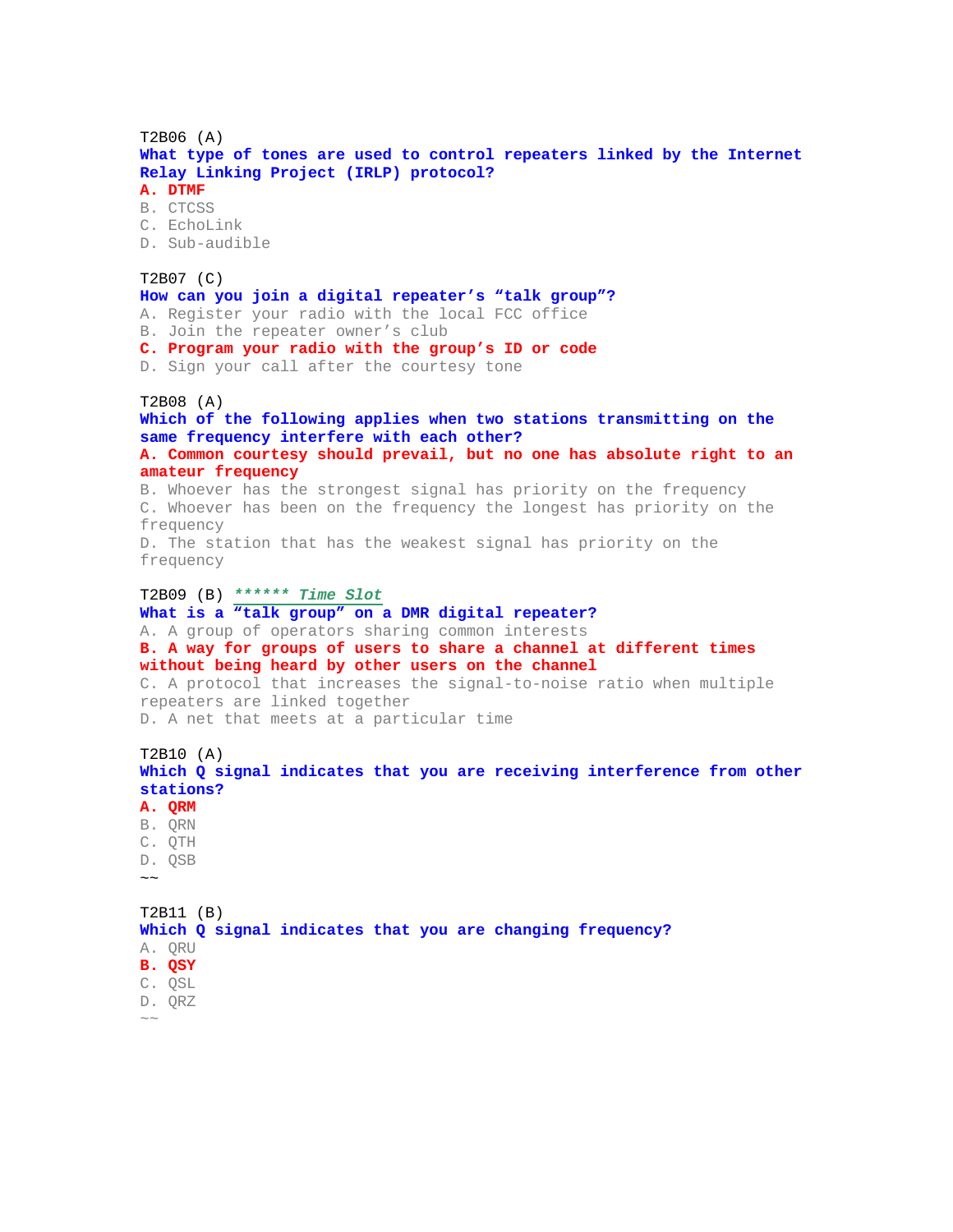T2B12 (A) **Why are simplex channels designated in the VHF/UHF band plans? A. So that stations within mutual communications range can communicate without tying up a repeater** B. For contest operation C. For working DX only D. So that stations with simple transmitters can access the repeater without automated offset T2B13 (C) **Where may SSB phone be used in amateur bands above 50 MHz?** A. Only in sub-bands allocated to General class or higher licensees B. Only on repeaters **C. In at least some portion of all these bands** D. On any band as long as power is limited to 25 watts T2B14 (A) **Which of the following describes a linked repeater network? A. A network of repeaters where signals received by one repeater are repeated by all the repeaters** B. A repeater with more than one receiver C. Multiple repeaters with the same owner D. A system of repeaters linked by APRS **T2C – Public service: emergency and non-emergency operations; applicability of FCC rules; RACES and ARES; net and traffic procedures; operating restrictions during emergencies** T2C01 (D) [97.103(a)] W**hen do the FCC rules NOT apply to the operation of an amateur station?** A. When operating a RACES station B. When operating under special FEMA rules C. When operating under special ARES rules **D. Never, FCC rules always apply** T2C02 (B) **What is meant by the term "NCS" used in net operation?** A. Nominal Control System **B. Net Control Station** C. National Communications Standard D. Normal Communications Syntax T2C03 (C) **What should be done when using voice modes to ensure that voice messages containing unusual words are received correctly?** A. Send the words by voice and Morse code B. Speak very loudly into the microphone **C. Spell the words using a standard phonetic alphabet** D. All of these choices are correct T2C04 (D) **What do RACES and ARES have in common?** A. They represent the two largest ham clubs in the United States B. Both organizations broadcast road and weather information C. Neither may handle emergency traffic supporting public service agencies **D. Both organizations may provide communications during emergencies**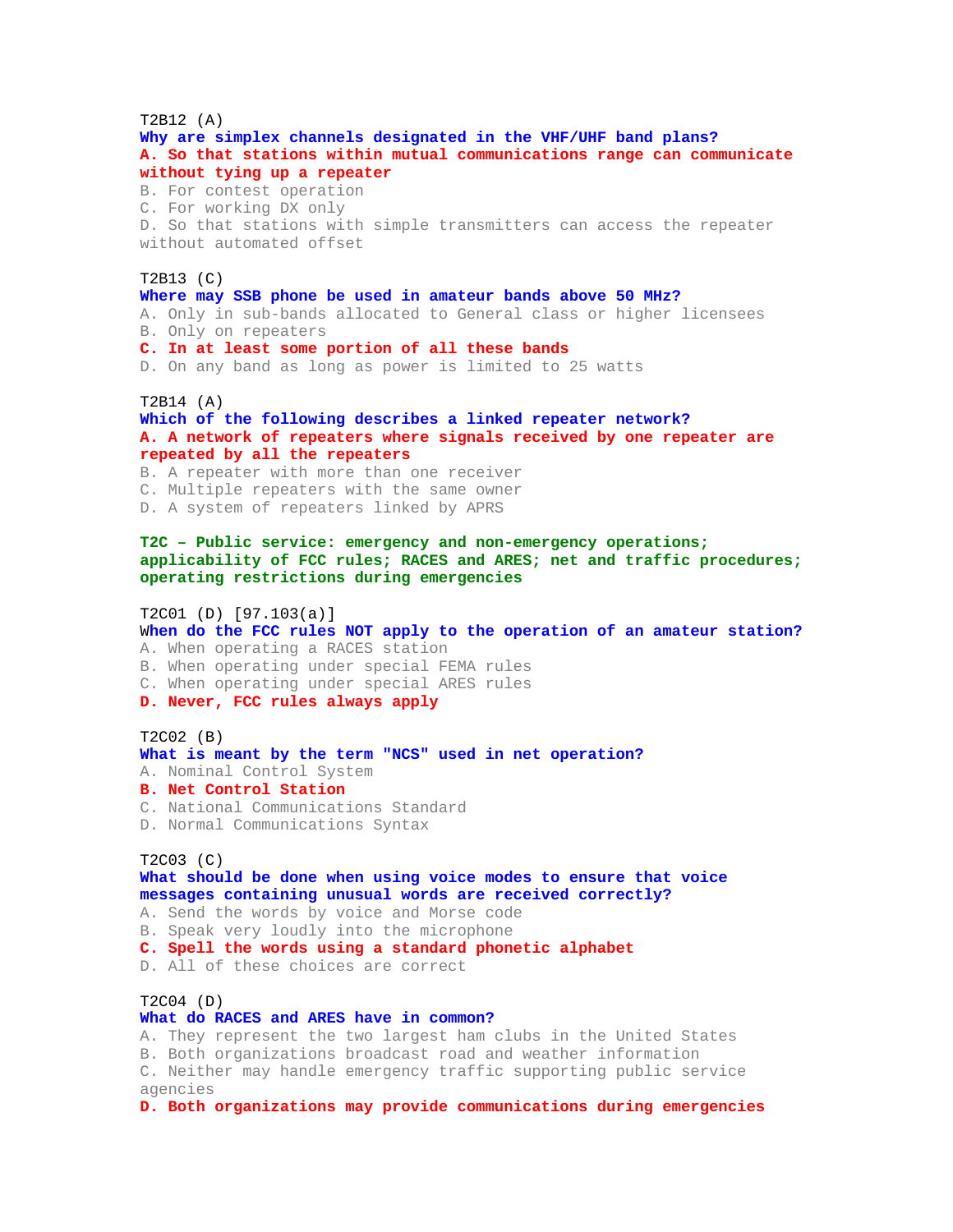T2C05 (A) **What does the term "traffic" refer to in net operation? A. Formal messages exchanged by net stations** B. The number of stations checking in and out of a net C. Operation by mobile or portable stations D. Requests to activate the net by a served agency T2C06 (C) **Which of the following is an accepted practice to get the immediate attention of a net control station when reporting an emergency?** A. Repeat "SOS" three times followed by the call sign of the reporting station B. Press the push-to-talk button three times **C. Begin your transmission by saying "Priority" or "Emergency" followed by your call sign** D. Play a pre-recorded emergency alert tone followed by your call sign T2C07 (C) **Which of the following is an accepted practice for an amateur operator who has checked into a net?** A. Provided that the frequency is quiet, announce the station call sign and location every 5 minutes B. Move 5 kHz away from the net's frequency and use high power to ask other hams to keep clear of the net frequency **C. Remain on frequency without transmitting until asked to do so by the net control station** D. All of these choices are correct T2C08 (A) **Which of the following is a characteristic of good traffic handling? A. Passing messages exactly as received** B. Making decisions as to whether messages are worthy of relay or delivery C. Ensuring that any newsworthy messages are relayed to the news media D. All of these choices are correct T2C09 (D) **Are amateur station control operators ever permitted to operate outside the frequency privileges of their license class?** A. No B. Yes, but only when part of a FEMA emergency plan C. Yes, but only when part of a RACES emergency plan **D. Yes, but only if necessary in situations involving the immediate safety of human life or protection of property** T2C10 (D) **What information is contained in the preamble of a formal traffic message?** A. The email address of the originating station B. The address of the intended recipient C. The telephone number of the addressee

**D. The information needed to track the message**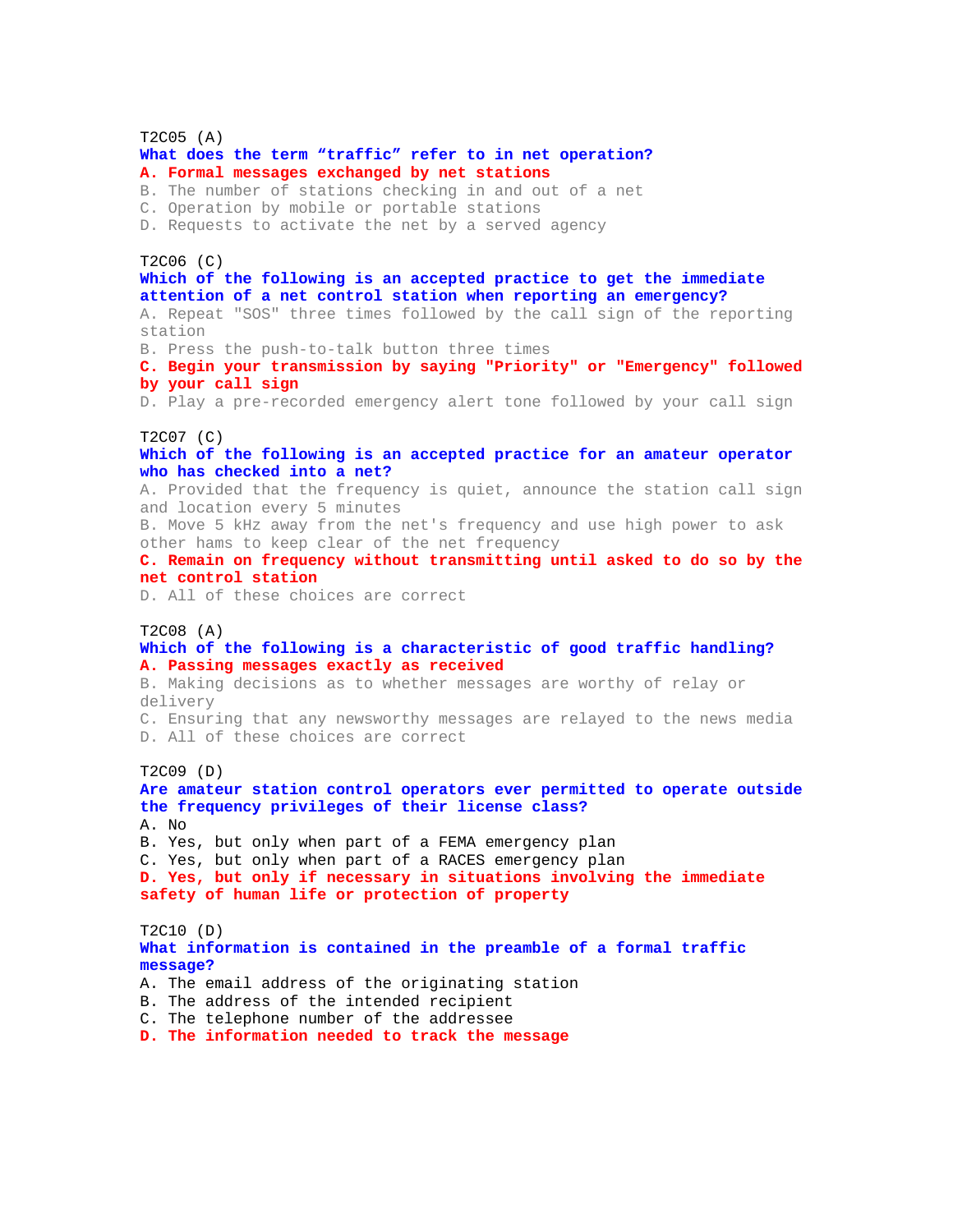T2C11 (A) **What is meant by the term "check," in reference to a formal traffic message? A. The number of words or word equivalents in the text portion of the message** B. The value of a money order attached to the message C. A list of stations that have relayed the message D. A box on the message form that indicates that the message was received and/or relayed T2C12 (A) **What is the Amateur Radio Emergency Service (ARES)? A. Licensed amateurs who have voluntarily registered their qualifications and equipment for communications duty in the public service** B. Licensed amateurs who are members of the military and who voluntarily agreed to provide message handling services in the case of an emergency C. A training program that provides licensing courses for those interested in obtaining an amateur license to use during emergencies D. A training program that certifies amateur operators for membership in the Radio Amateur Civil Emergency Service **SUBELEMENT T3 – Radio wave characteristics: properties of radio waves; propagation modes – [3 Exam Questions - 3 Groups] T3A - Radio wave characteristics: how a radio signal travels; fading; multipath; polarization; wavelength vs absorption; antenna orientation** T3A01 (D) **What should you do if another operator reports that your station's 2 meter signals were strong just a moment ago, but now they are weak or distorted?** A. Change the batteries in your radio to a different type B. Turn on the CTCSS tone C. Ask the other operator to adjust his squelch control **D. Try moving a few feet or changing the direction of your antenna if possible, as reflections may be causing multi-path distortion**  $\sim$  ~ T3A02 (B) **Why might the range of VHF and UHF signals be greater in the winter?** A. Less ionospheric absorption **B. Less absorption by vegetation** C. Less solar activity D. Less tropospheric absorption  $\sim\sim$ T3A03 (C) **What antenna polarization is normally used for long-distance weaksignal CW and SSB contacts using the VHF and UHF bands?** A. Right-hand circular B. Left-hand circular **C. Horizontal** D. Vertical  $\sim$   $\sim$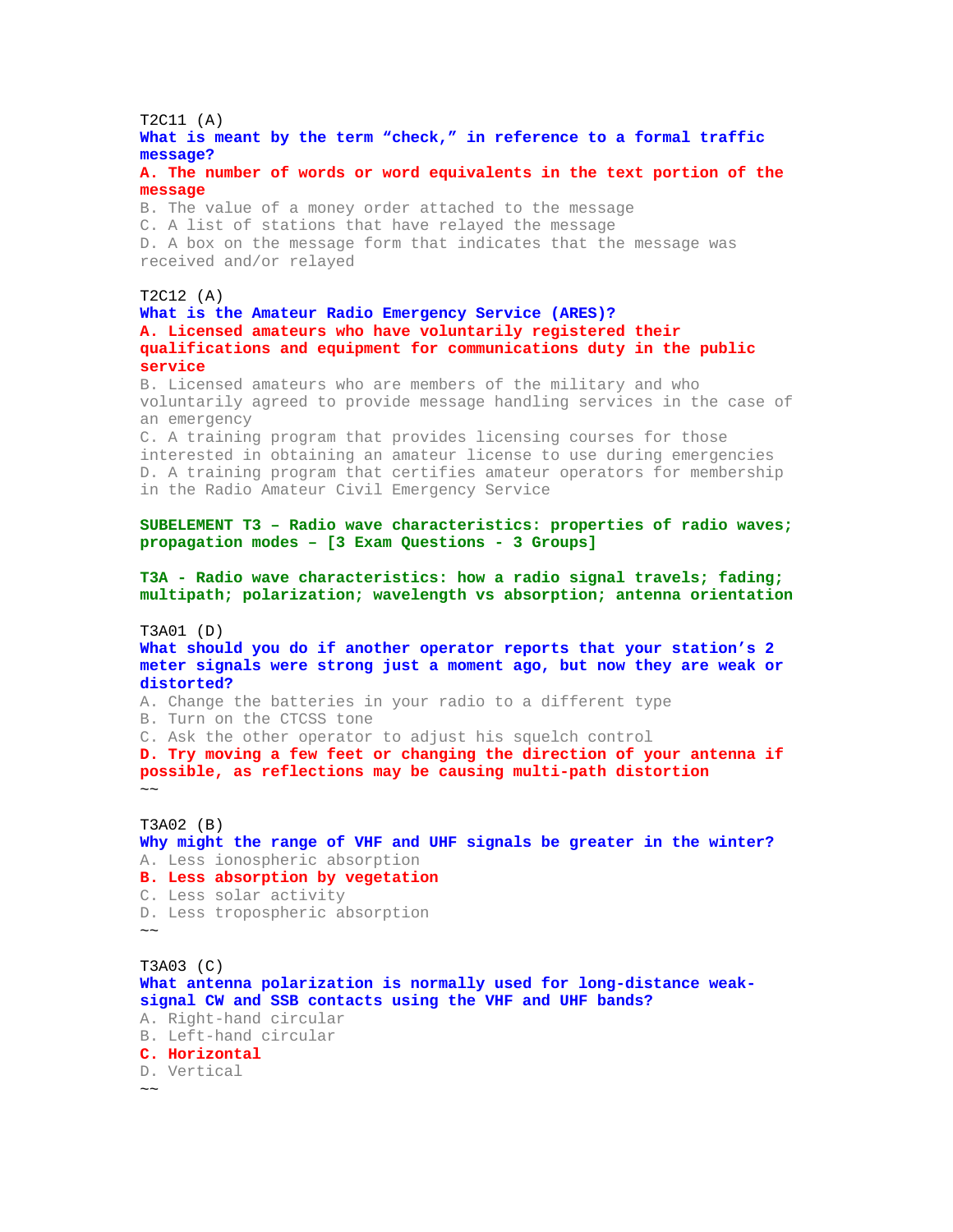```
T3A04 (B)
What can happen if the antennas at opposite ends of a VHF or UHF line
of sight radio link are not using the same polarization?
A. The modulation sidebands might become inverted
B. Signals could be significantly weaker
C. Signals have an echo effect on voices
D. Nothing significant will happen
\sim\, \simT3A05 (B)
When using a directional antenna, how might your station be able to
access a distant repeater if buildings or obstructions are blocking the
direct line of sight path?
A. Change from vertical to horizontal polarization
B. Try to find a path that reflects signals to the repeater
C. Try the long path
D. Increase the antenna SWR
T3A06 (B)
What term is commonly used to describe the rapid fluttering sound
sometimes heard from mobile stations that are moving while
transmitting?
A. Flip-flopping
B. Picket fencing
C. Frequency shifting
D. Pulsing
\sim\,T3A07 (A)
What type of wave carries radio signals between transmitting and
receiving stations?
A. Electromagnetic
B. Electrostatic
C. Surface acoustic
D. Ferromagnetic
\sim\simT3A08 (C)
Which of the following is a likely cause of irregular fading of signals
received by ionospheric reflection?
A. Frequency shift due to Faraday rotation
B. Interference from thunderstorms
C. Random combining of signals arriving via different paths
D. Intermodulation distortion
\sim\simT3A09 (B)
Which of the following results from the fact that skip signals
refracted from the ionosphere are elliptically polarized?
A. Digital modes are unusable
B. Either vertically or horizontally polarized antennas may be used for
transmission or reception
C. FM voice is unusable
D. Both the transmitting and receiving antennas must be of the same
polarization
\sim ~
```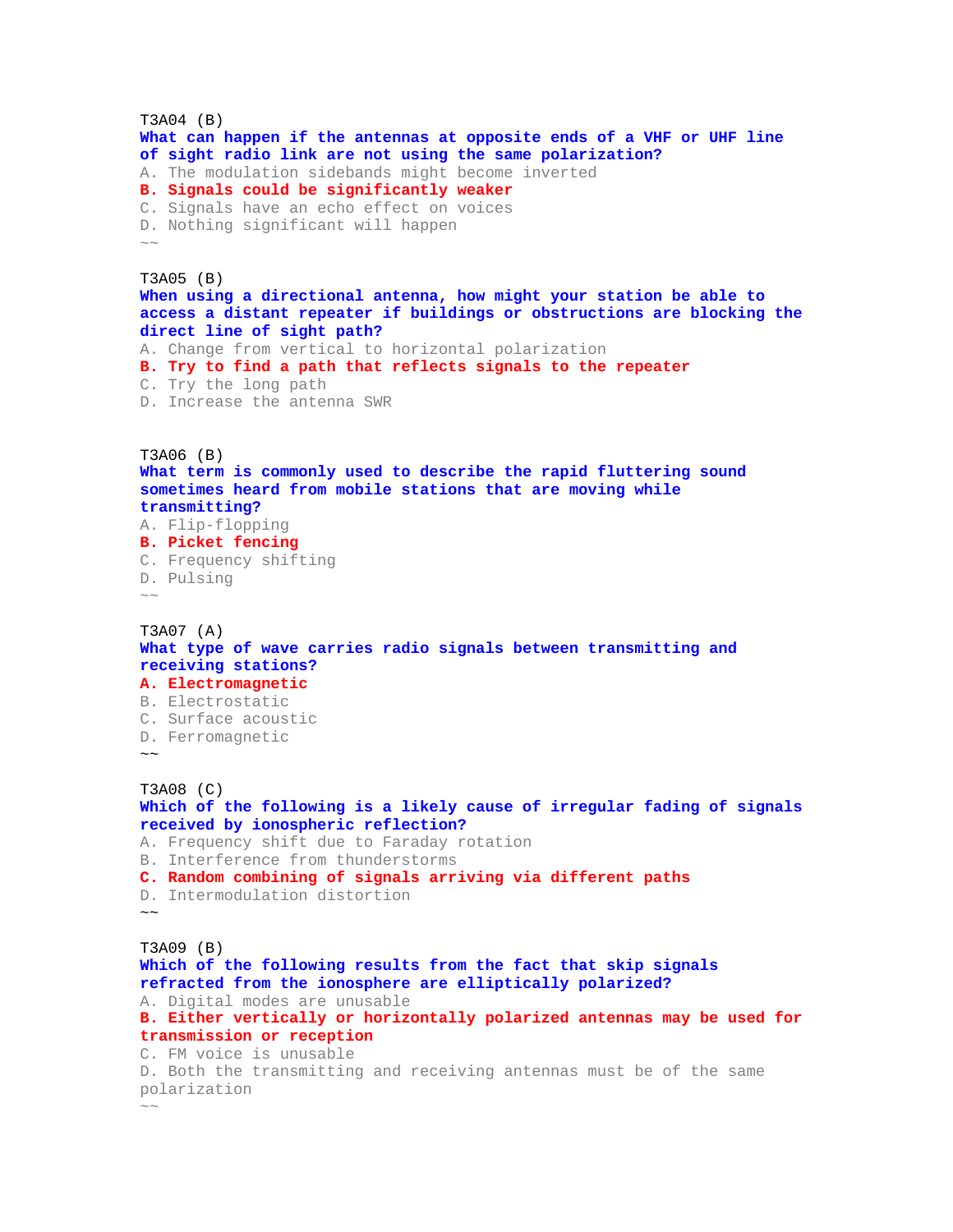```
T3A10 (D)
What may occur if data signals arrive via multiple paths?
A. Transmission rates can be increased by a factor equal to the number
of separate paths observed
B. Transmission rates must be decreased by a factor equal to the number
of separate paths observed
C. No significant changes will occur if the signals are transmitted
using FM
D. Error rates are likely to increase
T3A11 (C)
Which part of the atmosphere enables the propagation of radio signals
around the world?
A. The stratosphere
B. The troposphere
C. The ionosphere
D. The magnetosphere
T3A12 (B)
How might fog and light rain affect radio range on the 10 meter and 6
meter bands?
A. Fog and rain absorb these wavelength bands
B. Fog and light rain will have little effect on these bands
C. Fog and rain will deflect these signals
D. Fog and rain will increase radio range
T3A13 (C)
What weather condition would decrease range at microwave frequencies?
A. High winds
B. Low barometric pressure
C. Precipitation
D. Colder temperatures
T3B - Radio and electromagnetic wave properties: the electromagnetic
spectrum; wavelength vs frequency; nature and velocity of
electromagnetic waves; definition of UHF, VHF, HF bands; calculating
wavelength
T3B01 (C)
What is the name for the distance a radio wave travels during one
complete cycle?
A. Wave speed
B. Waveform
C. Wavelength
D. Wave spread
\sim\,T3B02 (A)
What property of a radio wave is used to describe its polarization?
A. The orientation of the electric field
B. The orientation of the magnetic field
C. The ratio of the energy in the magnetic field to the energy in the
electric field
D. The ratio of the velocity to the wavelength
```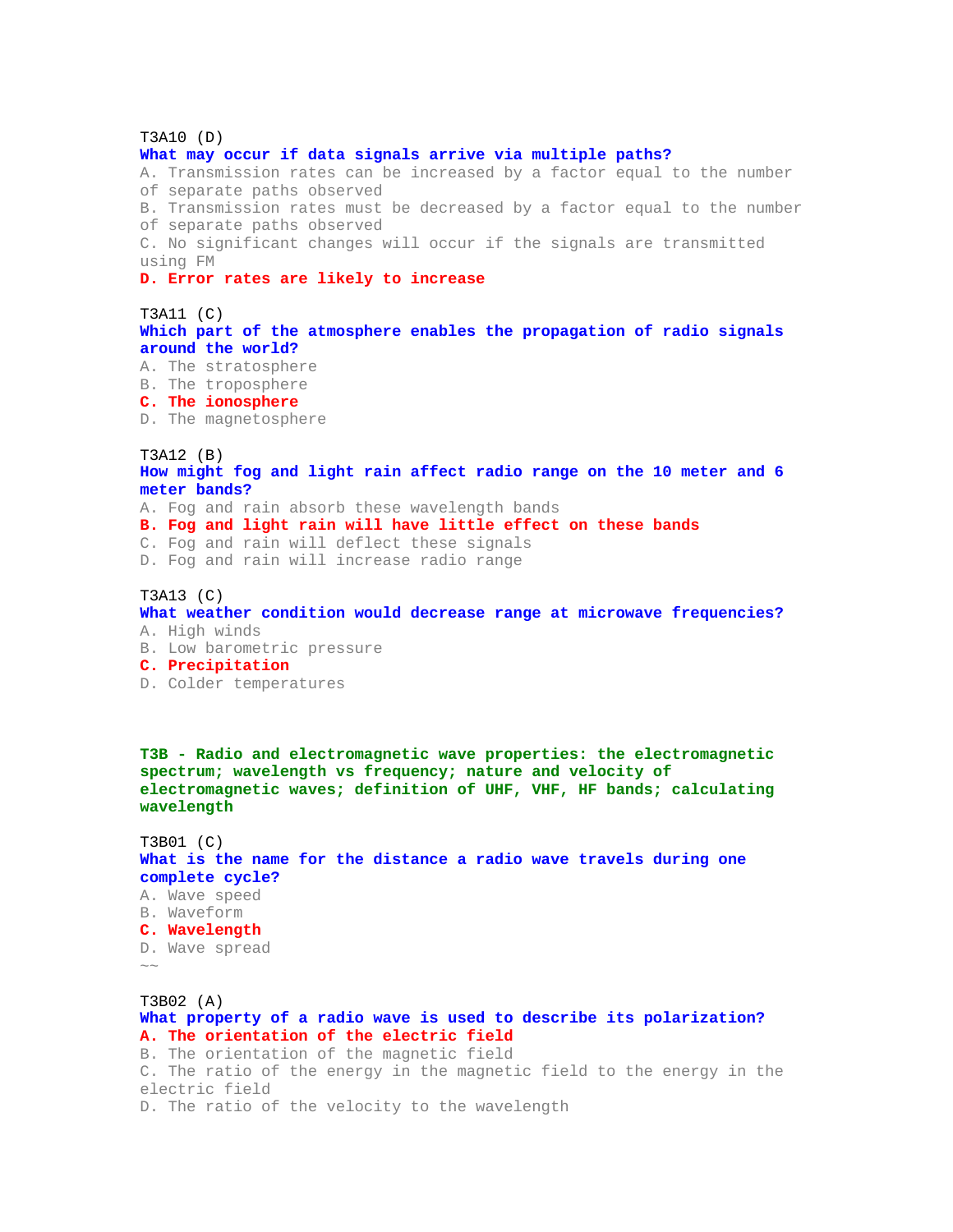$\sim\sim$ 

```
T3B03 (C)
What are the two components of a radio wave?
A. AC and DC
B. Voltage and current
C. Electric and magnetic fields
D. Ionizing and non-ionizing radiation
\sim\,T3B04 (A)
How fast does a radio wave travel through free space?
A. At the speed of light
B. At the speed of sound
C. Its speed is inversely proportional to its wavelength
D. Its speed increases as the frequency increases
\sim \simT3B05 (B)
How does the wavelength of a radio wave relate to its frequency?
A. The wavelength gets longer as the frequency increases
B. The wavelength gets shorter as the frequency increases
C. There is no relationship between wavelength and frequency
D. The wavelength depends on the bandwidth of the signal
\sim\,T3B06 (D)
What is the formula for converting frequency to approximate wavelength
in meters?
A. Wavelength in meters equals frequency in hertz multiplied by 300
B. Wavelength in meters equals frequency in hertz divided by 300
C. Wavelength in meters equals frequency in megahertz divided by 300
D. Wavelength in meters equals 300 divided by frequency in megahertz
T3B07 (A)
What property of radio waves is often used to identify the different
frequency bands?
A. The approximate wavelength
B. The magnetic intensity of waves
C. The time it takes for waves to travel one mile
D. The voltage standing wave ratio of waves
\sim ~
T3B08 (B)
What are the frequency limits of the VHF spectrum?
A. 30 to 300 kHz
B. 30 to 300 MHz
C. 300 to 3000 kHz
D. 300 to 3000 MHz
\sim \simT3B09 (D)
What are the frequency limits of the UHF spectrum?
A. 30 to 300 kHz
B. 30 to 300 MHz
C. 300 to 3000 kHz
D. 300 to 3000 MHz
\sim ~
```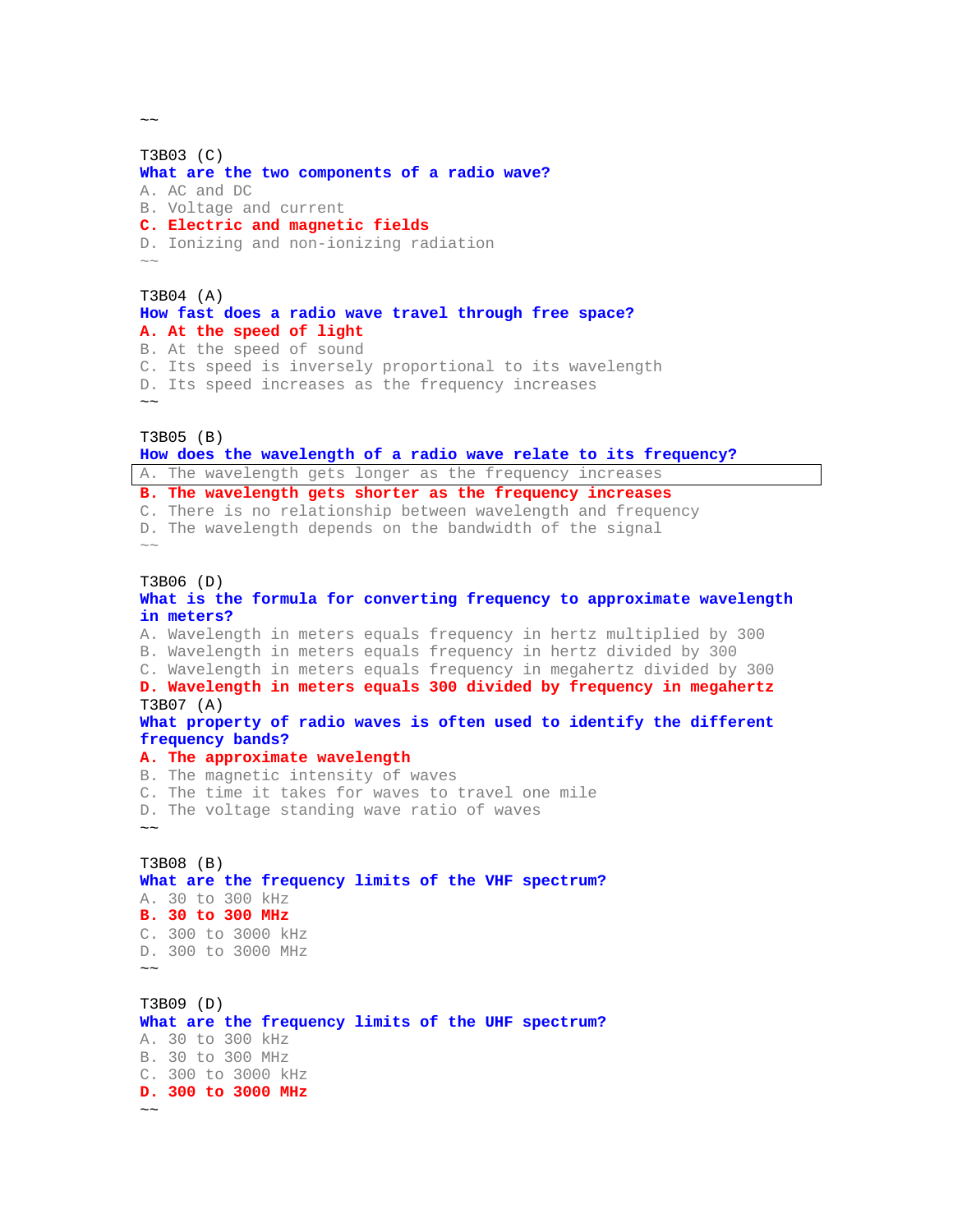T3B10 (C) **What frequency range is referred to as HF?** A. 300 to 3000 MHz B. 30 to 300 MHz **C. 3 to 30 MHz** D. 300 to 3000 kHz

T3B11 (B) **What is the approximate velocity of a radio wave as it travels through free space?** A. 150,000 kilometers per second **B. 300,000,000 meters per second** C. 300,000,000 miles per hour D. 150,000 miles per hour

**T3C - Propagation modes: line of sight; sporadic E; meteor and auroral scatter and reflections; tropospheric ducting; F layer skip; radio horizon**

T3C01 (C) **Why are direct (not via a repeater) UHF signals rarely heard from stations outside your local coverage area?** A. They are too weak to go very far B. FCC regulations prohibit them from going more than 50 miles **C. UHF signals are usually not reflected by the ionosphere** D. UHF signals are absorbed by the ionospheric D layer T3C02 (C) **Which of the following is an advantage of HF vs VHF and higher frequencies?** A. HF antennas are generally smaller B. HF accommodates wider bandwidth signals **C. Long distance ionospheric propagation is far more common on HF** D. There is less atmospheric interference (static) on HF T3C03 (B) **What is a characteristic of VHF signals received via auroral reflection?** A. Signals from distances of 10,000 or more miles are common **B. The signals exhibit rapid fluctuations of strength and often sound distorted** C. These types of signals occur only during winter nighttime hours D. These types of signals are generally strongest when your antenna is aimed west T3C04 (B) **Which of the following propagation types is most commonly associated with occasional strong over-the-horizon signals on the 10, 6, and 2 meter bands?** A. Backscatter **B. Sporadic E** C. D layer absorption D. Gray-line propagation  $\sim$   $\sim$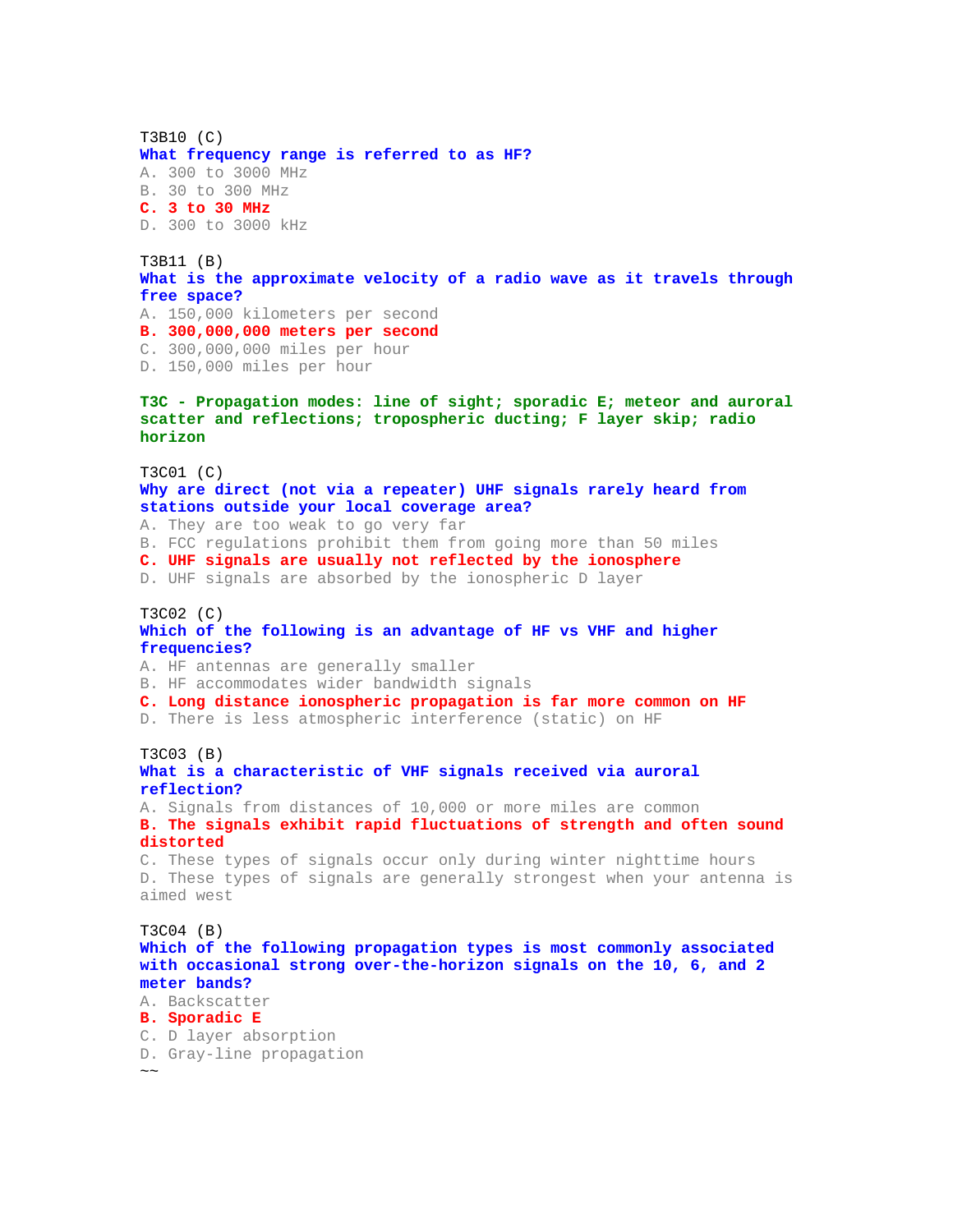```
T3C05 (A)
Which of the following effects might cause radio signals to be heard
despite obstructions between the transmitting and receiving stations?
A. Knife-edge diffraction
B. Faraday rotation
C. Quantum tunneling
D. Doppler shift
\sim\simT3C06 (A)
What mode is responsible for allowing over-the-horizon VHF and UHF
communications to ranges of approximately 300 miles on a regular basis?
A. Tropospheric ducting
B. D layer refraction
C. F2 layer refraction
D. Faraday rotation
\sim\simT3C07 (B)
What band is best suited for communicating via meteor scatter?
A. 10 meter band
B. 6 meter band
C. 2 meter band
D. 70 centimeter band
\sim\simT3C08 (D)
What causes tropospheric ducting?
A. Discharges of lightning during electrical storms
B. Sunspots and solar flares
C. Updrafts from hurricanes and tornadoes
D. Temperature inversions in the atmosphere
\sim\simT3C09 (A)
What is generally the best time for long-distance 10 meter band
propagation via the F layer?
A. From dawn to shortly after sunset during periods of high sunspot
activity
B. From shortly after sunset to dawn during periods of high sunspot
activity
C. From dawn to shortly after sunset during periods of low sunspot
activity
D. From shortly after sunset to dawn during periods of low sunspot
activity
\sim\simT3C10 (A)
Which of the following bands may provide long distance communications
during the peak of the sunspot cycle?
A. 6 or 10 meter bands
B. 23 centimeter band
C. 70 centimeter or 1.25 meter bands
D. All of these choices are correct
\sim ~
```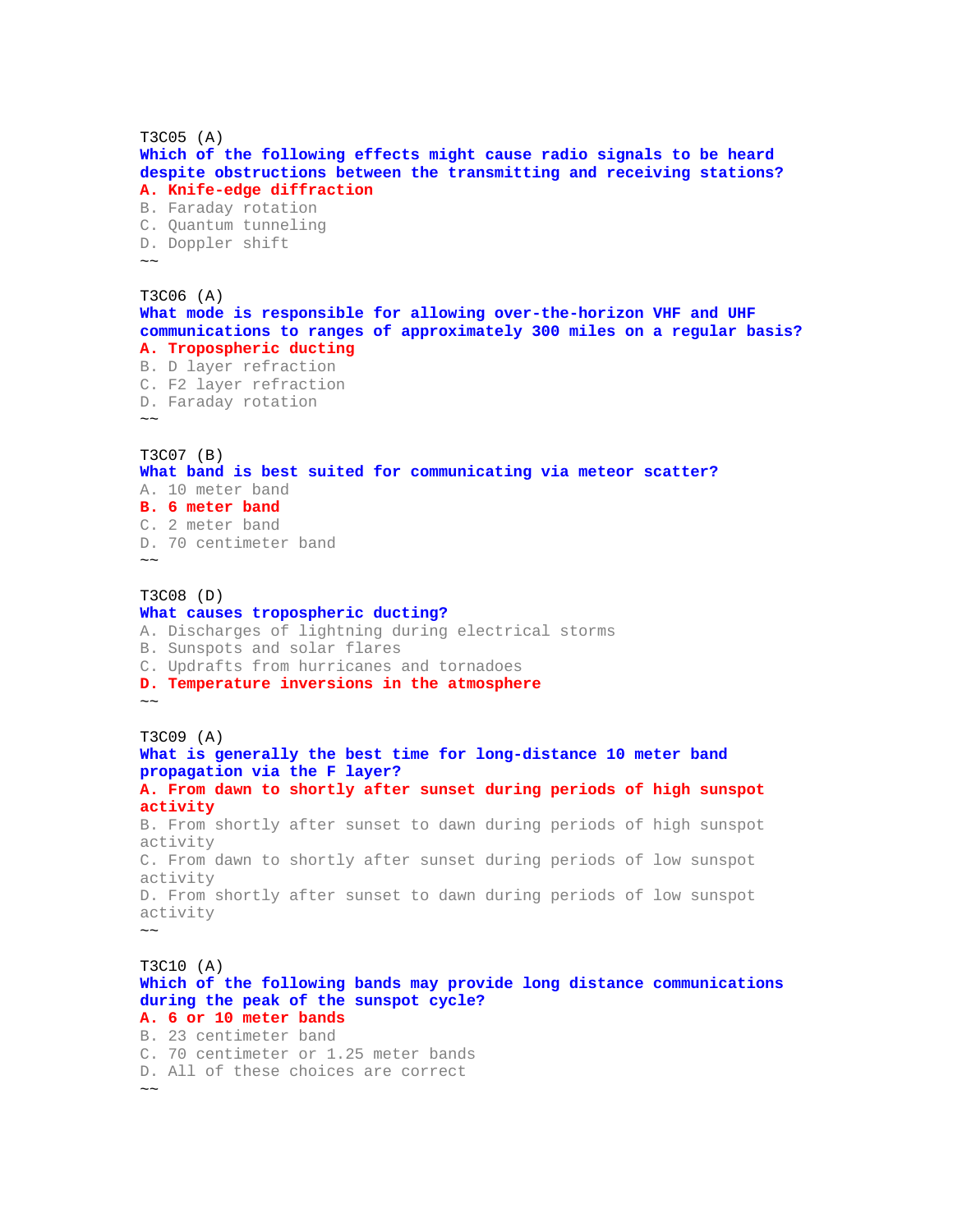T3C11 (C) **Why do VHF and UHF radio signals usually travel somewhat farther than the visual line of sight distance between two stations?** A. Radio signals move somewhat faster than the speed of light B. Radio waves are not blocked by dust particles **C. The Earth seems less curved to radio waves than to light** D. Radio waves are blocked by dust particles **SUBELEMENT T4 - Amateur radio practices and station set-up – [2 Exam Questions - 2 Groups] T4A – Station setup: connecting microphones; reducing unwanted emissions; power source; connecting a computer; RF grounding; connecting digital equipment; connecting an SWR meter** T4A01 (D) **What must be considered to determine the minimum current capacity needed for a transceiver power supply? A. Efficiency of the transmitter at full power output B. Receiver and control circuit power C. Power supply regulation and heat dissipation D. All of these choices are correct** T4A02 (D) **How might a computer be used as part of an amateur radio station? A. For logging contacts and contact information B. For sending and/or receiving CW C. For generating and decoding digital signals D. All of these choices are correct** ~~~ T4A03 (A) **Why should wiring between the power source and radio be heavy-gauge wire and kept as short as possible? A. To avoid voltage falling below that needed for proper operation** B. To provide a good counterpoise for the antenna C. To avoid RF interference D. All of these choices are correct  $\sim$   $\sim$ T4A04 (C) **Which computer sound card port is connected to a transceiver's headphone or speaker output for operating digital modes?** A. Headphone output B. Mute **C. Microphone or line input** D. PCI or SDI T4A05 (A) **What is the proper location for an external SWR meter? A. In series with the feed line, between the transmitter and antenna** B. In series with the station's ground C. In parallel with the push-to-talk line and the antenna D. In series with the power supply cable, as close as possible to the

radio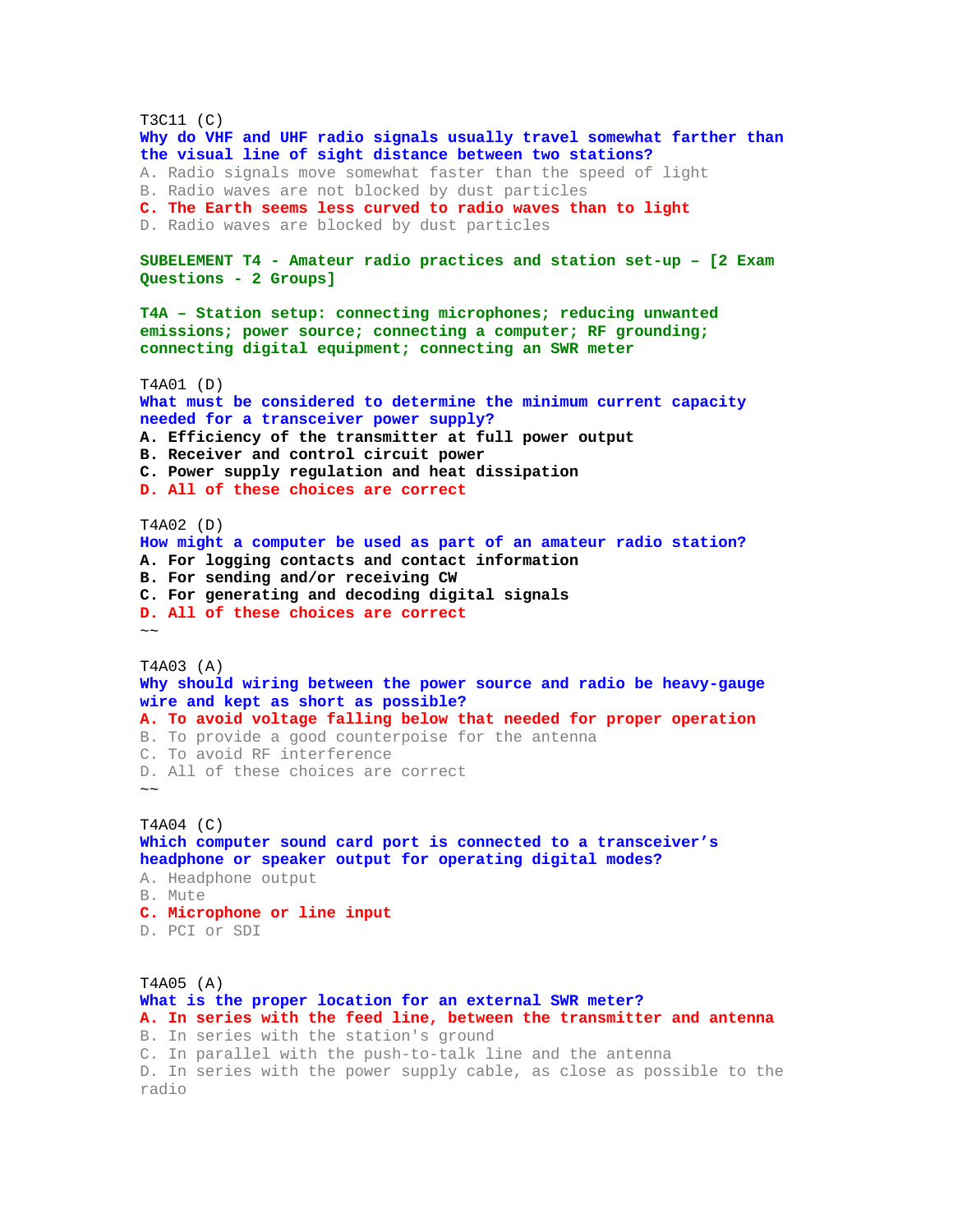```
T4A06 (C)
Which of the following connections might be used between a voice
transceiver and a computer for digital operation?
A. Receive and transmit mode, status, and location
B. Antenna and RF power
C. Receive audio, transmit audio, and push-to-talk (PTT)
D. NMEA GPS location and DC power
T4A07 (C)
How is a computer's sound card used when conducting digital
communications?
A. The sound card communicates between the computer CPU and the video
display
B. The sound card records the audio frequency for video display
C. The sound card provides audio to the radio's microphone input and
converts received audio to digital form
D. All of these choices are correct
T4A08 (D)
Which of the following conductors provides the lowest impedance to RF
signals?
A. Round stranded wire
B. Round copper-clad steel wire
C. Twisted-pair cable
D. Flat strap
T4A09 (D)
Which of the following could you use to cure distorted audio caused by
RF current on the shield of a microphone cable?
A. Band-pass filter
B. Low-pass filter
C. Preamplifier
D. Ferrite choke
T4A10 (B)
What is the source of a high-pitched whine that varies with engine
speed in a mobile transceiver's receive audio?
A. The ignition system
B. The alternator
C. The electric fuel pump
D. Anti-lock braking system controllers
T4A11 (A)
Where should the negative return connection of a mobile transceiver's
power cable be connected?
A. At the battery or engine block ground strap
B. At the antenna mount
C. To any metal part of the vehicle
D. Through the transceiver's mounting bracket
```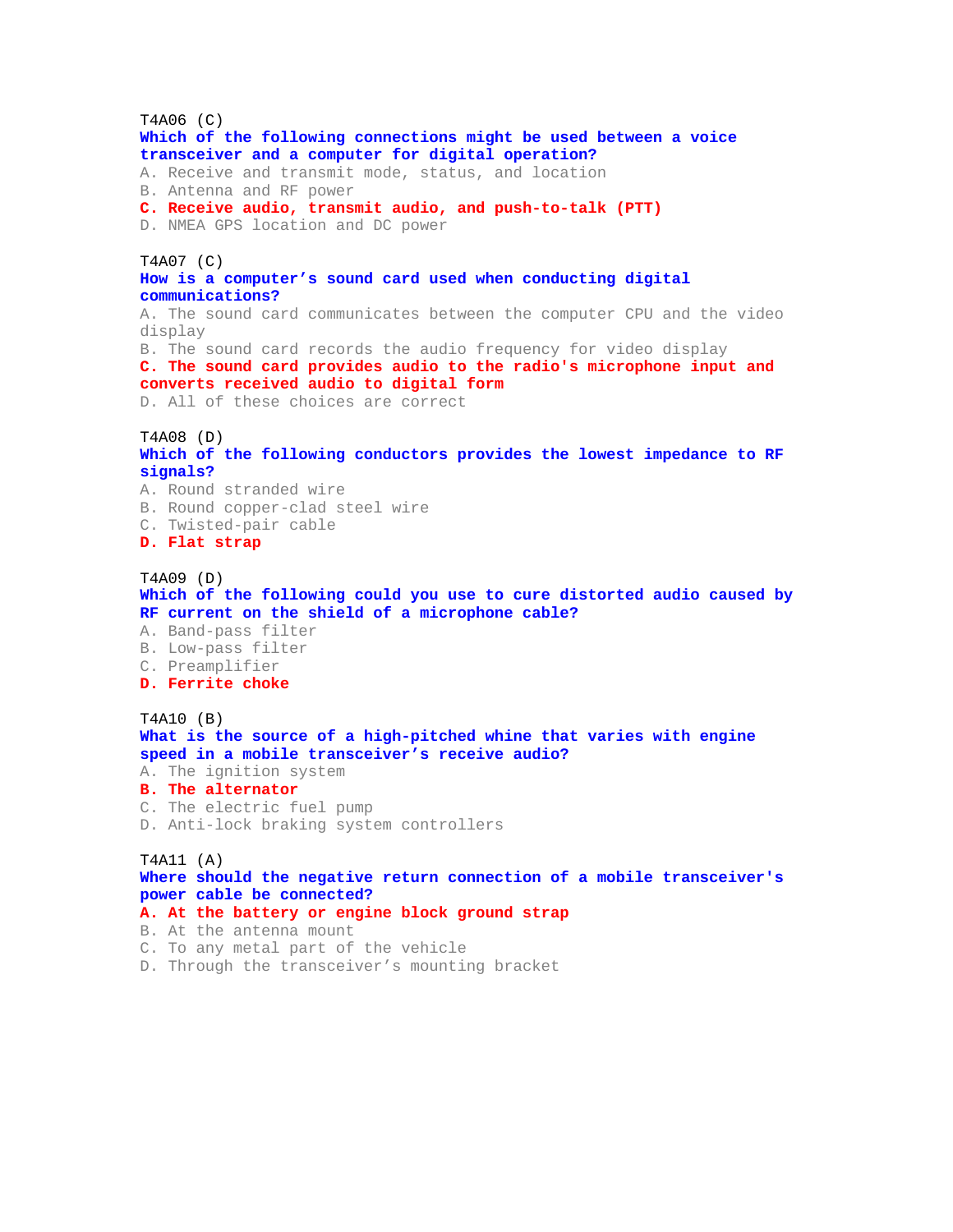**T4B - Operating controls: tuning; use of filters; squelch function; AGC; transceiver operation; memory channels** T4B01 (B) **What may happen if a transmitter is operated with the microphone gain set too high?** A. The output power might be too high **B. The output signal might become distorted** C. The frequency might vary D. The SWR might increase  $\sim$  ~ T4B02 (A) **Which of the following can be used to enter the operating frequency on a modern transceiver? A. The keypad or VFO knob** B. The CTCSS or DTMF encoder C. The Automatic Frequency Control D. All of these choices are correct  $\sim$  ~ T4B03 (D) **What is the purpose of the squelch control on a transceiver?** A. To set the highest level of volume desired B. To set the transmitter power level C. To adjust the automatic gain control **D. To mute receiver output noise when no signal is being received**  $\sim$   $\sim$ T4B04 (B) **What is a way to enable quick access to a favorite frequency on your transceiver?** A. Enable the CTCSS tones **B. Store the frequency in a memory channel** C. Disable the CTCSS tones D. Use the scan mode to select the desired frequency  $\sim\sim$ T4B05 (C) **Which of the following would reduce ignition interference to a receiver?** A. Change frequency slightly B. Decrease the squelch setting **C. Turn on the noise blanker** D. Use the RIT control  $\sim\ \sim$ T4B06 (D) **Which of the following controls could be used if the voice pitch of a single-sideband signal seems too high or low?** A. The AGC or limiter B. The bandwidth selection C. The tone squelch **D. The receiver RIT or clarifier**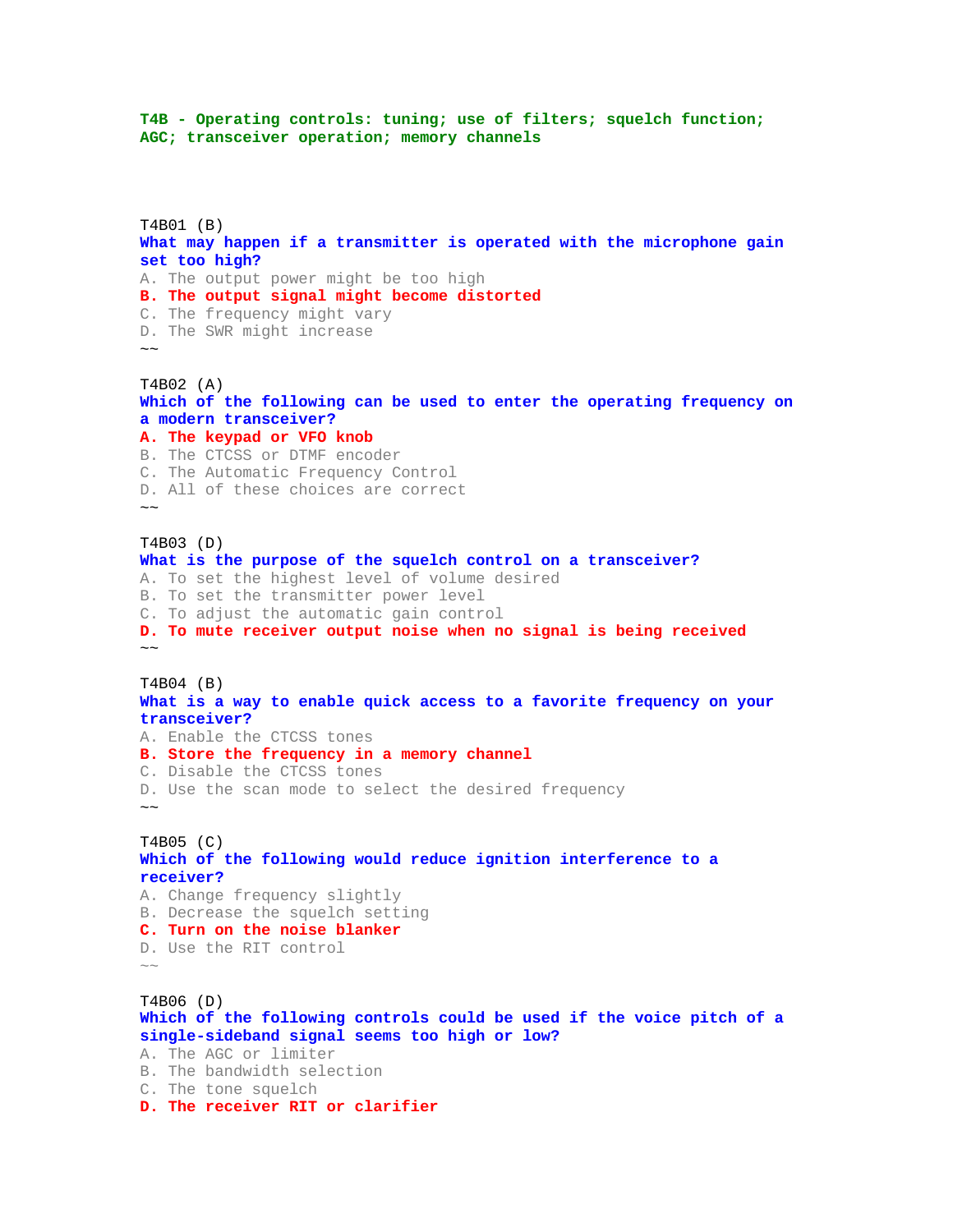$\sim\sim$ 

```
T4B07 (B)
What does the term "RIT" mean?
A. Receiver Input Tone
B. Receiver Incremental Tuning
C. Rectifier Inverter Test
D. Remote Input Transmitter
\sim\sim
```

```
T4B08 (B)
What is the advantage of having multiple receive bandwidth choices on a
multimode transceiver?
A. Permits monitoring several modes at once
B. Permits noise or interference reduction by selecting a bandwidth
matching the mode
C. Increases the number of frequencies that can be stored in memory
D. Increases the amount of offset between receive and transmit
frequencies
\sim\, \simT4B09 (C)
Which of the following is an appropriate receive filter bandwidth for
minimizing noise and interference for SSB reception?
A. 500 Hz
B. 1000 Hz
C. 2400 Hz
D. 5000 Hz
\sim ~
T4B10 (A)
Which of the following is an appropriate receive filter bandwidth for
minimizing noise and interference for CW reception?
A. 500 Hz
B. 1000 Hz
C. 2400 Hz
D. 5000 Hz
~~
T4B11 (A)
What is the function of automatic gain control, or AGC?
A. To keep received audio relatively constant
B. To protect an antenna from lightning
C. To eliminate RF on the station cabling
D. An asymmetric goniometer control used for antenna matching
\sim\simT4B12 (B)
Which of the following could be used to remove power line noise or
ignition noise?
A. Squelch
B. Noise blanker
C. Notch filter
D. All of these choices are correct
```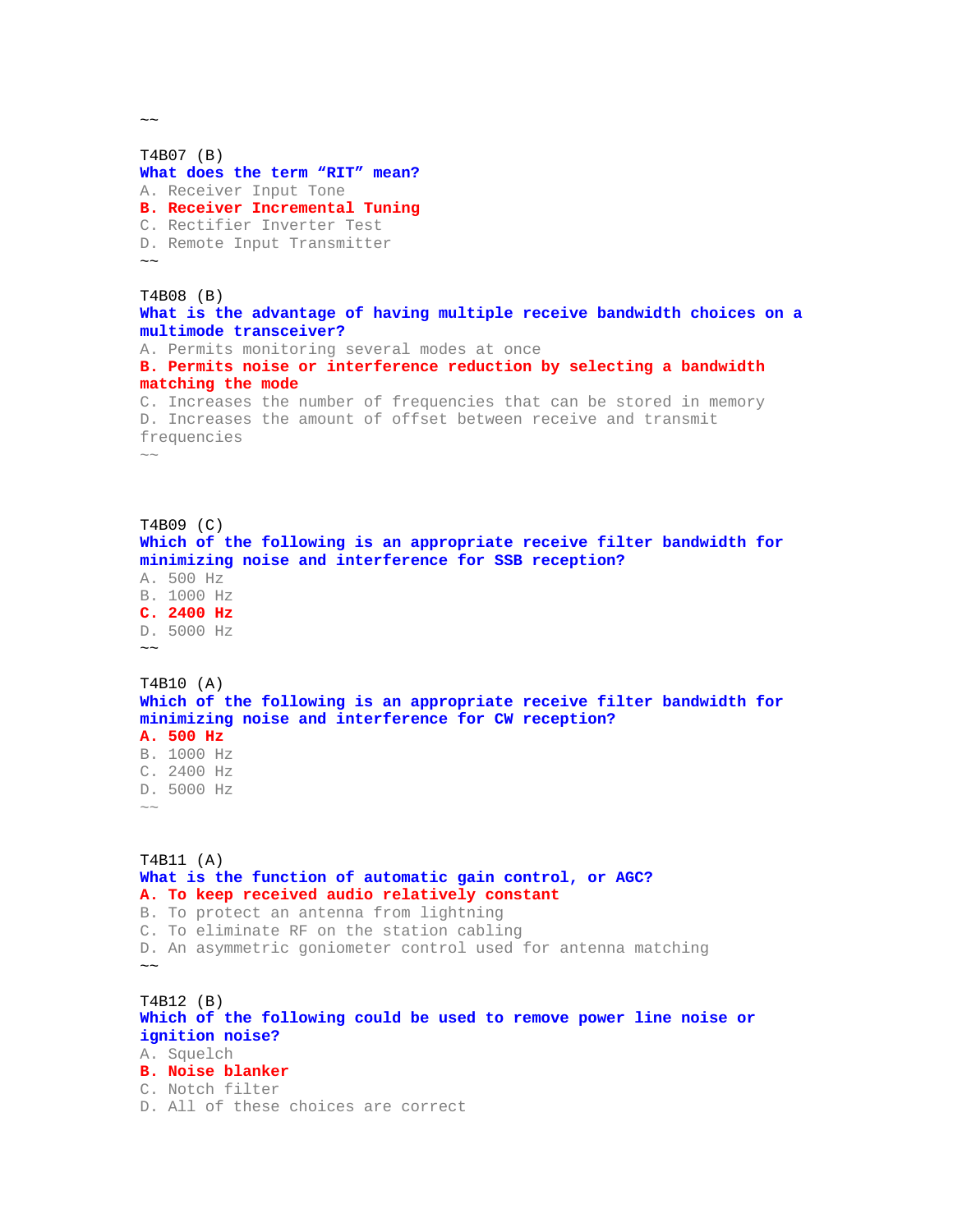```
T4B13 (C)
Which of the following is a use for the scanning function of an FM
transceiver?
A. To check incoming signal deviation
B. To prevent interference to nearby repeaters
C. To scan through a range of frequencies to check for activity
D. To check for messages left on a digital bulletin board
SUBELEMENT T5 – Electrical principles: math for electronics; electronic
principles; Ohm's Law – [4 Exam Questions - 4 Groups]
T5A - Electrical principles, units, and terms: current and voltage;
conductors and insulators; alternating and direct current; series and
parallel circuits
T5A01 (D)
Electrical current is measured in which of the following units?
A. Volts
B. Watts
C. Ohms
D. Amperes
\sim \simT5A02 (B)
Electrical power is measured in which of the following units?
A. Volts
B. Watts
C. Ohms
D. Amperes
~~~
T5A03 (D)
What is the name for the flow of electrons in an electric circuit?
A. Voltage
B. Resistance
C. Capacitance
D. Current
\sim \simT5A04 (B)
What is the name for a current that flows only in one direction?
A. Alternating current
B. Direct current
C. Normal current
D. Smooth current
\simT5A05 (A)
What is the electrical term for the electromotive force (EMF) that
causes electron flow?
A. Voltage
B. Ampere-hours
C. Capacitance
D. Inductance
\sim\sim
```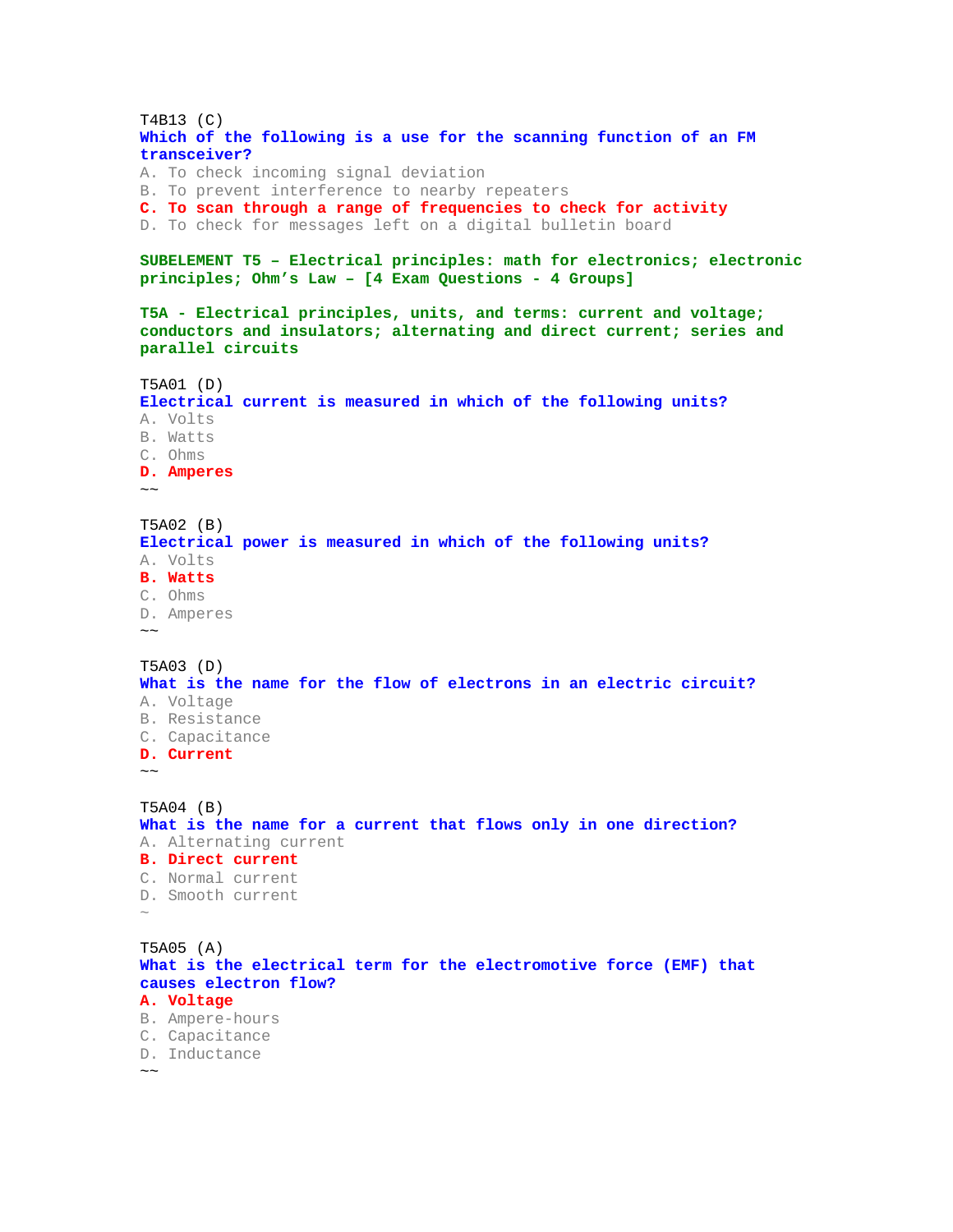```
T5A06 (A)
How much voltage does a mobile transceiver typically require?
A. About 12 volts
B. About 30 volts
C. About 120 volts
D. About 240 volts
\sim\!\simT5A07 (C)
Which of the following is a good electrical conductor?
A. Glass
B. Wood
C. Copper
D. Rubber
\sim ~
T5A08 (B)
Which of the following is a good electrical insulator?
A. Copper
B. Glass
C. Aluminum
D. Mercury
\sim\,T5A09 (A)
What is the name for a current that reverses direction on a regular
basis?
A. Alternating current
B. Direct current
C. Circular current
D. Vertical current
\sim\simT5A10 (C)
Which term describes the rate at which electrical energy is used?
A. Resistance
B. Current
C. Power
D. Voltage
\sim\simT5A11 (A)
What is the unit of electromotive force?
A. The volt
B. The watt
C. The ampere
D. The ohm
\simT5A12 (D)
What describes the number of times per second that an alternating
current makes a complete cycle?
A. Pulse rate
B. Speed
C. Wavelength
D. Frequency
```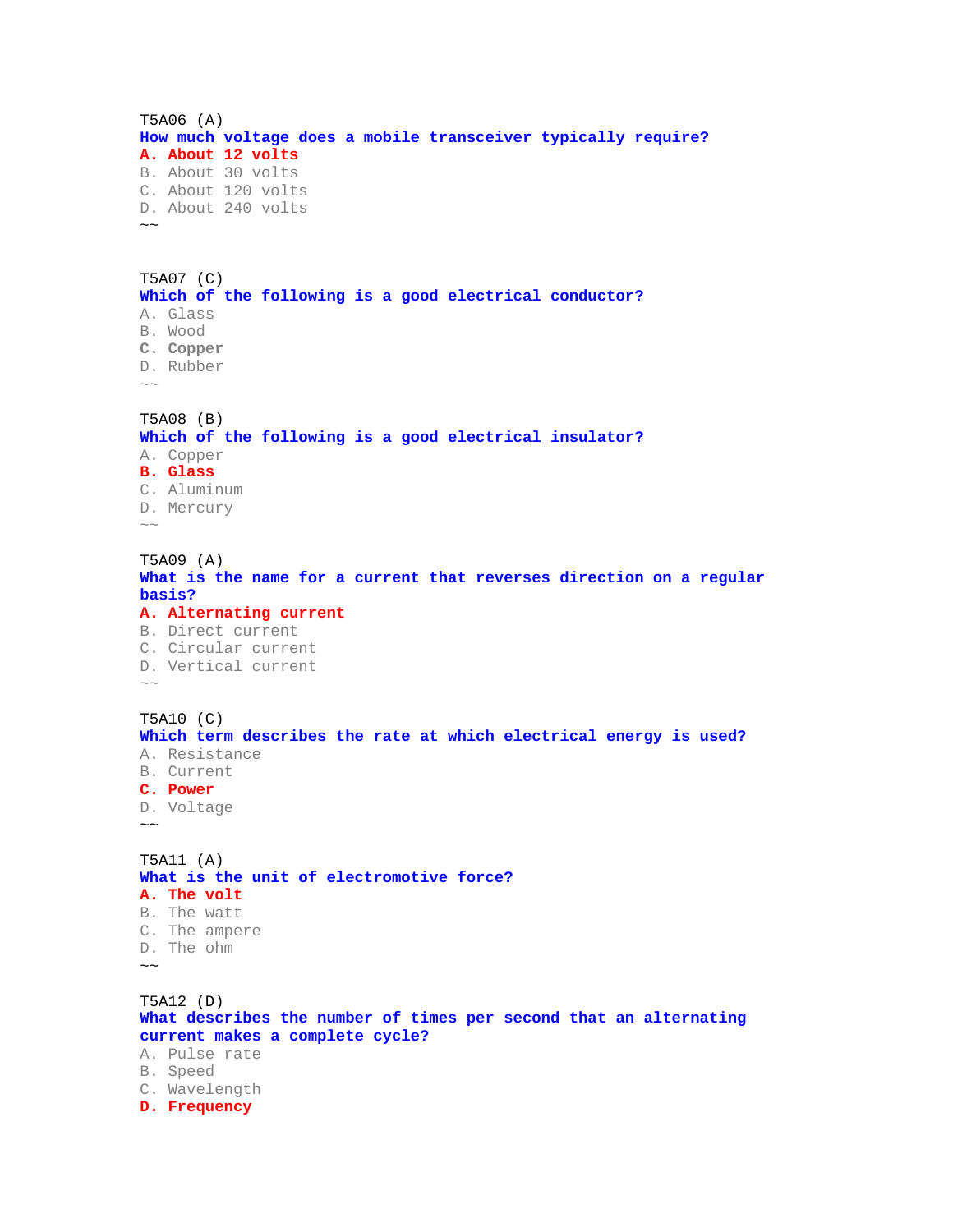```
T5A13 (A)
In which type of circuit is current the same through all components?
A. Series
B. Parallel
C. Resonant
D. Branch
\sim\simT5A14 (B)
In which type of circuit is voltage the same across all components?
A. Series
B. Parallel
C. Resonant
D. Branch
T5B - Math for electronics: conversion of electrical units; decibels;
the metric system
T5B01 (C)
How many milliamperes is 1.5 amperes?
A. 15 milliamperes
B. 150 milliamperes
C. 1500 milliamperes
D. 15,000 milliamperes
\sim\simT5B02 (A)
What is another way to specify a radio signal frequency of 1,500,000
hertz?
A. 1500 kHz
B. 1500 MHz
C. 15 GHz
D. 150 kHz
T5B03 (C)
How many volts are equal to one kilovolt?
A. One one-thousandth of a volt
B. One hundred volts
C. One thousand volts
D. One million volts
T5B04 (A)
How many volts are equal to one microvolt?
A. One one-millionth of a volt
B. One million volts
C. One thousand kilovolts
D. One one-thousandth of a volt
\sim\simT5B05 (B)
Which of the following is equal to 500 milliwatts?
A. 0.02 watts
B. 0.5 watts
C. 5 watts
D. 50 watts
```
 $\sim\sim$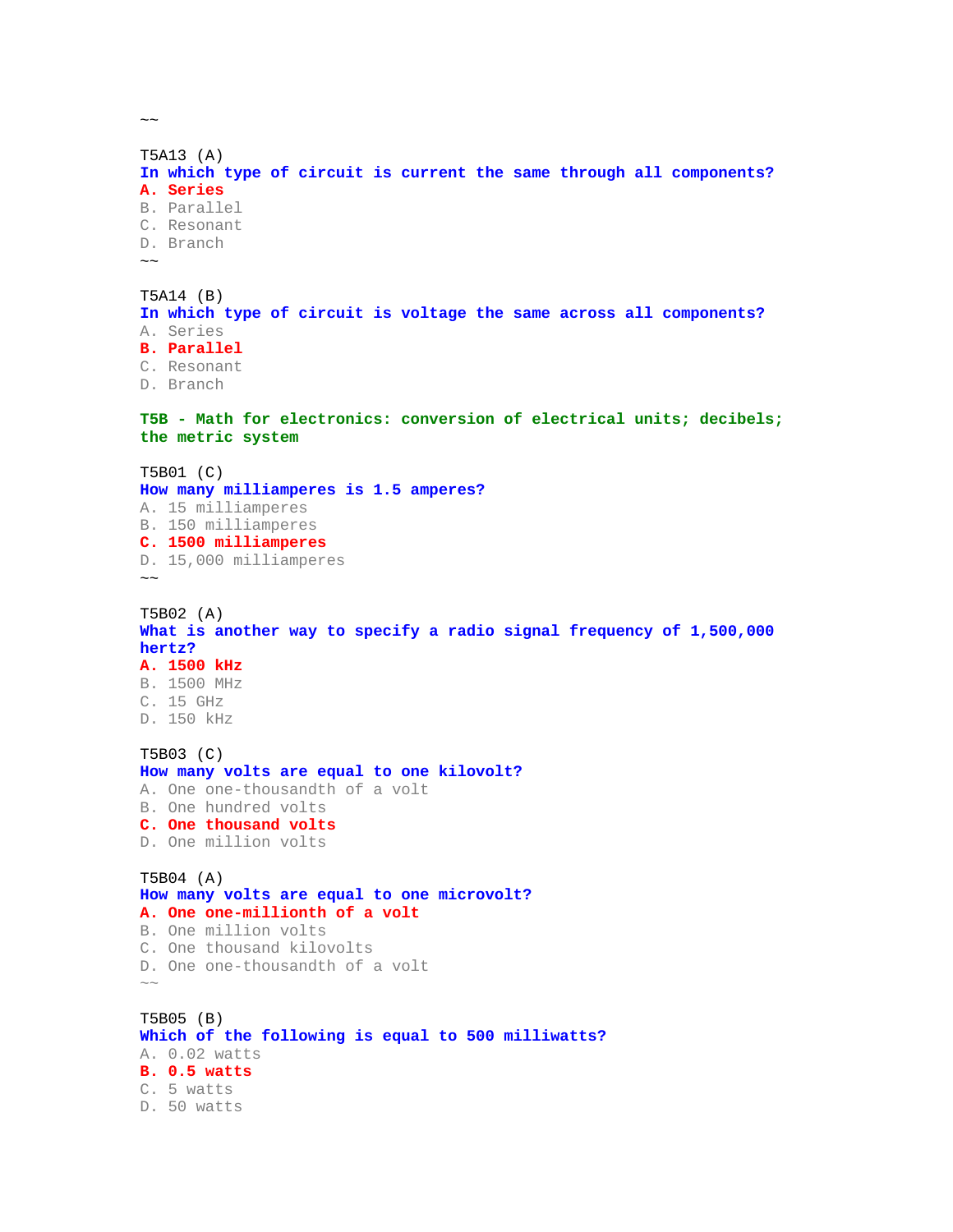```
T5B06 (C)
If an ammeter calibrated in amperes is used to measure a 3000-
milliampere current, what reading would it show?
A. 0.003 amperes
B. 0.3 amperes
C. 3 amperes
D. 3,000,000 amperes
\sim \simT5B07 (C)
If a frequency display calibrated in megahertz shows a reading of 3.525
MHz, what would it show if it were calibrated in kilohertz?
A. 0.003525 kHz
B. 35.25 kHz
C. 3525 kHz
D. 3,525,000 kHz
\sim \simT5B08 (B)
How many microfarads are equal to 1,000,000 picofarads?
A. 0.001 microfarads
B. 1 microfarad
C. 1000 microfarads
D. 1,000,000,000 microfarads
\sim\!\simT5B09 (B)
What is the approximate amount of change, measured in decibels (dB), of
a power increase from 5 watts to 10 watts?
A. 2 dB
B. 3 dB
C. 5 dB
D. 10 dB
T5B10 (C)
What is the approximate amount of change, measured in decibels (dB), of
a power decrease from 12 watts to 3 watts?
A. -1 dB
B. -3 dB
C. -6 dB
D. -9 dB
\sim\simT5B11 (A)
What is the amount of change, measured in decibels (dB), of a power
increase from 20 watts to 200 watts?
A. 10 dB
B. 12 dB
C. 18 dB
D. 28 dB
\sim \sim
```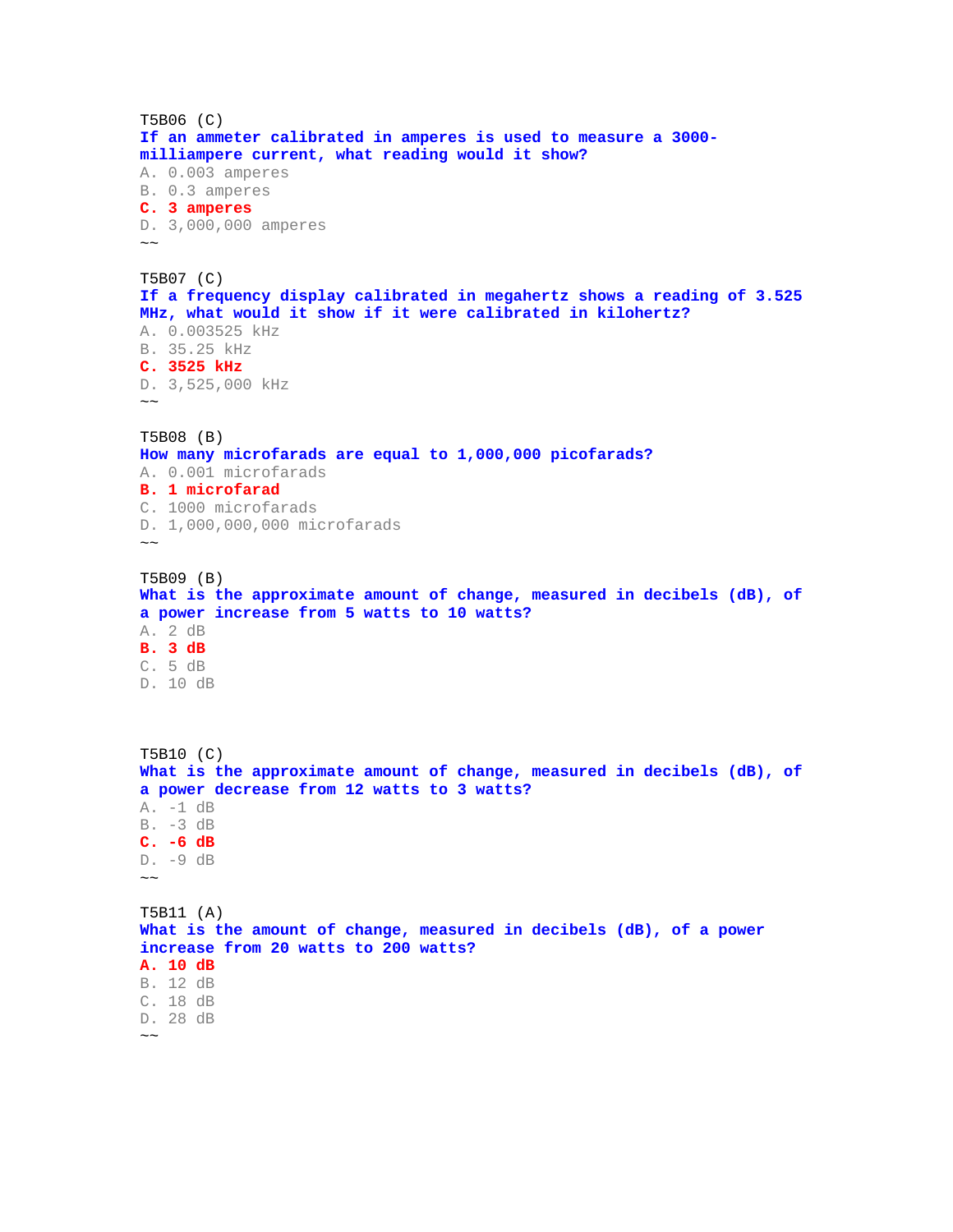```
T5B12 (A)
Which of the following frequencies is equal to 28,400 kHz?
A. 28.400 MHz
B. 2.800 MHz
C. 284.00 MHz
D. 28.400 kHz
T5B13 (C)
If a frequency display shows a reading of 2425 MHz, what frequency is
that in GHz?
A. 0.002425 GHz
B. 24.25 GHz
C. 2.425 GHz
D. 2425 GHz
T5C - Electronic principles: capacitance; inductance; current flow in
circuits; alternating current; definition of RF; definition of
polarity; DC power calculations; impedance
T5C01 (D)
What is the ability to store energy in an electric field called?
A. Inductance
B. Resistance
C. Tolerance
D. Capacitance
T5C02 (A)
What is the basic unit of capacitance?
A. The farad
B. The ohm
C. The volt
D. The henry
T5C03 (D)
What is the ability to store energy in a magnetic field called?
A. Admittance
B. Capacitance
C. Resistance
D. Inductance
T5C04 (C)
What is the basic unit of inductance?
A. The coulomb
B. The farad
C. The henry
D. The ohm
T5C05 (A)
What is the unit of frequency?
A. Hertz
B. Henry
C. Farad
D. Tesla
```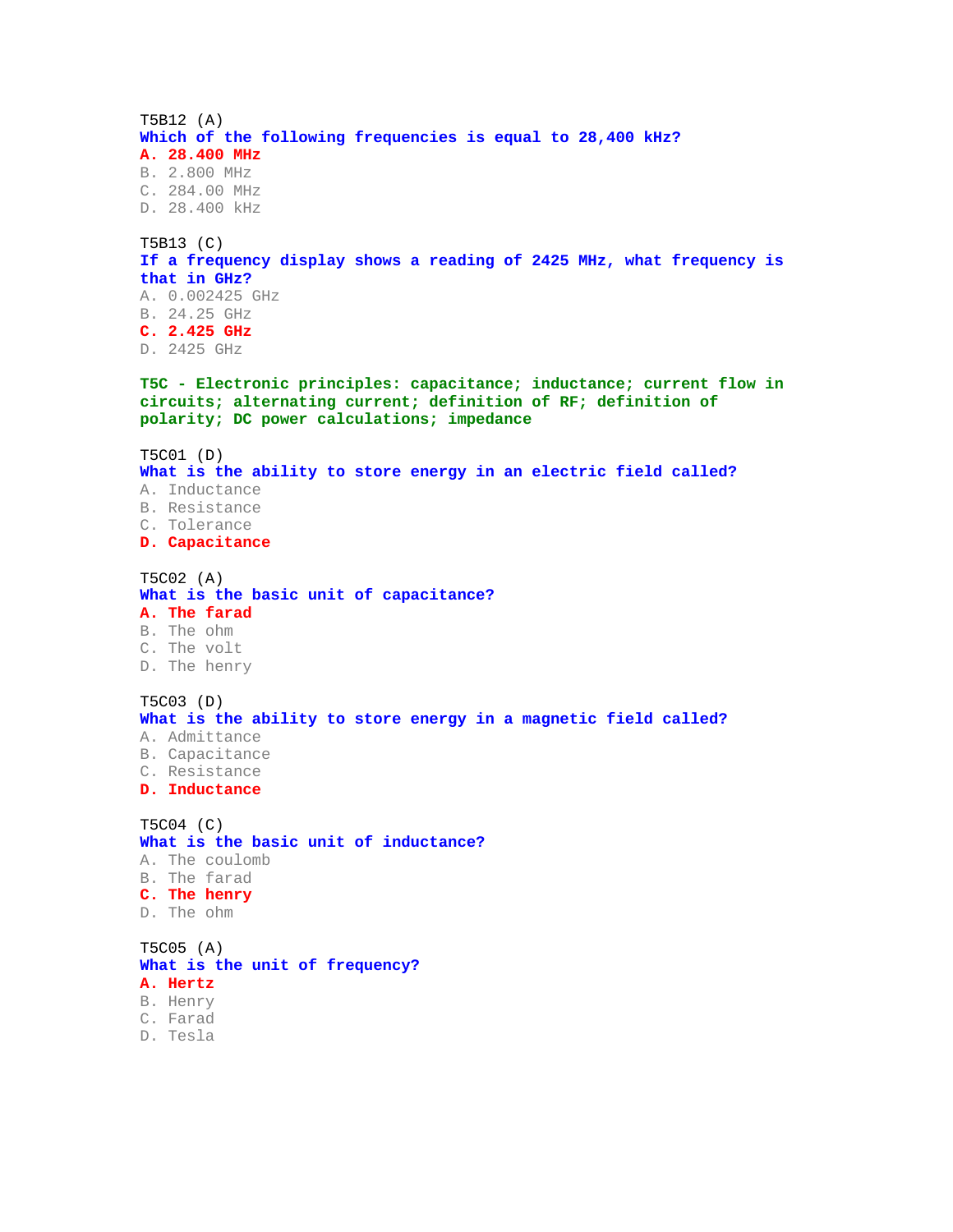```
T5C06 (A)
What does the abbreviation "RF" refer to?
A. Radio frequency signals of all types
B. The resonant frequency of a tuned circuit
C. The real frequency transmitted as opposed to the apparent frequency
D. Reflective force in antenna transmission lines
T5C07 (B)
A radio wave is made up of what type of energy?
A. Pressure
B. Electromagnetic
C. Gravity
D. Thermal
T5C08 (A)
What is the formula used to calculate electrical power in a DC circuit?
A. Power (P) equals voltage (E) multiplied by current (I)
B. Power (P) equals voltage (E) divided by current (I)
C. Power (P) equals voltage (E) minus current (I)
D. Power (P) equals voltage (E) plus current (I)
T5C09 (A)
How much power is being used in a circuit when the applied voltage is
13.8 volts DC and the current is 10 amperes?
A. 138 watts
B. 0.7 watts
C. 23.8 watts
D. 3.8 watts
T5C10 (B)
How much power is being used in a circuit when the applied voltage is
12 volts DC and the current is 2.5 amperes?
A. 4.8 watts
B. 30 watts
C. 14.5 watts
D. 0.208 watts
T5C11 (B)
How many amperes are flowing in a circuit when the applied voltage is
12 volts DC and the load is 120 watts?
A. 0.1 amperes
B. 10 amperes
C. 12 amperes
D. 132 amperes
T5C12 (A)
What is impedance?
A. A measure of the opposition to AC current flow in a circuit
B. The inverse of resistance
C. The Q or Quality Factor of a component
D. The power handling capability of a component
\sim\,
```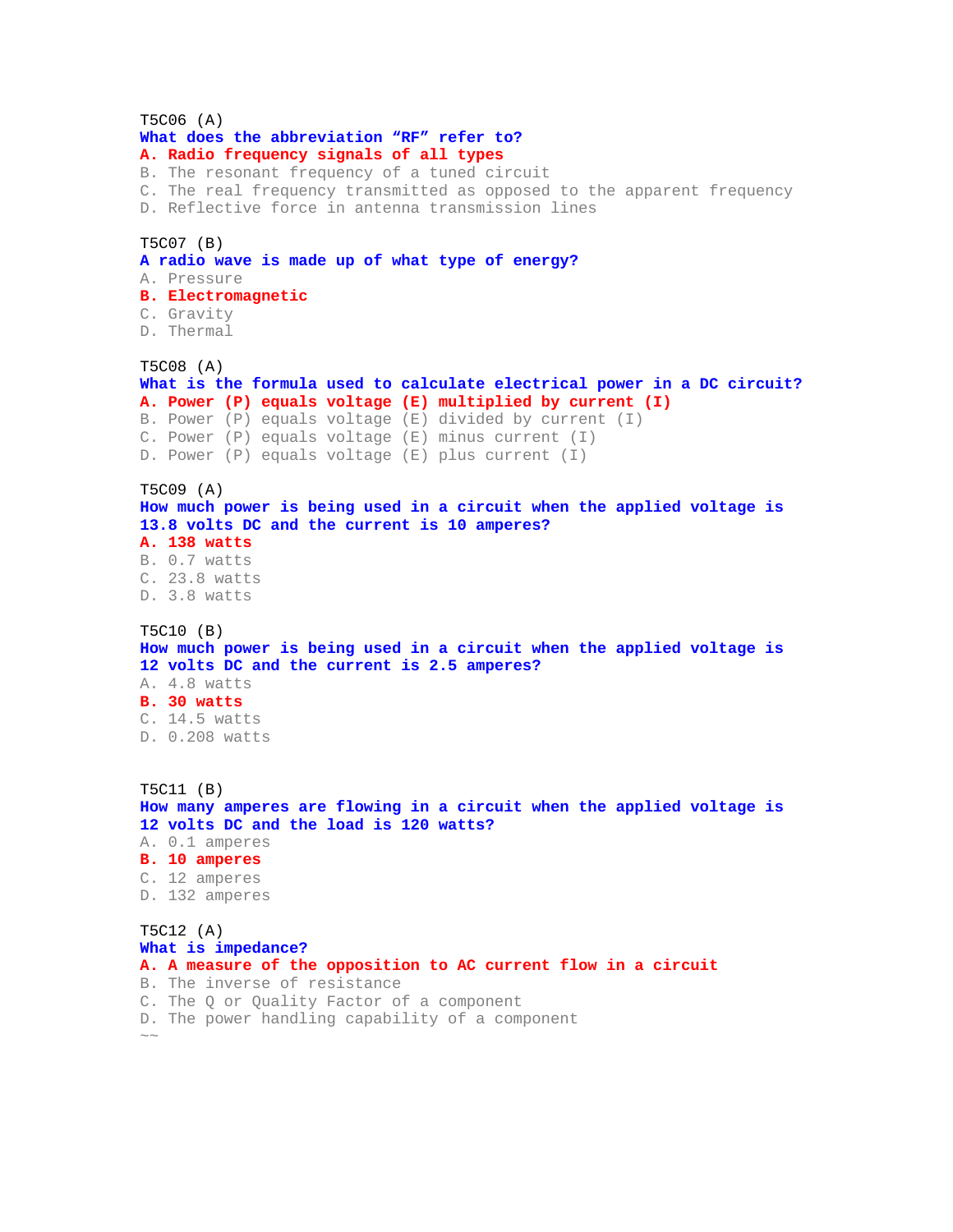```
T5C13 (D)
What is a unit of impedance?
A. Volts
B. Amperes
C. Coulombs
D. Ohms
T5C14 (D) CLOSE
What is the proper abbreviation for megahertz?
A. mHz
B. mhZ
C. Mhz
D. MHz
T5D – Ohm's Law: formulas and usage; components in series and parallel
T5D01 (B)
What formula is used to calculate current in a circuit?
A. Current (I) equals voltage (E) multiplied by resistance (R)
B. Current (I) equals voltage (E) divided by resistance (R)
C. Current (I) equals voltage (E) added to resistance (R)
D. Current (I) equals voltage (E) minus resistance (R)
\sim\ \simT5D02 (A)
What formula is used to calculate voltage in a circuit?
A. Voltage (E) equals current (I) multiplied by resistance (R)
B. Voltage (E) equals current (I) divided by resistance (R)
C. Voltage (E) equals current (I) added to resistance (R)
D. Voltage (E) equals current (I) minus resistance (R)
T5D03 (B)
What formula is used to calculate resistance in a circuit?
A. Resistance (R) equals voltage (E) multiplied by current (I)
B. Resistance (R) equals voltage (E) divided by current (I)
C. Resistance (R) equals voltage (E) added to current (I)
D. Resistance (R) equals voltage (E) minus current (I)
\sim\,T5D04 (B)
What is the resistance of a circuit in which a current of 3 amperes
flows through a resistor connected to 90 volts?
A. 3 ohms
B. 30 ohms
C. 93 ohms
D. 270 ohms
T5D05 (C)
What is the resistance in a circuit for which the applied voltage is 12
volts and the current flow is 1.5 amperes?
A. 18 ohms
B. 0.125 ohms
C. 8 ohms
D. 13.5 ohms
```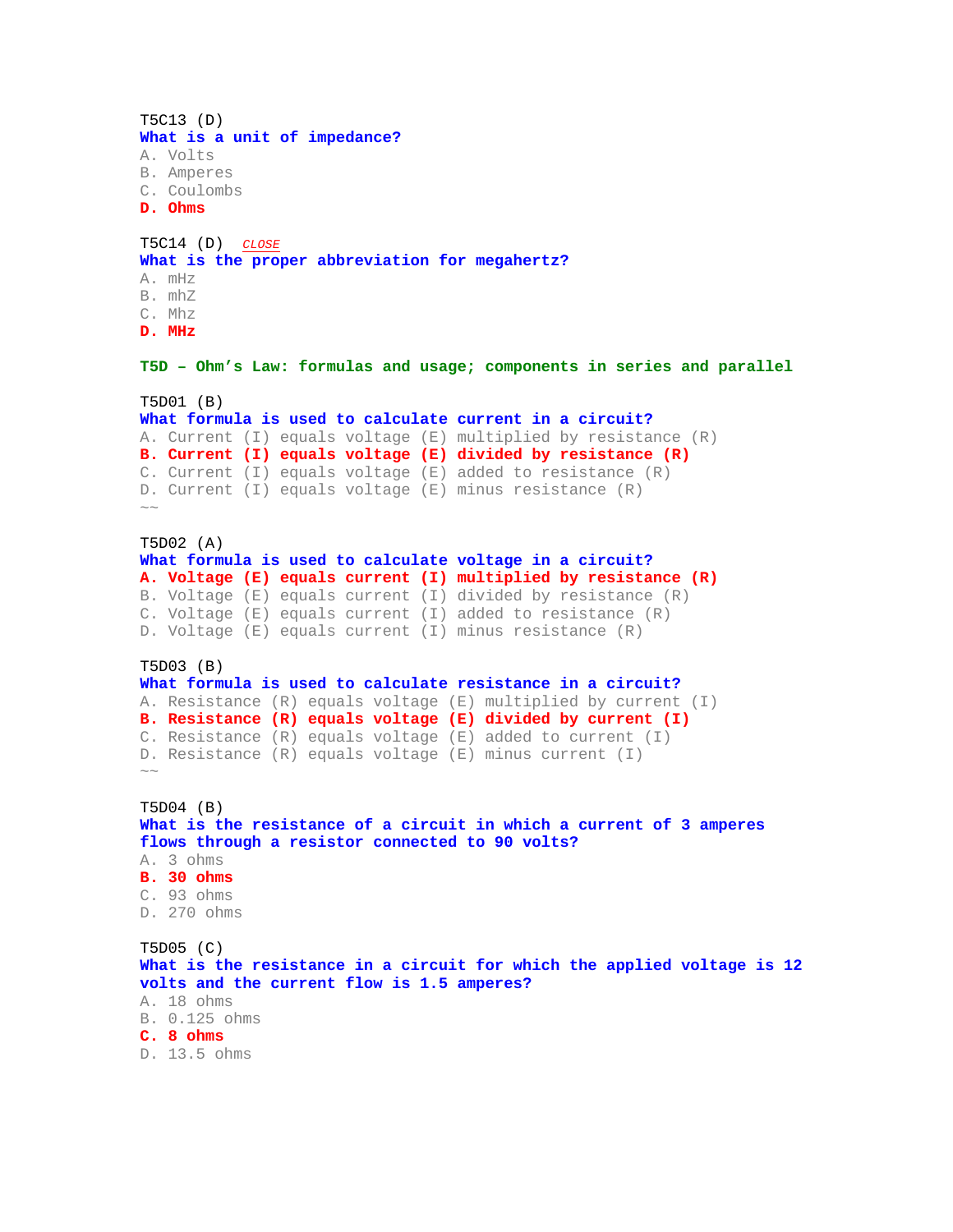```
T5D06 (A)
What is the resistance of a circuit that draws 4 amperes from a 12-volt
source?
A. 3 ohms
B. 16 ohms
C. 48 ohms
D. 8 ohms
T5D07 (D)
What is the current in a circuit with an applied voltage of 120 volts
and a resistance of 80 ohms?
A. 9600 amperes
B. 200 amperes
C. 0.667 amperes
D. 1.5 amperes
T5D08 (C)
What is the current through a 100-ohm resistor connected across 200
volts?
A. 20,000 amperes
B. 0.5 amperes
C. 2 amperes
D. 100 amperes
T5D09 (C)
What is the current through a 24-ohm resistor connected across 240
volts?
A. 24,000 amperes
B. 0.1 amperes
C. 10 amperes
D. 216 amperes
T5D10 (A)
What is the voltage across a 2-ohm resistor if a current of 0.5 amperes
flows through it?
A. 1 volt
B. 0.25 volts
C. 2.5 volts
D. 1.5 volts
T5D11 (B)
What is the voltage across a 10-ohm resistor if a current of 1 ampere
flows through it?
A. 1 volt
B. 10 volts
C. 11 volts
D. 9 volts
T5D12 (D)
What is the voltage across a 10-ohm resistor if a current of 2 amperes
flows through it?
A. 8 volts
B. 0.2 volts
C. 12 volts
D. 20 volts
```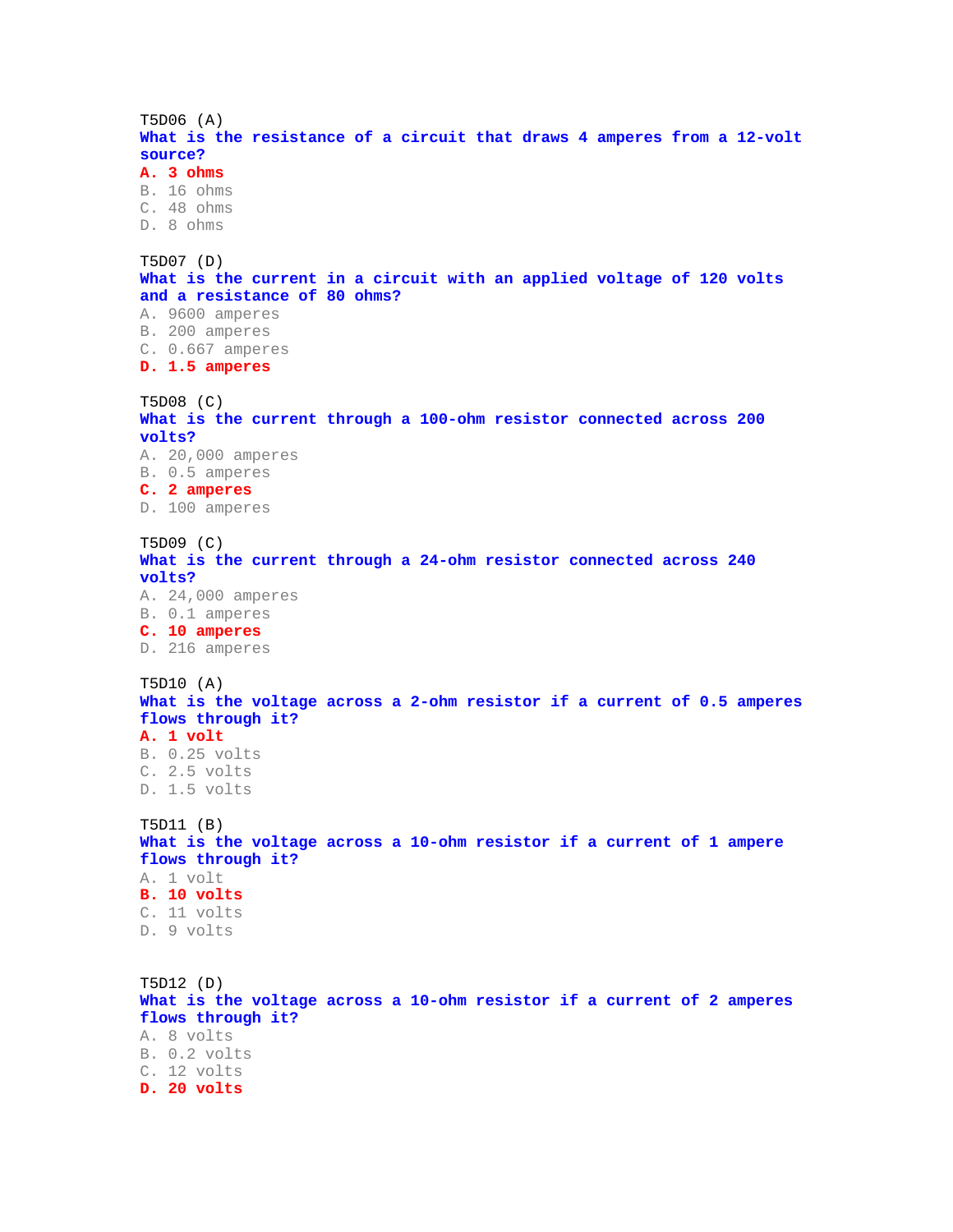T5D13 (B) **What happens to current at the junction of two components in series?** A. It divides equally between them **B. It is unchanged** C. It divides based on the on the value of the components D. The current in the second component is zero T5D14 (A) **What happens to current at the junction of two components in parallel? A. It divides between them dependent on the value of the components** B. It is the same in both components C. Its value doubles D. Its value is halved T5D15 (C) **What is the voltage across each of two components in series with a voltage source?** A. The same voltage as the source B. Half the source voltage **C. It is determined by the type and value of the components** D. Twice the source voltage  $\sim$   $\sim$ T5D16 (D) **What is the voltage across each of two components in parallel with a voltage source?** A. It is determined by the type and value of the components B. Half the source voltage C. Twice the source voltage **D. The same voltage as the source SUBELEMENT T6 – Electrical components; circuit diagrams; component functions – [4 Exam Questions - 4 Groups] T6A - Electrical components: fixed and variable resistors; capacitors and inductors; fuses; switches; batteries** T6A01 (B) **What electrical component opposes the flow of current in a DC circuit?** A. Inductor **B. Resistor** C. Voltmeter D. Transformer  $\sim\sim$ T6A02 (C) **What type of component is often used as an adjustable volume control?** A. Fixed resistor B. Power resistor **C. Potentiometer** D. Transformer  $\sim$  ~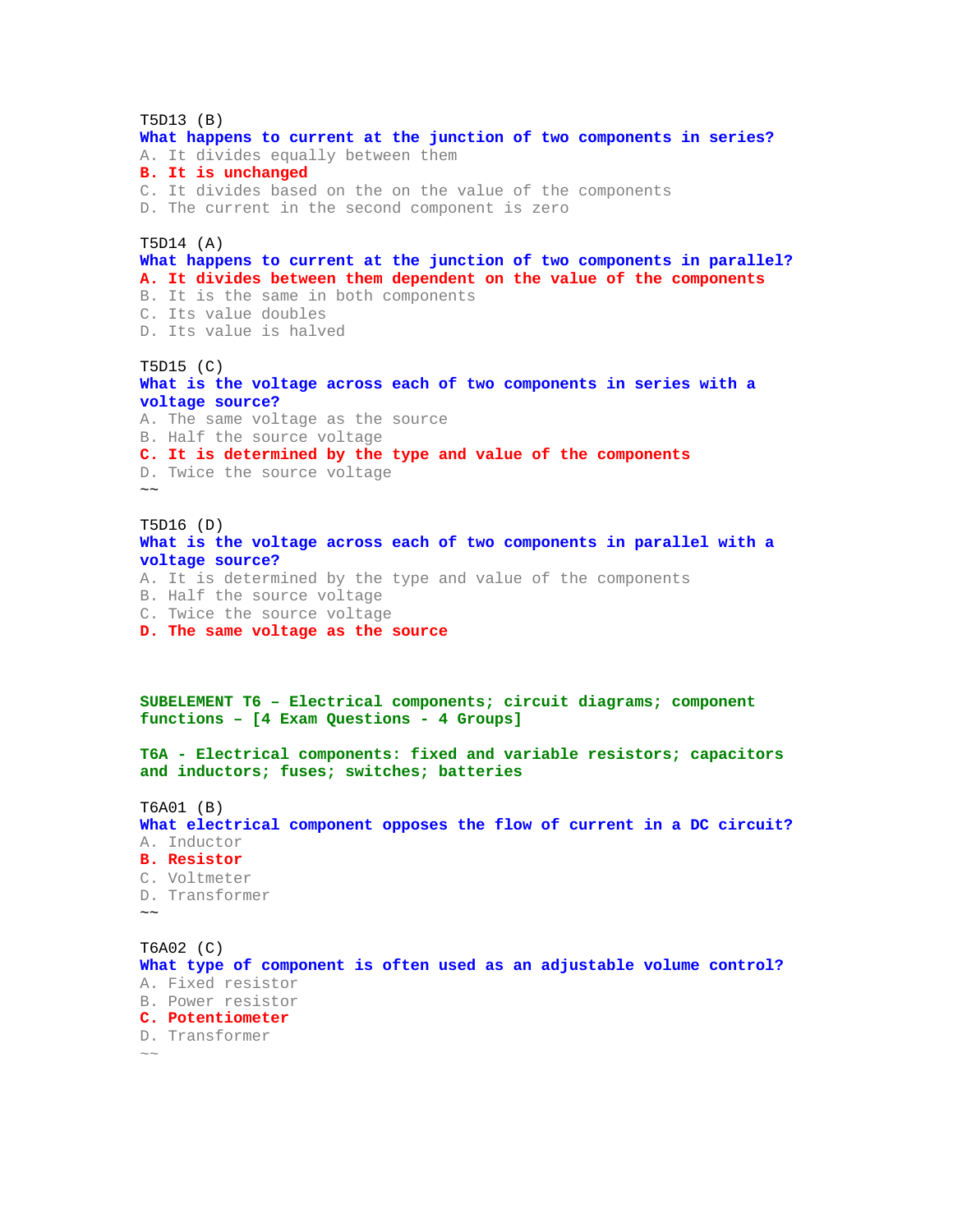```
T6A03 (B)
What electrical parameter is controlled by a potentiometer?
A. Inductance
B. Resistance
C. Capacitance
D. Field strength
\sim\!\simT6A04 (B)
What electrical component stores energy in an electric field?
A. Resistor
B. Capacitor
C. Inductor
D. Diode
\sim\:\simT6A05 (D)
What type of electrical component consists of two or more conductive
surfaces separated by an insulator?
A. Resistor
B. Potentiometer
C. Oscillator
D. Capacitor
\sim\, \simT6A06 (C)
What type of electrical component stores energy in a magnetic field?
A. Resistor
B. Capacitor
C. Inductor
D. Diode
\sim\,T6A07 (D)
What electrical component usually is constructed as a coil of wire?
A. Switch
B. Capacitor
C. Diode
D. Inductor
T6A08 (B)
What electrical component is used to connect or disconnect electrical
circuits?
A. Magnetron
B. Switch
C. Thermistor
D. All of these choices are correct
T6A09 (A)
What electrical component is used to protect other circuit components
from current overloads?
A. Fuse
B. Capacitor
C. Inductor
D. All of these choices are correct
```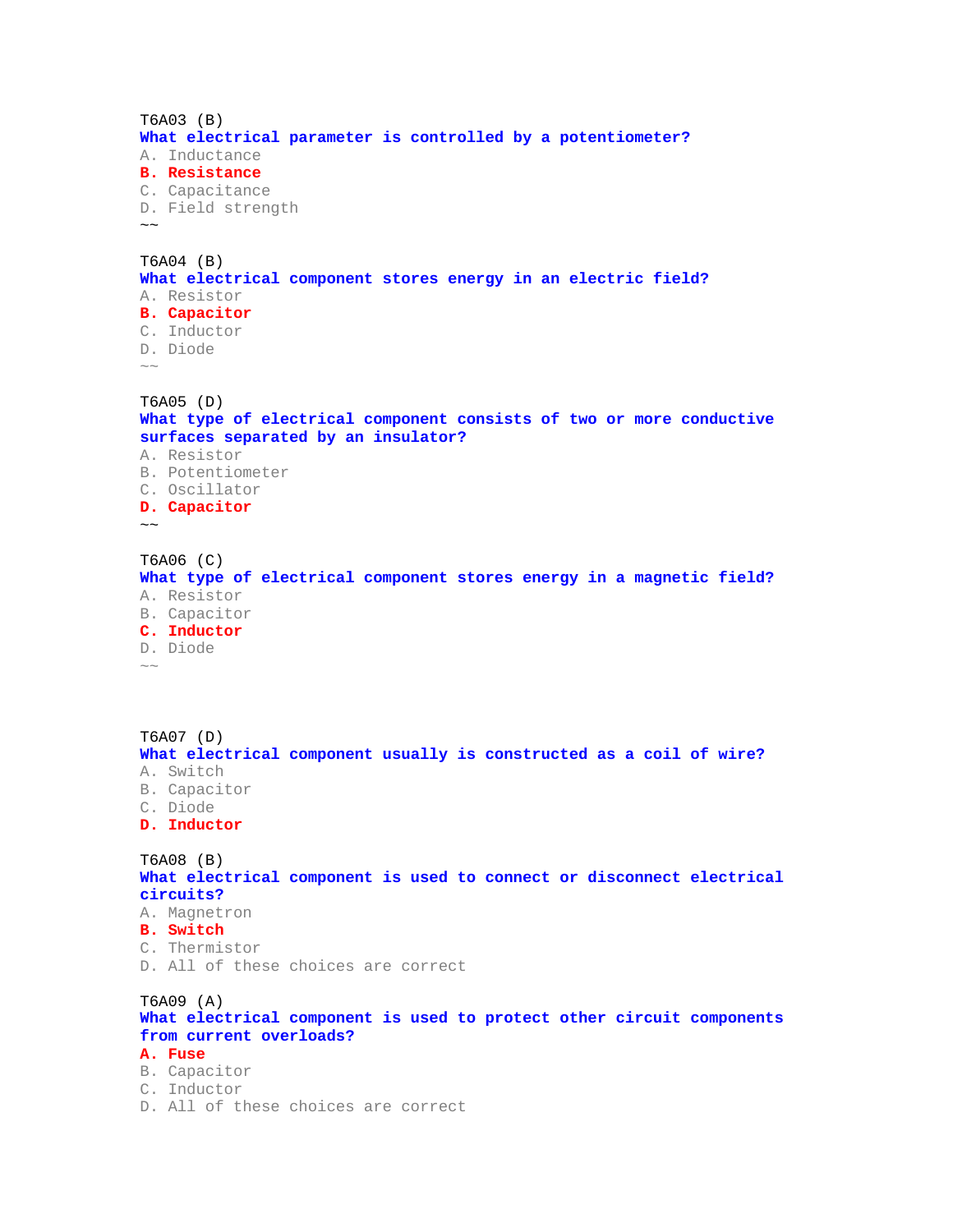```
T6A10 (D)
Which of the following battery types is rechargeable?
A. Nickel-metal hydride
B. Lithium-ion
C. Lead-acid gel-cell
D. All of these choices are correct
T6A11 (B)
Which of the following battery types is not rechargeable?
A. Nickel-cadmium
B. Carbon-zinc
C. Lead-acid
D. Lithium-ion
T6B – Semiconductors: basic principles and applications of solid state
devices; diodes and transistors
T6B01 (D)
What class of electronic components uses a voltage or current signal to
control current flow?
A. Capacitors
B. Inductors
C. Resistors
D. Transistors
T6B02 (C)
What electronic component allows current to flow in only one direction?
A. Resistor
B. Fuse
C. Diode
D. Driven element
T6B03 (C)
Which of these components can be used as an electronic switch or
amplifier?
A. Oscillator
B. Potentiometer
C. Transistor
D. Voltmeter
T6B04 (B)
Which of the following components can consist of three layers of
semiconductor material?
A. Alternator
B. Transistor
C. Triode
D. Pentagrid converter
T6B05 (A)
Which of the following electronic components can amplify signals?
```
## **A. Transistor**

- B. Variable resistor
- C. Electrolytic capacitor
- D. Multi-cell battery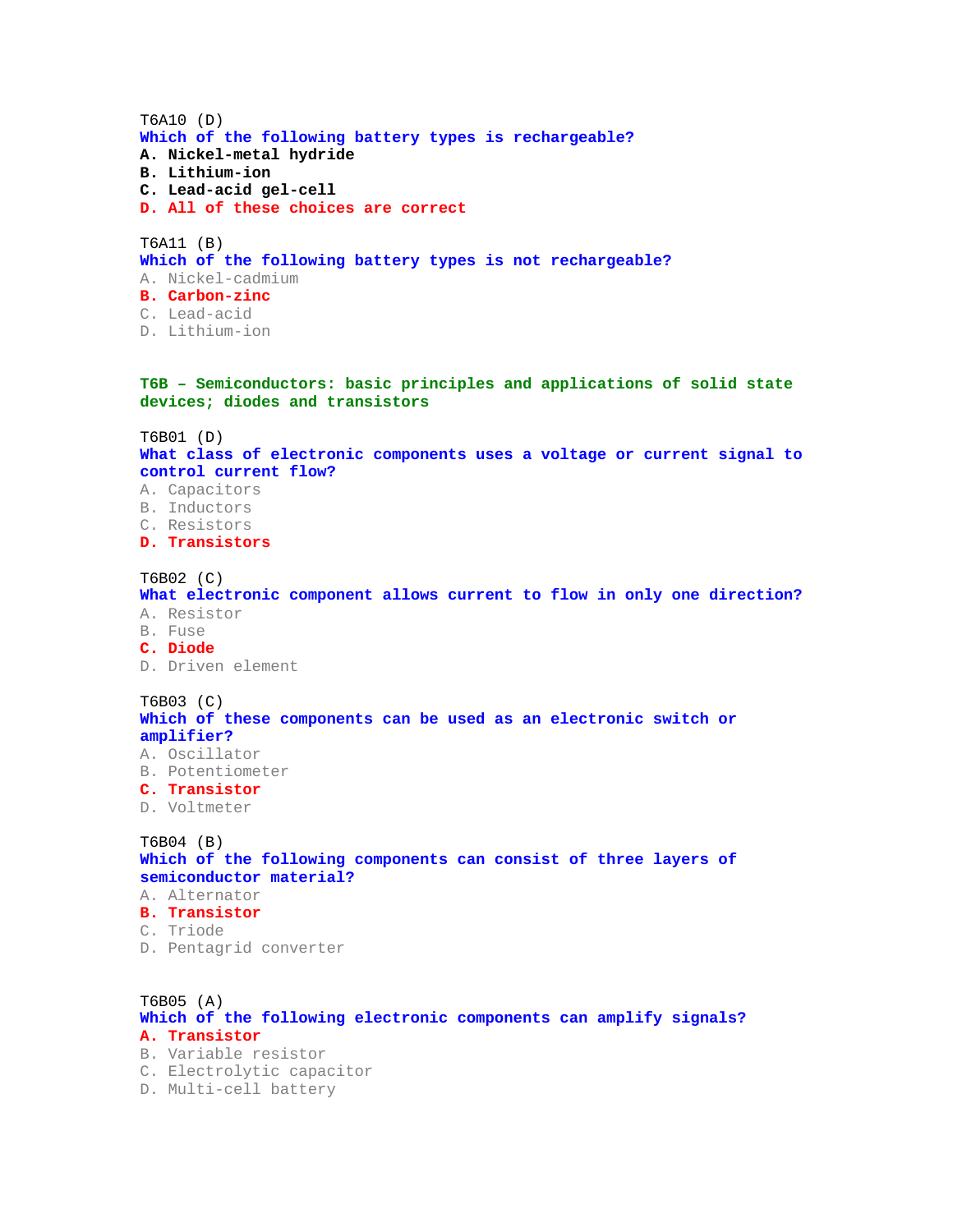```
T6B06 (B)
How is the cathode lead of a semiconductor diode often marked on the
package?
A. With the word "cathode"
B. With a stripe
C. With the letter C
D. With the letter K
T6B07 (B)
What does the abbreviation LED stand for?
A. Low Emission Diode
B. Light Emitting Diode
C. Liquid Emission Detector
D. Long Echo Delay
\sim\:\simT6B08 (A)
What does the abbreviation FET stand for?
A. Field Effect Transistor
B. Fast Electron Transistor
C. Free Electron Transmitter
D. Frequency Emission Transmitter
T6B09 (C)
What are the names of the two electrodes of a diode?
A. Plus and minus
B. Source and drain
C. Anode and cathode
D. Gate and base
~~~
T6B10 (B)
Which of the following could be the primary gain-producing component in
an RF power amplifier?
A. Transformer
B. Transistor
C. Reactor
D. Resistor
T6B11 (A)
What is the term that describes a device's ability to amplify a signal?
A. Gain
B. Forward resistance
C. Forward voltage drop
D. On resistance
T6C - Circuit diagrams; schematic symbols
T6C01 (C)
What is the name of an electrical wiring diagram that uses standard
component symbols?
A. Bill of materials
B. Connector pinout
C. Schematic
```

```
D. Flow chart
\sim ~
```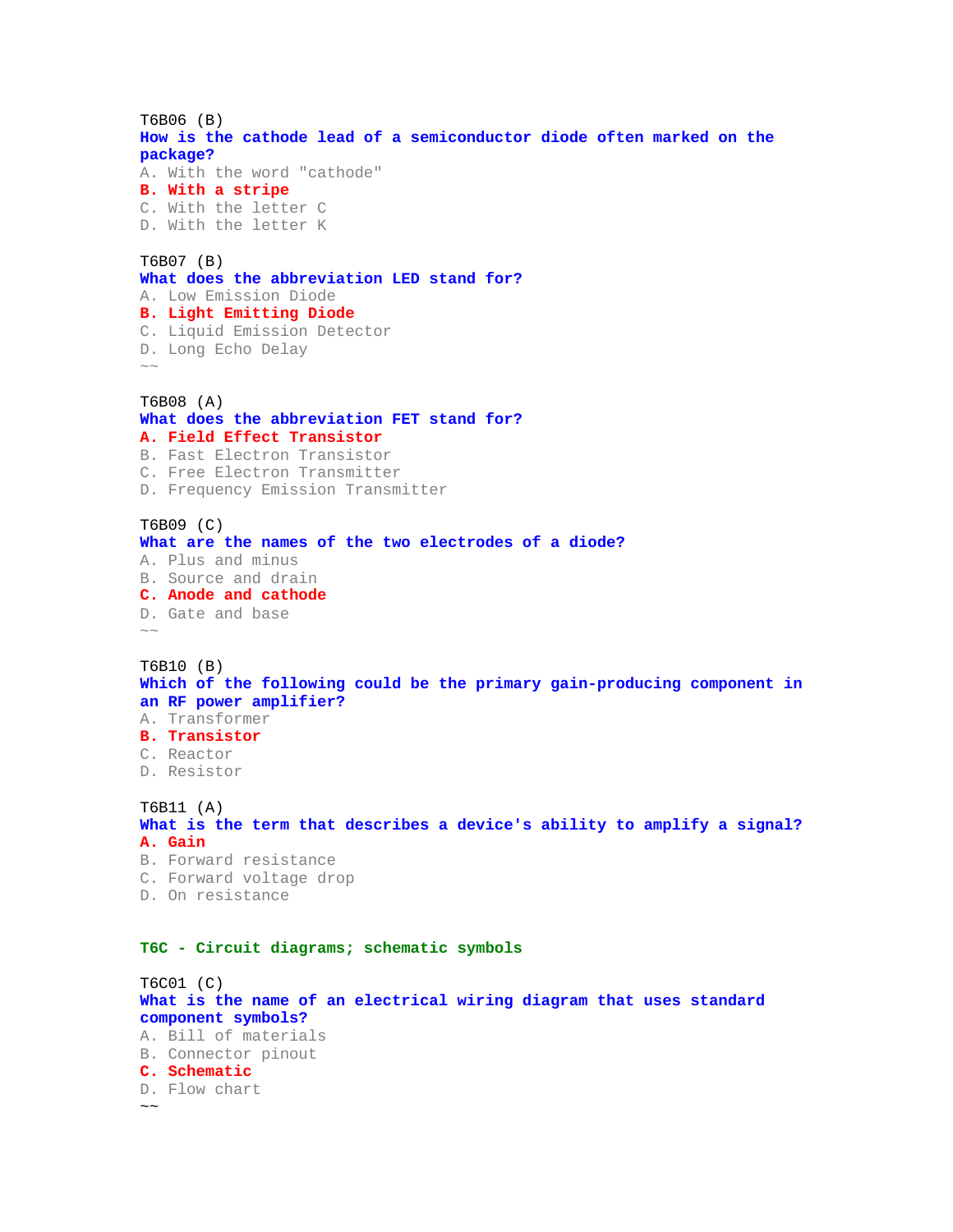

Figure T-1

## T6C02 (A) **What is component 1 in figure T1? A. Resistor** B. Transistor C. Battery D. Connector  $\sim\,$   $\sim$

T6C03 (B) **What is component 2 in figure T1?** A. Resistor **B. Transistor** C. Indicator lamp D. Connector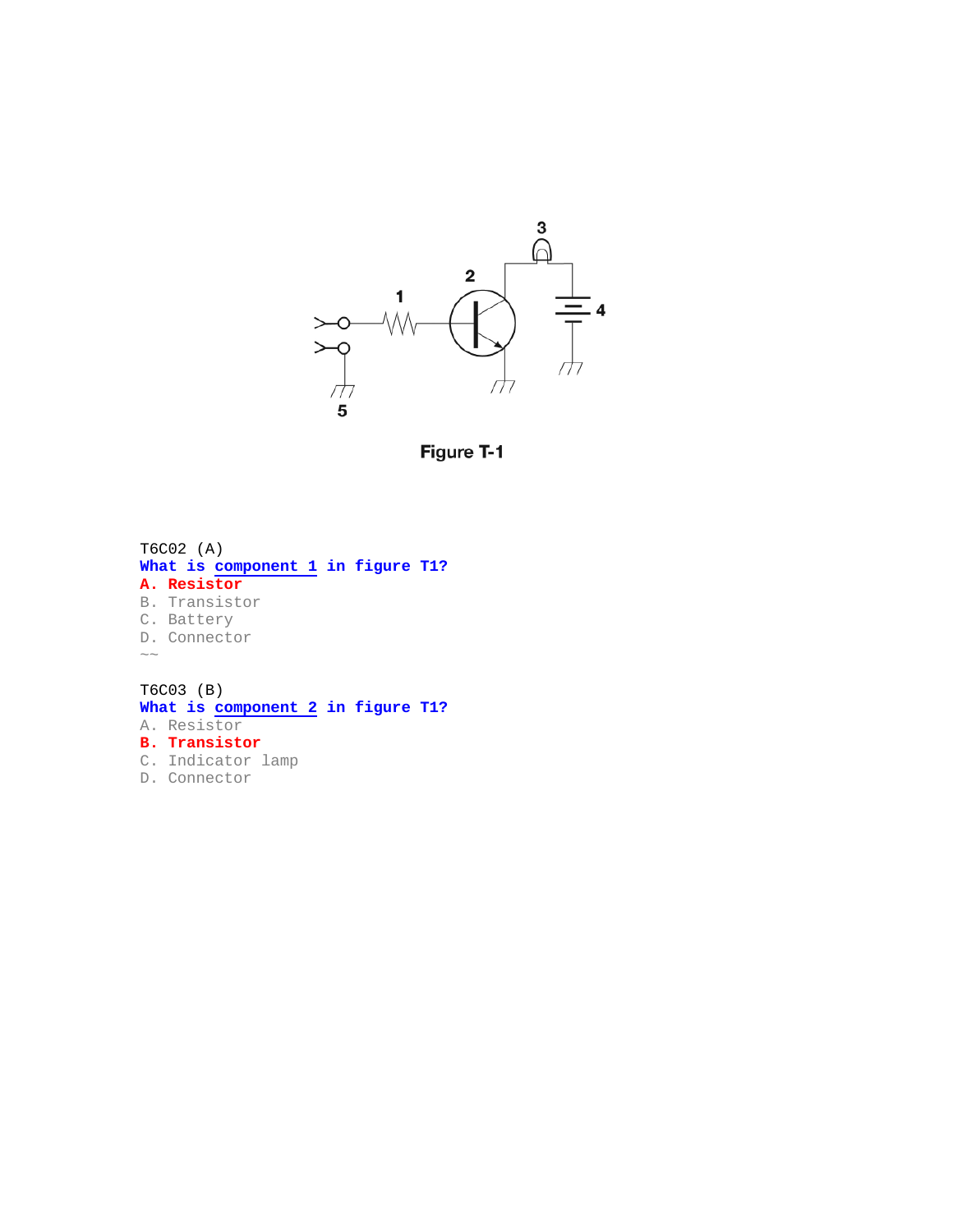

Figure T-1

T6C04 (C) **What is component 3 in figure T1?** A. Resistor B. Transistor **C. Lamp** D. Ground symbol  $\sim\, \sim$ T6C05 (C) **What is component 4 in figure T1?** A. Resistor B. Transistor **C. Battery** D. Ground symbol

 $\sim\,$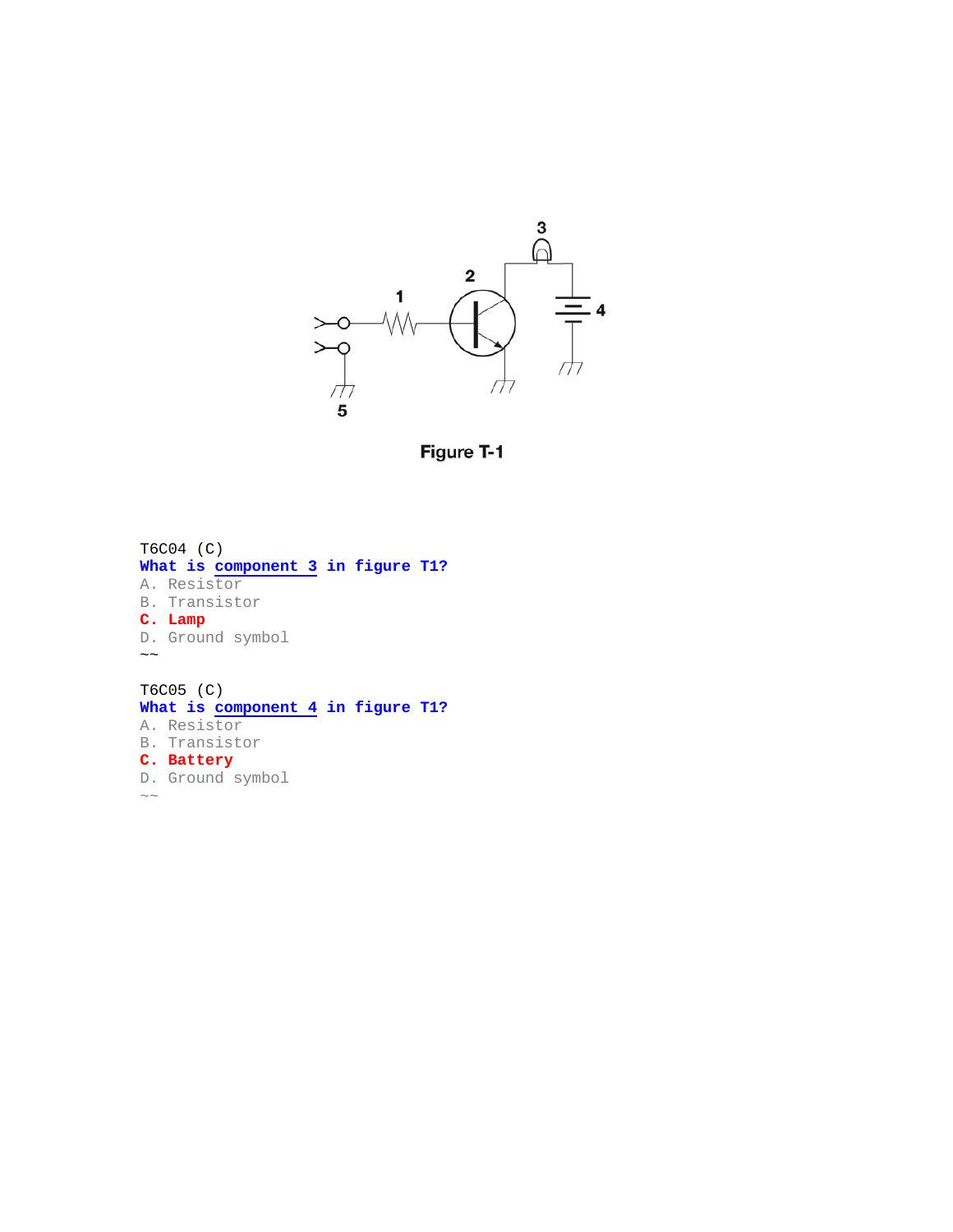

Figure T-2

T6C06 (B) **What is component 6 in figure T2?** A. Resistor **B. Capacitor** C. Regulator IC D. Transistor  $\sim\, \sim$ T6C07 (D) **What is component 8 in figure T2?** A. Resistor B. Inductor C. Regulator IC **D. Light emitting diode**  $\sim\sim$ T6C08 (C)

**What is component 9 in figure T2?** A. Variable capacitor B. Variable inductor **C. Variable resistor** D. Variable transformer  $\sim\, \sim$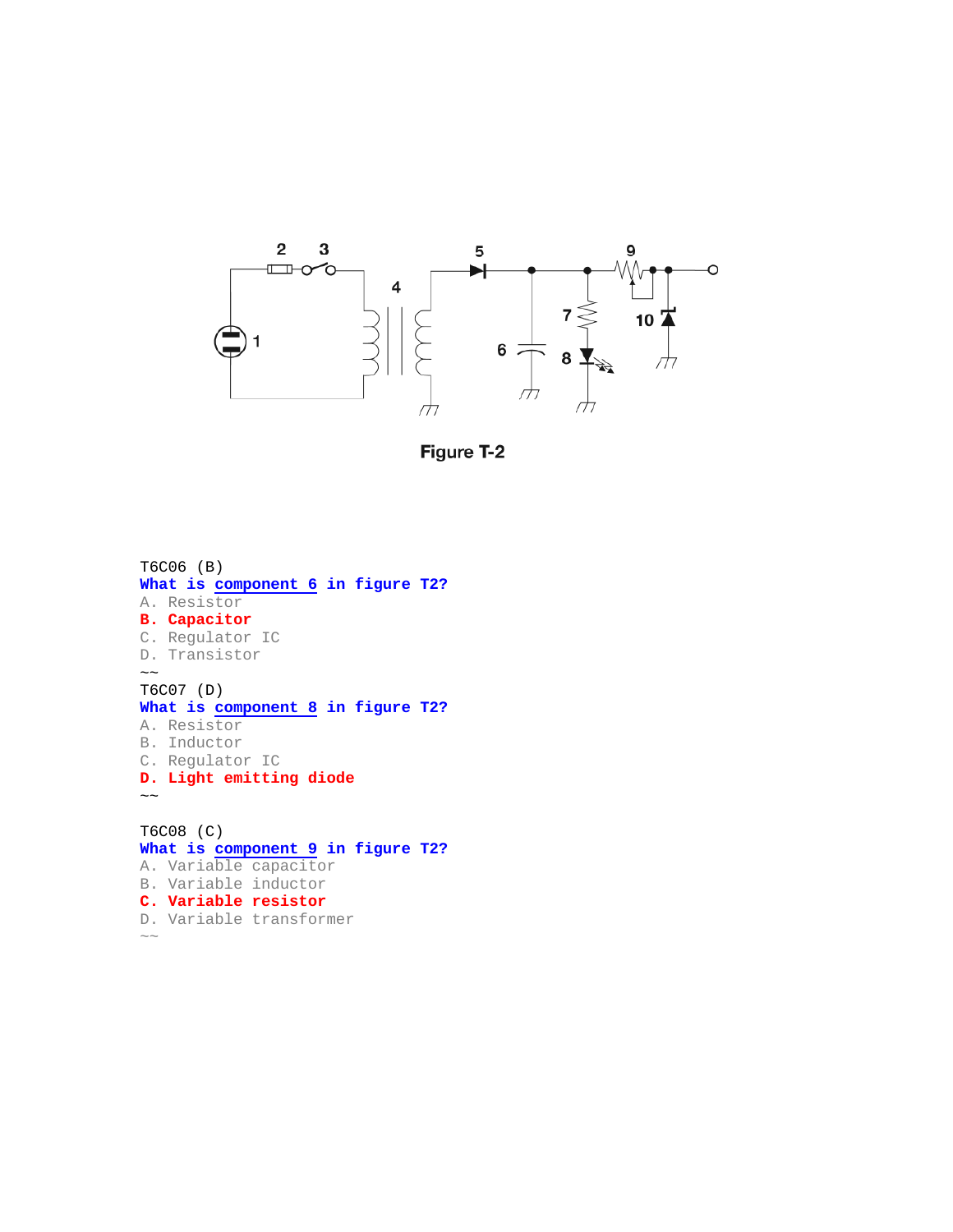

Figure T-2

## T6C09 (D) **What is component 4 in figure T2?** A. Variable inductor B. Double-pole switch C. Potentiometer **D. Transformer**

 $\sim$   $\sim$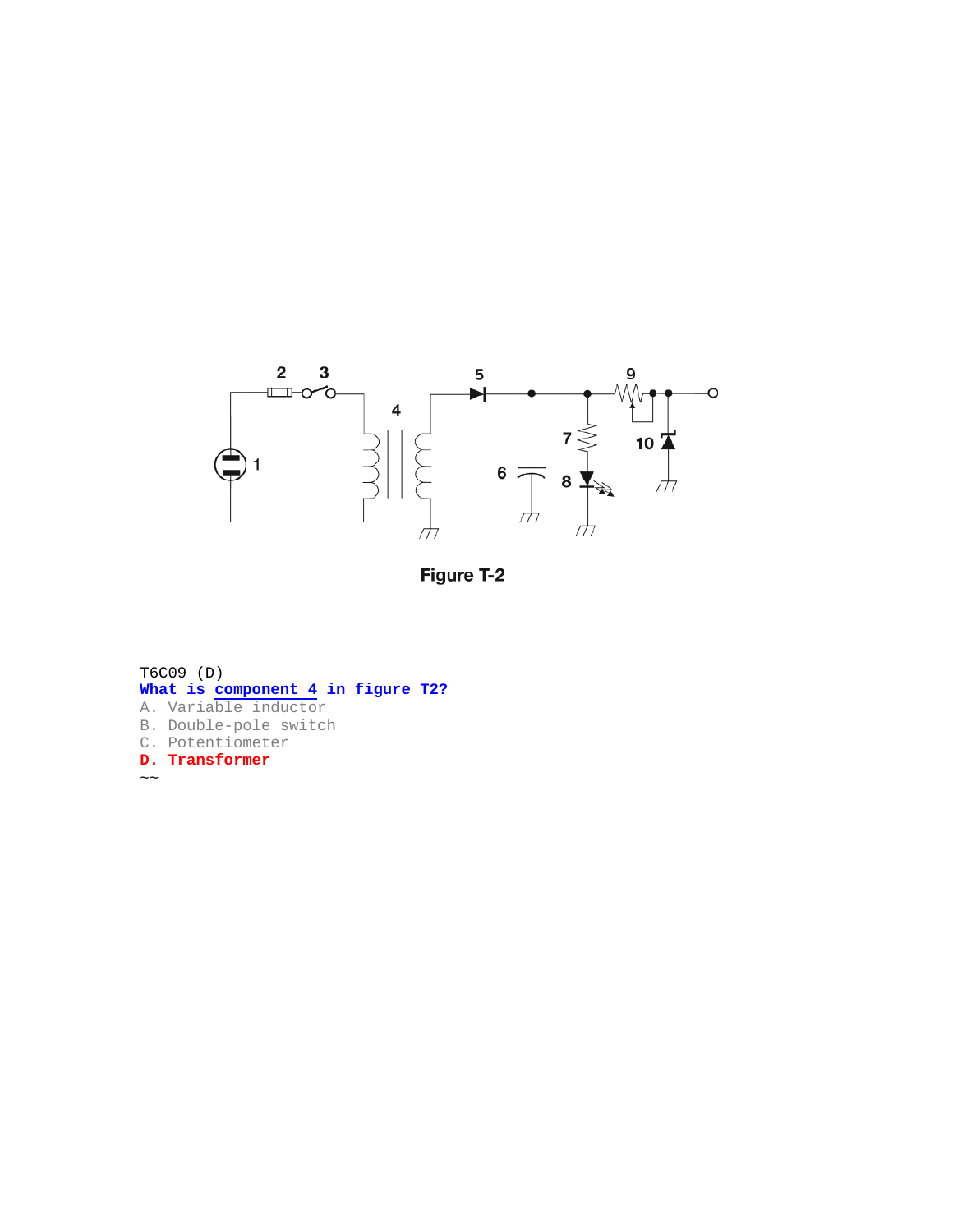



## T6C10 (D) **What is component 3 in figure T3?** A. Connector

- B. Meter
- C. Variable capacitor
- **D. Variable inductor**



Figure T-3

T6C11 (A) **What is component 4 in figure T3? A. Antenna** B. Transmitter C. Dummy load

D. Ground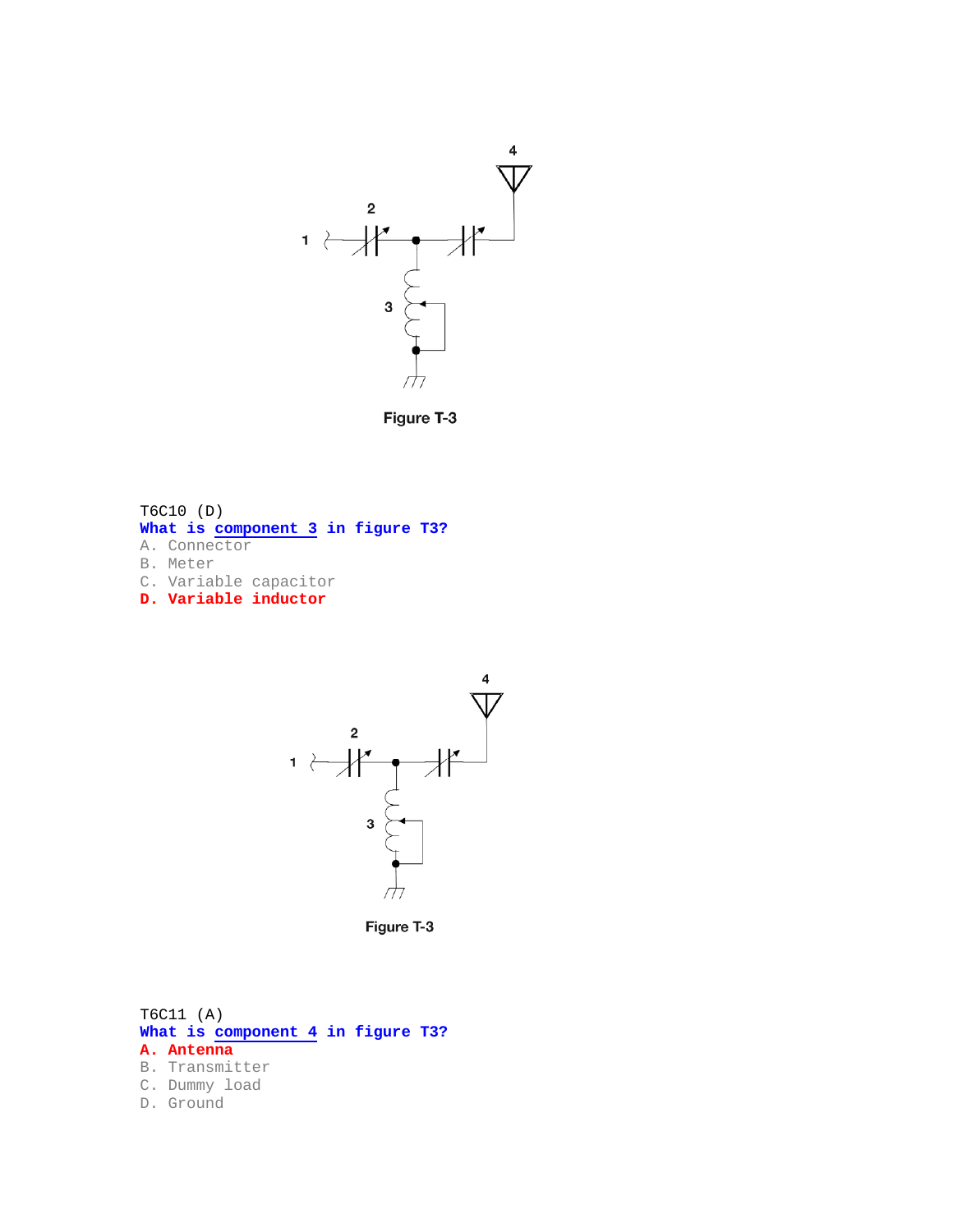```
T6C12 (A)
What do the symbols on an electrical schematic represent?
A. Electrical components
B. Logic states
C. Digital codes
D. Traffic nodes
\sim \simT6C13 (C)
Which of the following is accurately represented in electrical
```

```
schematics?
```
- A. Wire lengths
- B. Physical appearance of components
- **C. The way components are interconnected**
- D. All of these choices are correct

**T6D - Component functions: rectification; switches; indicators; power supply components; resonant circuit; shielding; power transformers; integrated circuits**

```
T6D01 (B)
Which of the following devices or circuits changes an alternating
current into a varying direct current signal?
A. Transformer
B. Rectifier
C. Amplifier
D. Reflector
```
T6D02 (A) **What is a relay? A. An electrically-controlled switch** B. A current controlled amplifier C. An optical sensor D. A pass transistor  $\sim\,$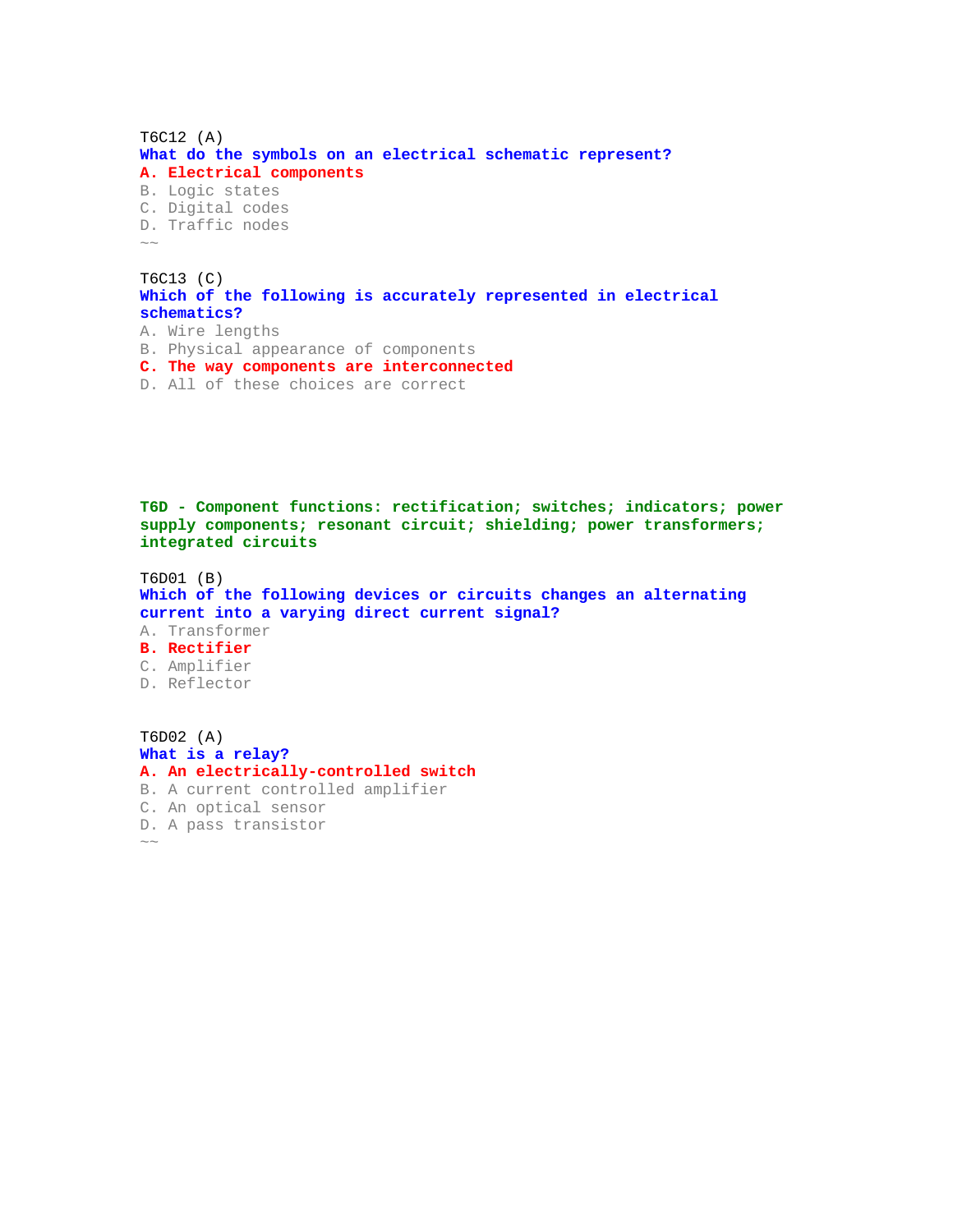

Figure T-2

```
T6D03 (A)
What type of switch is represented by component 3 in figure T2?
A. Single-pole single-throw
B. Single-pole double-throw
C. Double-pole single-throw
D. Double-pole double-throw
\sim\!\simT6D04 (C)
Which of the following displays an electrical quantity as a numeric
value?
A. Potentiometer
B. Transistor
C. Meter
D. Relay
\sim\, \simT6D05 (A)
What type of circuit controls the amount of voltage from a power
supply?
A. Regulator
B. Oscillator
C. Filter
D. Phase inverter
T6D06 (B)
What component is commonly used to change 120V AC house current to a
lower AC voltage for other uses?
A. Variable capacitor
B. Transformer
C. Transistor
D. Diode
```

```
\sim \sim
```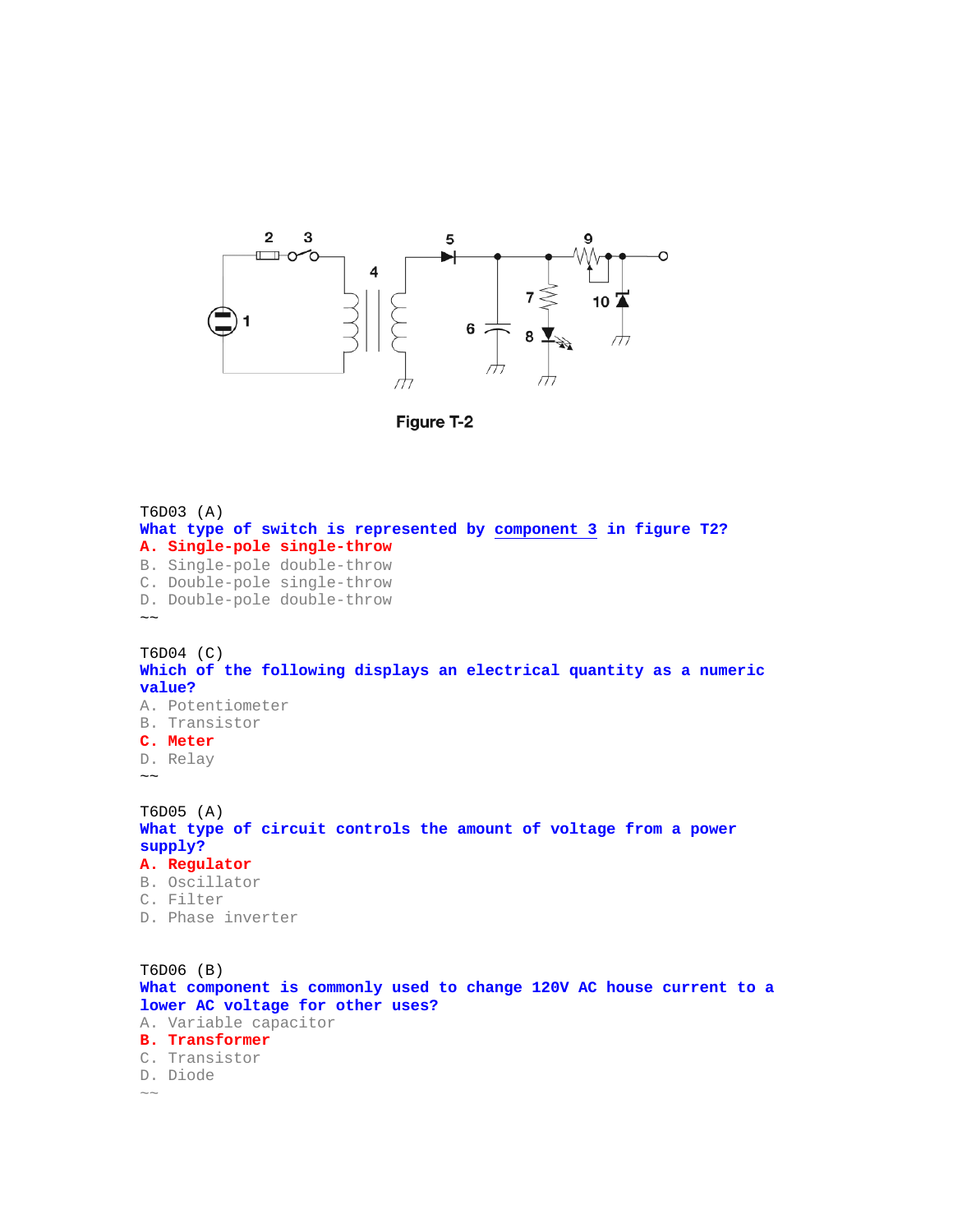```
T6D07 (A)
Which of the following is commonly used as a visual indicator?
A. LED
B. FET
C. Zener diode
D. Bipolar transistor
T6D08 (D)
```

```
Which of the following is combined with an inductor to make a tuned
circuit?
A. Resistor
```
- 
- B. Zener diode C. Potentiometer
- **D. Capacitor**
- $\sim\, \sim$

T6D09 (C)

**What is the name of a device that combines several semiconductors and other components into one package?**

- A. Transducer B. Multi-pole relay
- **C. Integrated circuit**
- D. Transformer
- $\sim$   $\sim$



Figure T-1

T6D10 (C) **What is the function of component 2 in Figure T1?** A. Give off light when current flows through it B. Supply electrical energy

- **C. Control the flow of current**
- D. Convert electrical energy into radio waves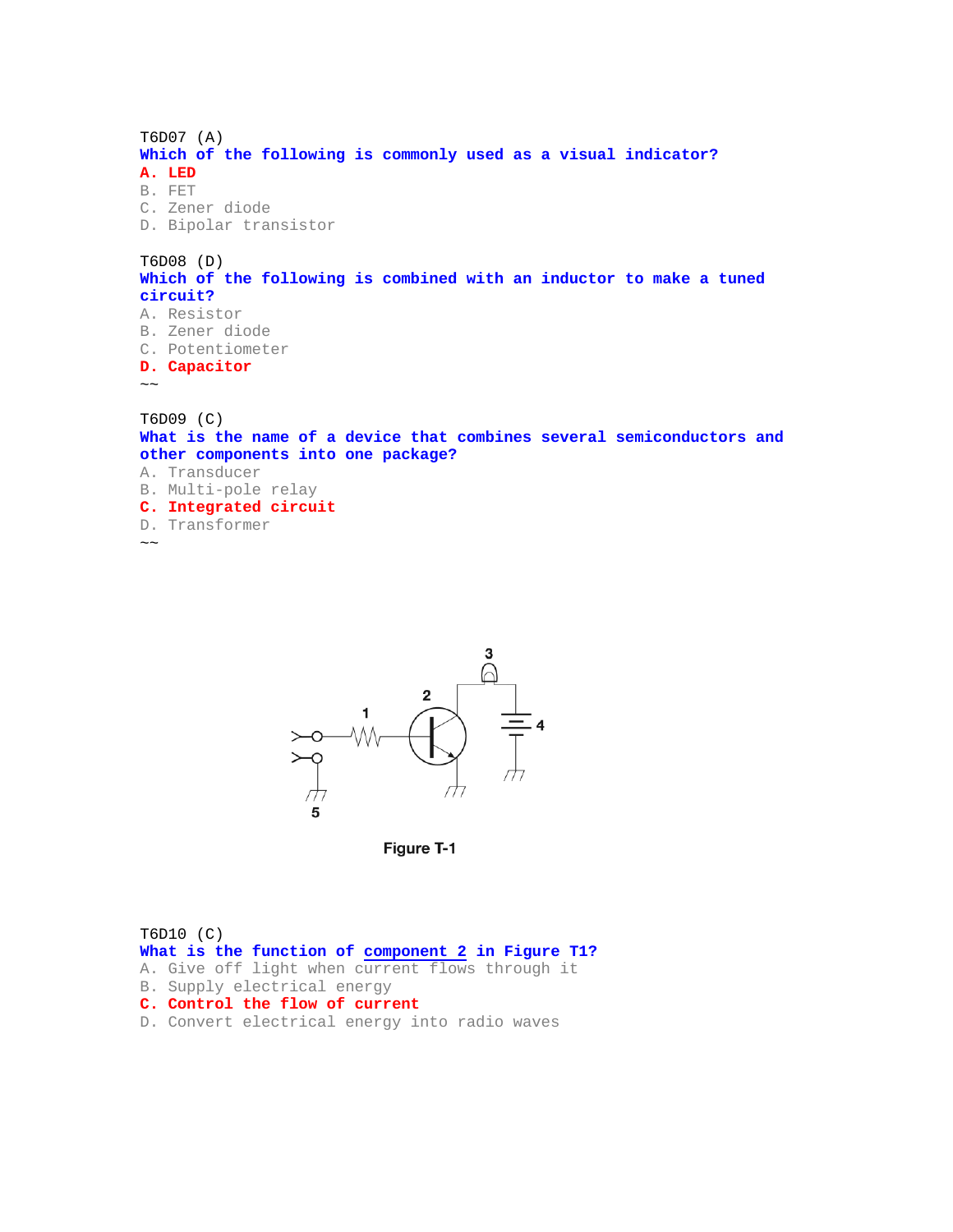T6D11 (A) **Which of the following is a resonant or tuned circuit? A. An inductor and a capacitor connected in series or parallel to form a filter** B. A type of voltage regulator C. A resistor circuit used for reducing standing wave ratio D. A circuit designed to provide high-fidelity audio  $\sim$  ~ T6D12 (C) **Which of the following is a common reason to use shielded wire?** A. To decrease the resistance of DC power connections B. To increase the current carrying capability of the wire **C. To prevent coupling of unwanted signals to or from the wire** D. To couple the wire to other signals **SUBELEMENT T7 – Station equipment: common transmitter and receiver problems; antenna measurements; troubleshooting; basic repair and testing – [4 Exam Questions - 4 Groups] T7A – Station equipment: receivers; transmitters; transceivers; modulation; transverters; transmit and receive amplifiers** T7A01 (B) **Which term describes the ability of a receiver to detect the presence of a signal?** A. Linearity **B. Sensitivity** C. Selectivity D. Total Harmonic Distortion T7A02 (B) **What is a transceiver?** A. A type of antenna switch **B. A unit combining the functions of a transmitter and a receiver** C. A component in a repeater that filters out unwanted interference D. A type of antenna matching network T7A03 (B) **Which of the following is used to convert a radio signal from one frequency to another?** A. Phase splitter **B. Mixer** C. Inverter D. Amplifier T7A04 (C) **Which term describes the ability of a receiver to discriminate between multiple signals?** A. Discrimination ratio B. Sensitivity **C. Selectivity** D. Harmonic distortion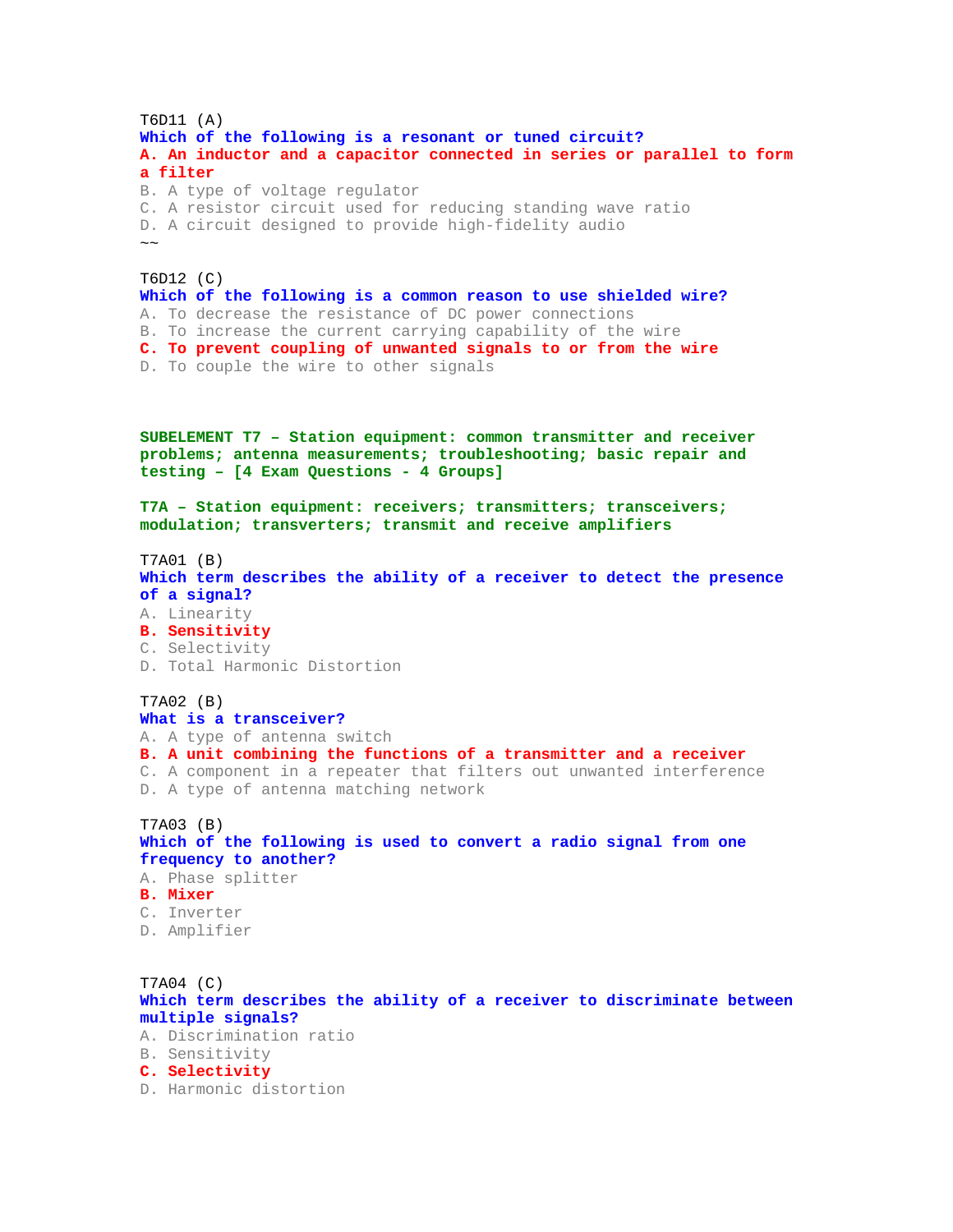```
T7A05 (D)
What is the name of a circuit that generates a signal at a specific
frequency?
A. Reactance modulator
B. Product detector
C. Low-pass filter
D. Oscillator
T7A06 (C)
What device converts the RF input and output of a transceiver to
another band?
A. High-pass filter
B. Low-pass filter
C. Transverter
D. Phase converter
\sim ~
T7A07 (D)
What is meant by "PTT"?
A. Pre-transmission tuning to reduce transmitter harmonic emission
B. Precise tone transmissions used to limit repeater access to only
certain signals
C. A primary transformer tuner use to match antennas
D. The push-to-talk function that switches between receive and transmit
\sim\simT7A08 (C)
Which of the following describes combining speech with an RF carrier
signal?
A. Impedance matching
B. Oscillation
C. Modulation
D. Low-pass filtering
T7A09 (B)
What is the function of the SSB/CW-FM switch on a VHF power amplifier?
A. Change the mode of the transmitted signal
B. Set the amplifier for proper operation in the selected mode
C. Change the frequency range of the amplifier to operate in the proper
portion of the band
D. Reduce the received signal noise
\sim\,T7A10 (B)
What device increases the low-power output from a handheld transceiver?
A. A voltage divider
B. An RF power amplifier
C. An impedance network
D. All of these choices are correct
T7A11 (A)
Where is an RF preamplifier installed?
A. Between the antenna and receiver
B. At the output of the transmitter's power amplifier
C. Between a transmitter and antenna tuner
D. At the receiver's audio output
\sim ~
```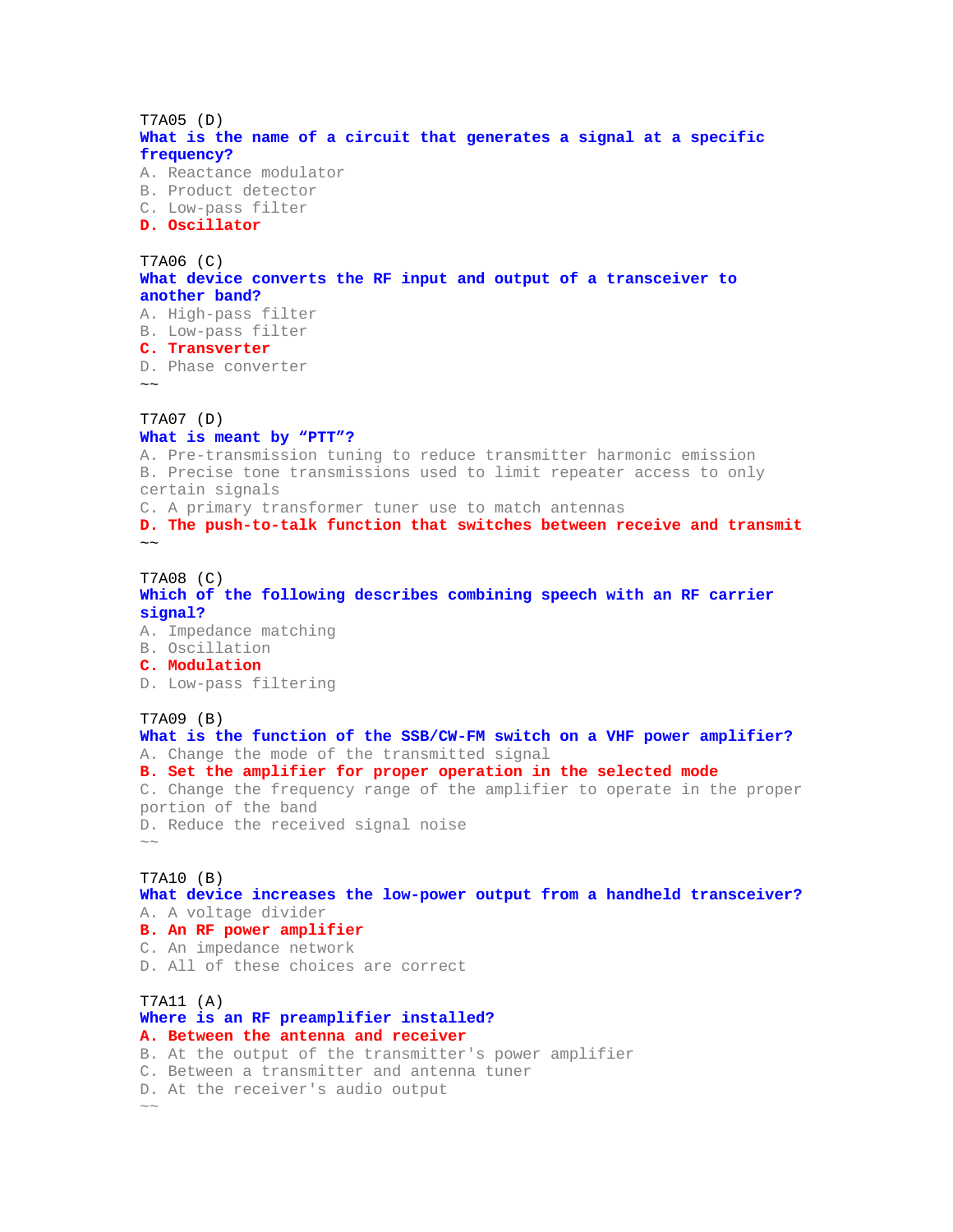**T7B – Common transmitter and receiver problems: symptoms of overload and overdrive; distortion; causes of interference; interference and consumer electronics; part 15 devices; over-modulation; RF feedback; off frequency signals** T7B01 (D) **What can you do if you are told your FM handheld or mobile transceiver is over-deviating?** A. Talk louder into the microphone B. Let the transceiver cool off C. Change to a higher power level **D. Talk farther away from the microphone**  $\sim\sim$ T7B02 (A) **What would cause a broadcast AM or FM radio to receive an amateur radio transmission unintentionally? A. The receiver is unable to reject strong signals outside the AM or FM band** B. The microphone gain of the transmitter is turned up too high C. The audio amplifier of the transmitter is overloaded D. The deviation of an FM transmitter is set too low  $\sim\sim$ T7B03 (D) **Which of the following can cause radio frequency interference? A. Fundamental overload B. Harmonics C. Spurious emissions D. All of these choices are correct**  $\sim$   $\sim$ T7B04 (D) **Which of the following is a way to reduce or eliminate interference from an amateur transmitter to a nearby telephone?** A. Put a filter on the amateur transmitter B. Reduce the microphone gain C. Reduce the SWR on the transmitter transmission line **D. Put an RF filter on the telephone**  $\sim\sim$ T7B05 (A) **How can overload of a non-amateur radio or TV receiver by an amateur signal be reduced or eliminated? A. Block the amateur signal with a filter at the antenna input of the affected receiver** B. Block the interfering signal with a filter on the amateur transmitter C. Switch the transmitter from FM to SSB D. Switch the transmitter to a narrow-band mode  $\sim\,$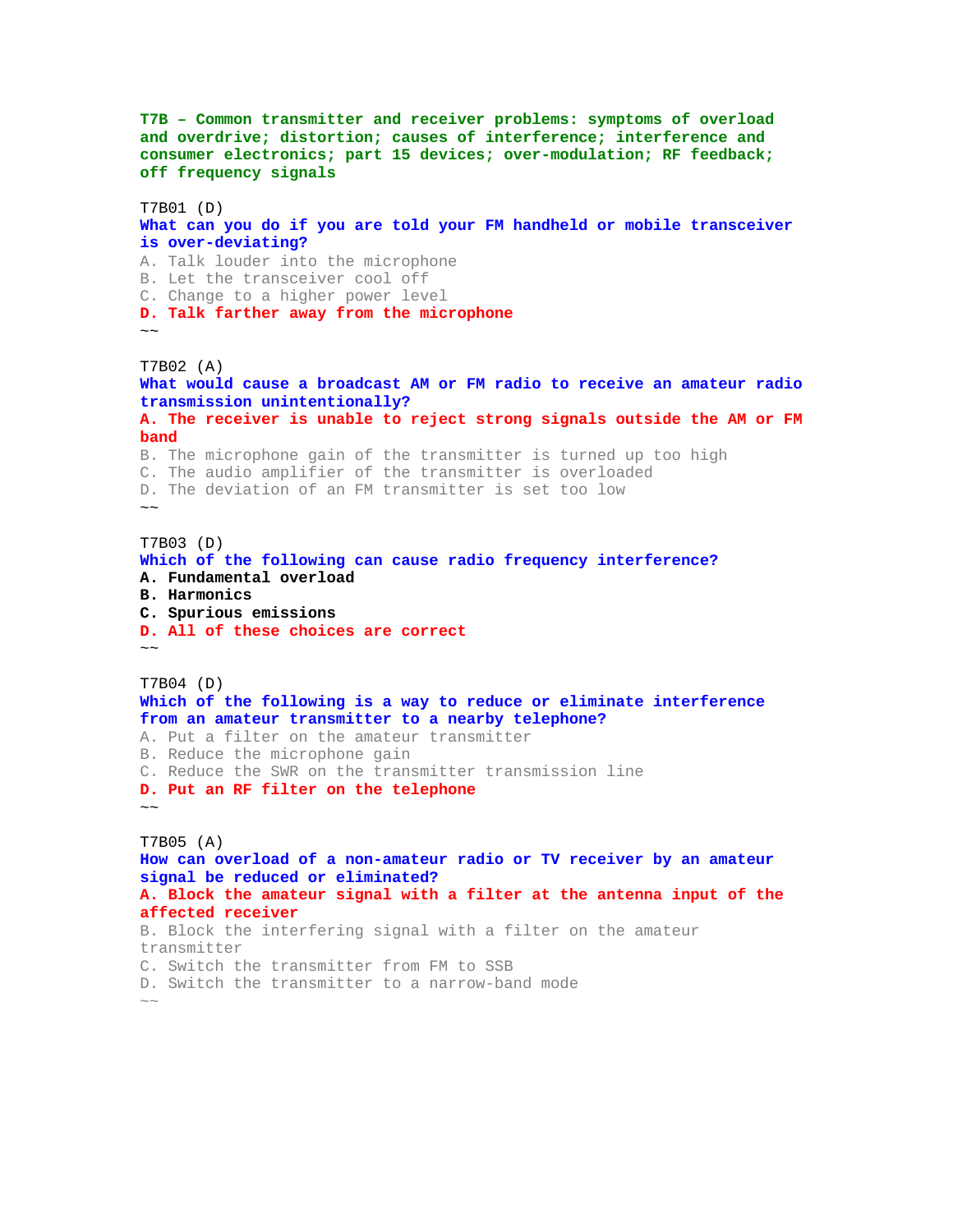T7B06 (A) **Which of the following actions should you take if a neighbor tells you that your station's transmissions are interfering with their radio or TV reception? A. Make sure that your station is functioning properly and that it does not cause interference to your own radio or television when it is tuned to the same channel** B. Immediately turn off your transmitter and contact the nearest FCC office for assistance C. Tell them that your license gives you the right to transmit and nothing can be done to reduce the interference D. Install a harmonic doubler on the output of your transmitter and tune it until the interference is eliminated  $\sim\ \sim$ T7B07 (D) **Which of the following can reduce overload to a VHF transceiver from a nearby FM broadcast station?** A. RF preamplifier B. Double-shielded coaxial cable C. Using headphones instead of the speaker **D. Band-reject filter**  $\sim\sim$ T7B08 (D) **What should you do if something in a neighbor's home is causing harmful interference to your amateur station? A. Work with your neighbor to identify the offending device B. Politely inform your neighbor about the rules that prohibit the use of devices that cause interference C. Check your station and make sure it meets the standards of good amateur practice D. All of these choices are correct**  $\sim\sim$ T7B09 (A) **What is a Part 15 device? A. An unlicensed device that may emit low-powered radio signals on frequencies used by a licensed service** B. An amplifier that has been type-certified for amateur radio C. A device for long-distance communications using special codes sanctioned by the International Amateur Radio Union D. A type of test set used to determine whether a transmitter complies with FCC regulation 91.15  $\sim\sim$ T7B10 (D) **What might be a problem if you receive a report that your audio signal through the repeater is distorted or unintelligible? A. Your transmitter is slightly off frequency B. Your batteries are running low C. You are in a bad location D. All of these choices are correct**  $\sim\sim$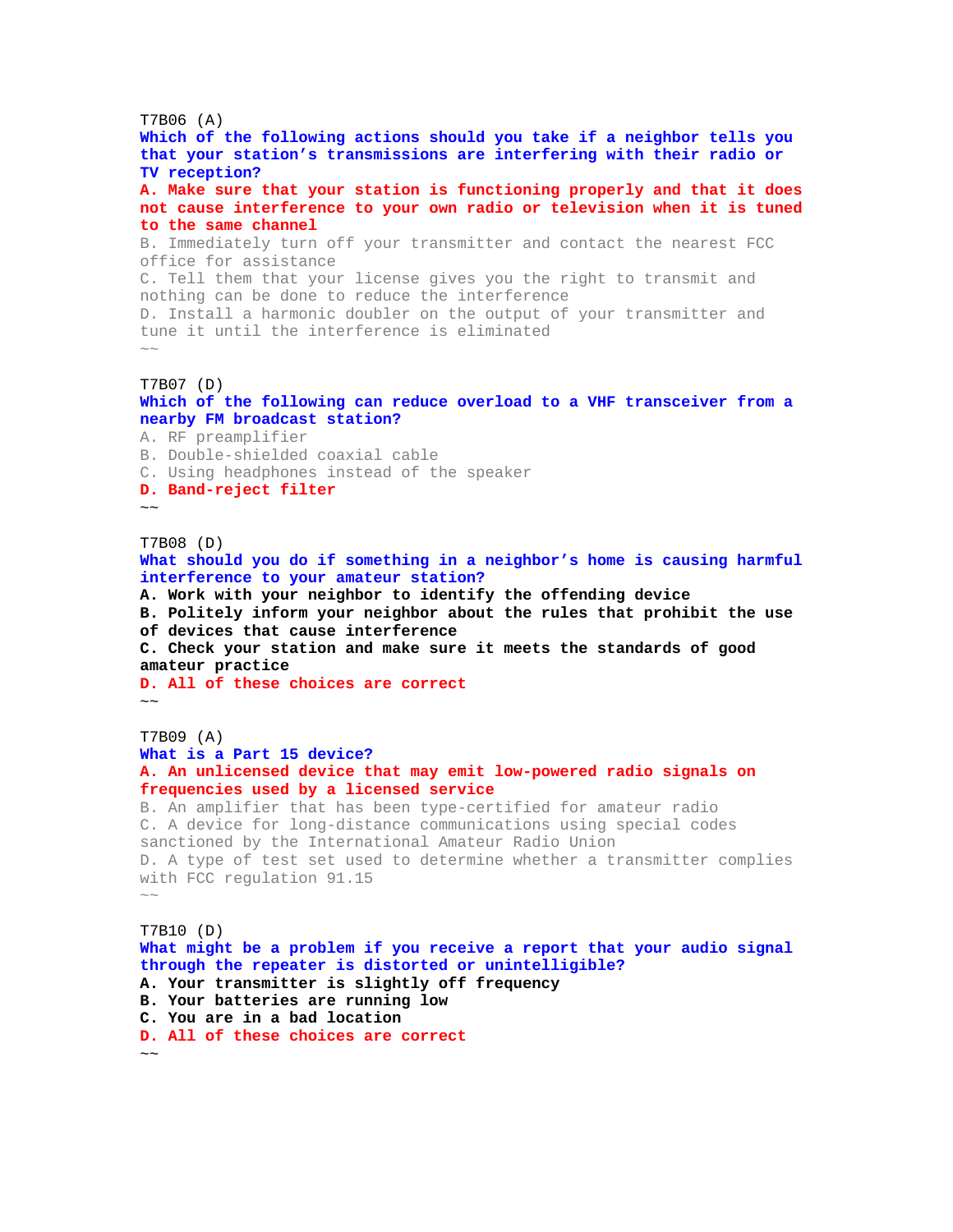```
T7B11 (C)
What is a symptom of RF feedback in a transmitter or transceiver?
A. Excessive SWR at the antenna connection
B. The transmitter will not stay on the desired frequency
C. Reports of garbled, distorted, or unintelligible voice transmissions
D. Frequent blowing of power supply fuses
\sim\,T7B12 (D)
What should be the first step to resolve cable TV interference from
your ham radio transmission?
A. Add a low-pass filter to the TV antenna input
B. Add a high-pass filter to the TV antenna input
C. Add a preamplifier to the TV antenna input
D. Be sure all TV coaxial connectors are installed properly
\sim ~
T7C – Antenna measurements and troubleshooting: measuring SWR; dummy
loads; coaxial cables; causes of feed line failures
T7C01 (A)
What is the primary purpose of a dummy load?
A. To prevent transmitting signals over the air when making tests
B. To prevent over-modulation of a transmitter
C. To improve the efficiency of an antenna
D. To improve the signal-to-noise ratio of a receiver
\sim \simT7C02 (B)
Which of the following instruments can be used to determine if an
antenna is resonant at the desired operating frequency?
A. A VTVM
B. An antenna analyzer
C. A Q meter
D. A frequency counter
\sim \simT7C03 (A)
What, in general terms, is standing wave ratio (SWR)?
A. A measure of how well a load is matched to a transmission line
B. The ratio of high to low impedance in a feed line
C. The transmitter efficiency ratio
D. An indication of the quality of your station's ground connection
\sim ~
T7C04 (C)
What reading on an SWR meter indicates a perfect impedance match
between the antenna and the feed line?
A. 2 to 1
B. 1 to 3
C. 1 to 1
D. 10 to 1
```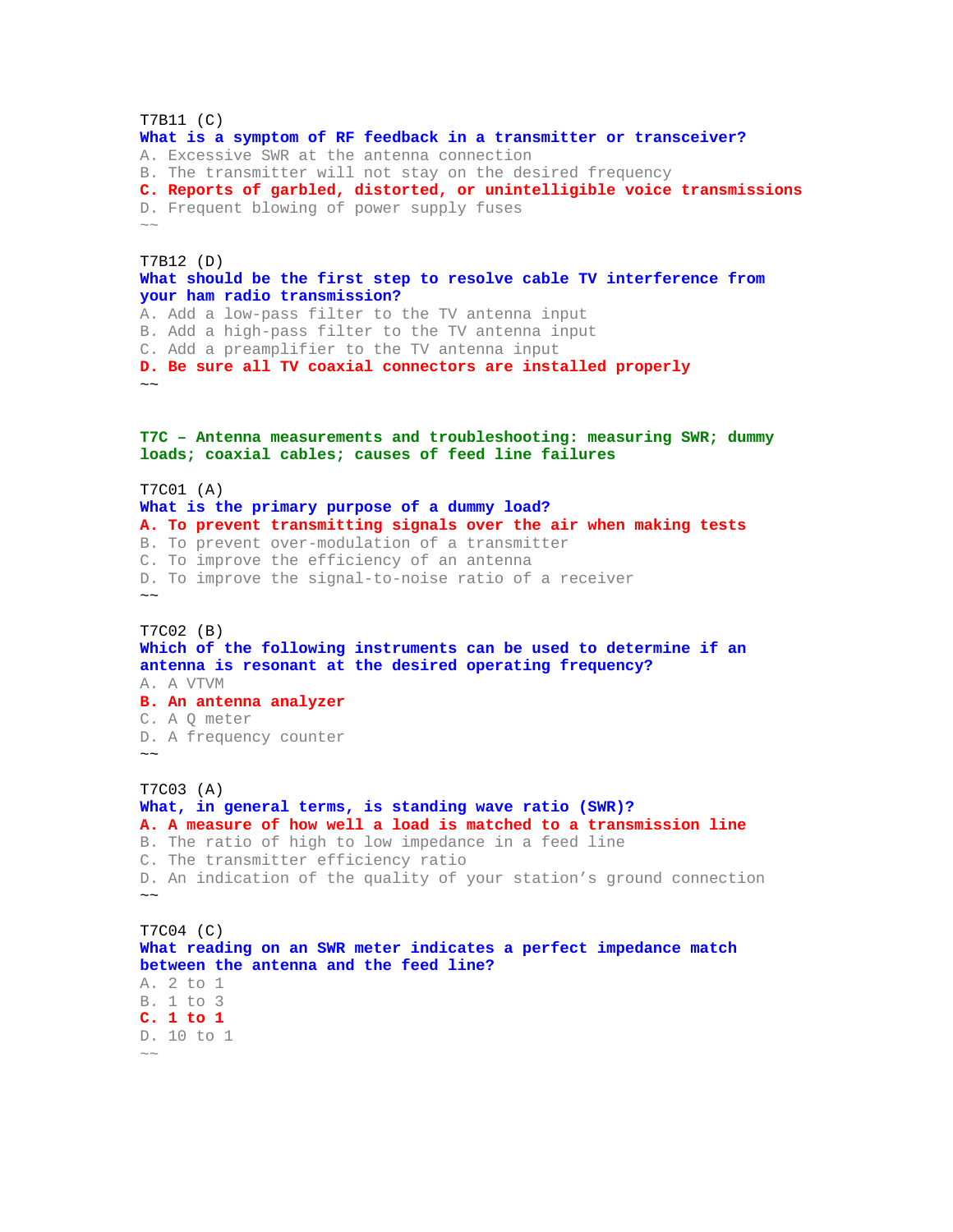```
T7C05 (A)
Why do most solid-state amateur radio transmitters reduce output power
as SWR increases?
A. To protect the output amplifier transistors
B. To comply with FCC rules on spectral purity
C. Because power supplies cannot supply enough current at high SWR
D. To improve the impedance match to the feed line
\sim \simT7C06 (D)
What does an SWR reading of 4:1 indicate?
A. Loss of -4 dB
B. Good impedance match
C. Gain of +4 dB
D. Impedance mismatch
\sim\simT7C07 (C)
What happens to power lost in a feed line?
A. It increases the SWR
B. It comes back into your transmitter and could cause damage
C. It is converted into heat
D. It can cause distortion of your signal
\sim\,T7C08 (D)
What instrument other than an SWR meter could you use to determine if a
feed line and antenna are properly matched?
A. Voltmeter
B. Ohmmeter
C. Iambic pentameter
D. Directional wattmeter
\sim\simT7C09 (A)
Which of the following is the most common cause for failure of coaxial
cables?
A. Moisture contamination
B. Gamma rays
C. The velocity factor exceeds 1.0
D. Overloading
\sim\,T7C10 (D)
Why should the outer jacket of coaxial cable be resistant to
ultraviolet light?
A. Ultraviolet resistant jackets prevent harmonic radiation
B. Ultraviolet light can increase losses in the cable's jacket
C. Ultraviolet and RF signals can mix, causing interference
D. Ultraviolet light can damage the jacket and allow water to enter the
cable
\sim \sim
```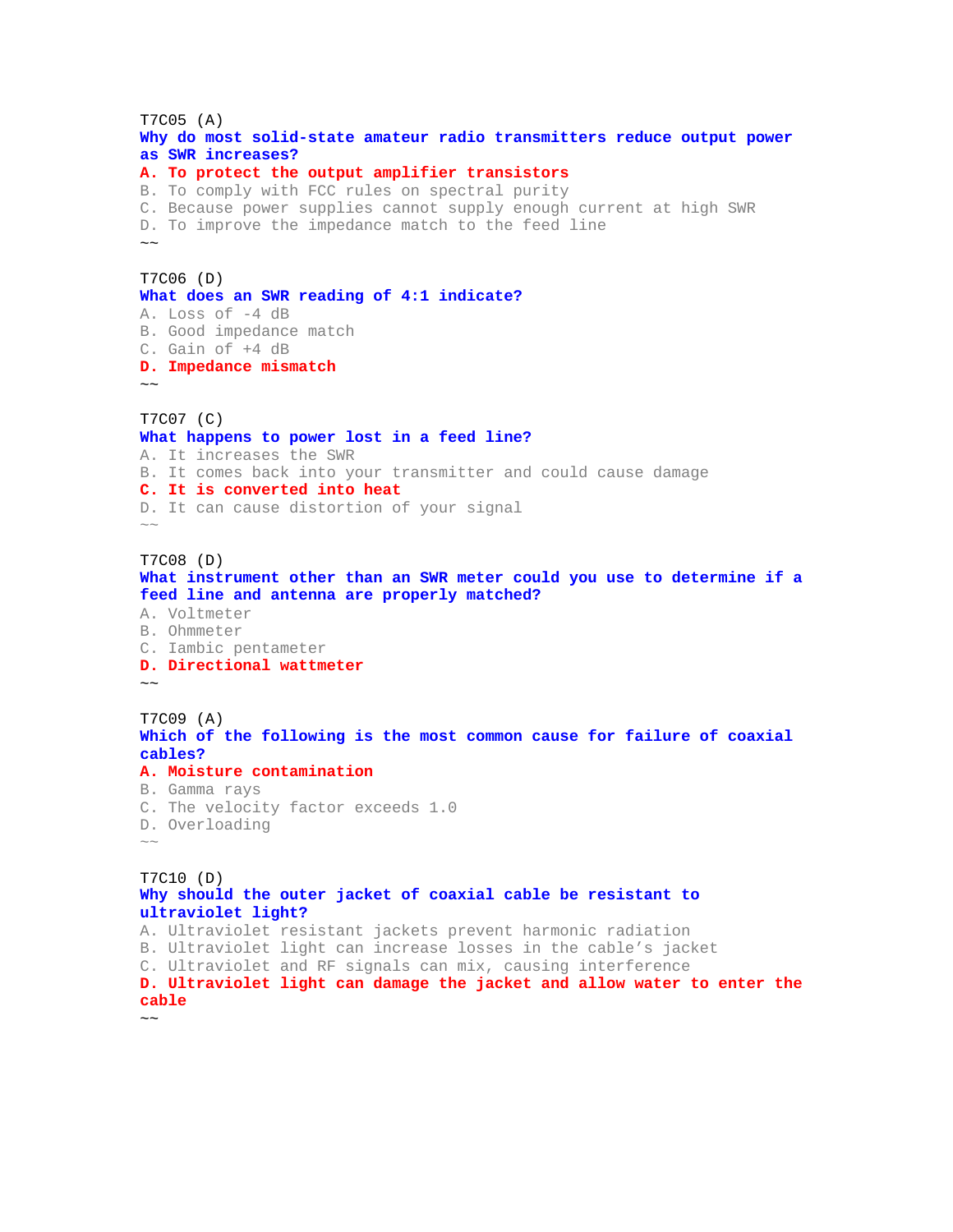```
T7C11 (C)
What is a disadvantage of air core coaxial cable when compared to foam
or solid dielectric types?
A. It has more loss per foot
B. It cannot be used for VHF or UHF antennas
C. It requires special techniques to prevent water absorption
D. It cannot be used at below freezing temperatures
\sim\simT7C12 (B)
What does a dummy load consist of?
A. A high-gain amplifier and a TR switch
B. A non-inductive resistor and a heat sink
C. A low-voltage power supply and a DC relay
D. A 50 ohm reactance used to terminate a transmission line
\sim ~~
T7D – Basic repair and testing: soldering; using basic test
instruments; connecting a voltmeter, ammeter, or ohmmeter
T7D01 (B)
Which instrument would you use to measure electric potential or
electromotive force?
A. An ammeter
B. A voltmeter
C. A wavemeter
D. An ohmmeter
\sim ~
T7D02 (B)
What is the correct way to connect a voltmeter to a circuit?
A. In series with the circuit
B. In parallel with the circuit
C. In quadrature with the circuit
D. In phase with the circuit
\sim\simT7D03 (A)
How is a simple ammeter connected to a circuit?
A. In series with the circuit
B. In parallel with the circuit
C. In quadrature with the circuit
D. In phase with the circuit
\sim ~
T7D04 (D)
Which instrument is used to measure electric current?
A. An ohmmeter
B. A wavemeter
C. A voltmeter
D. An ammeter
\sim \sim
```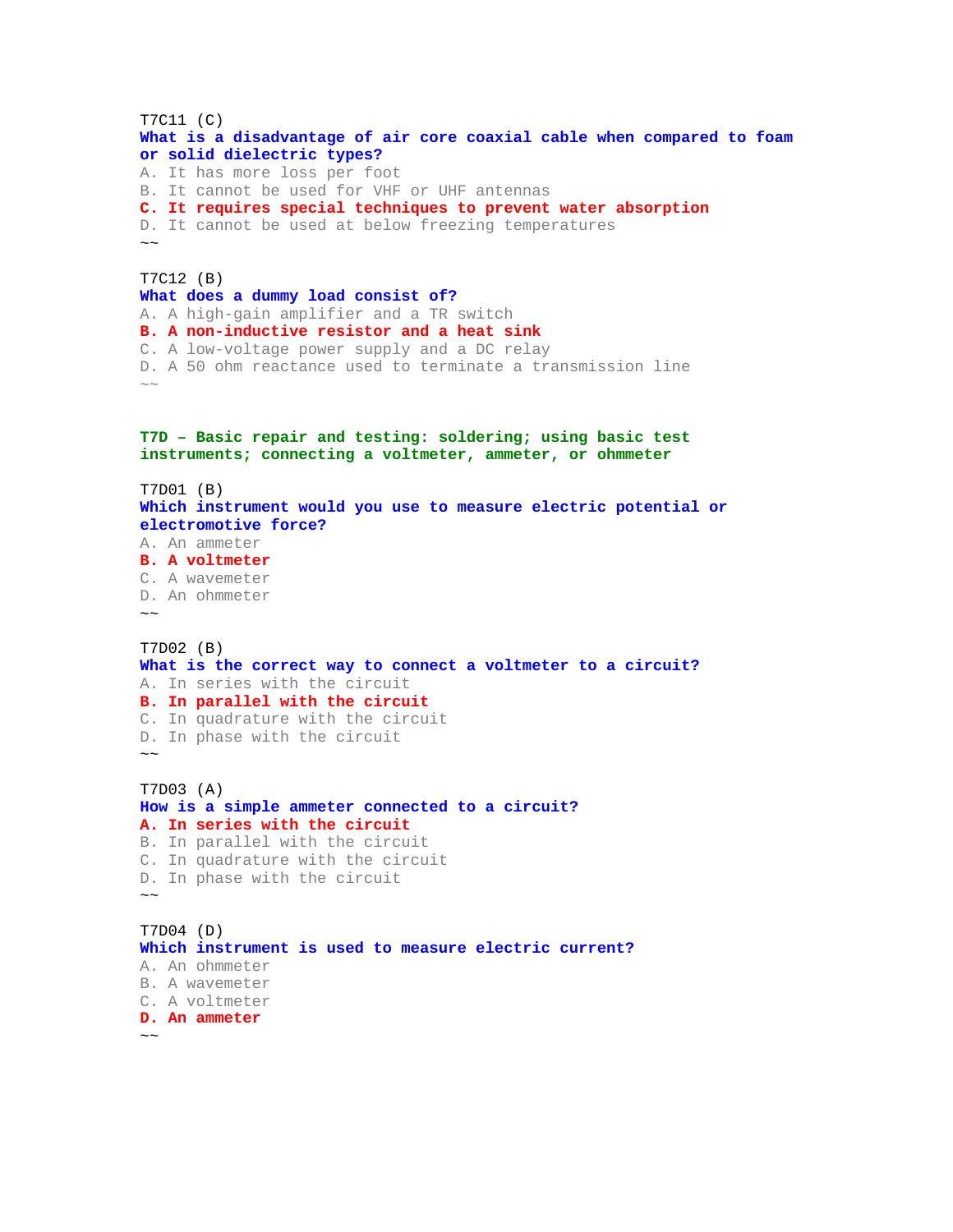T7D05 (D) **What instrument is used to measure resistance?** A. An oscilloscope B. A spectrum analyzer C. A noise bridge **D. An ohmmeter**  $\sim\sim$ T7D06 (C) **Which of the following might damage a multimeter?** A. Measuring a voltage too small for the chosen scale B. Leaving the meter in the milliamps position overnight **C. Attempting to measure voltage when using the resistance setting** D. Not allowing it to warm up properly  $\sim\,$   $\sim$ T7D07 (D) **Which of the following measurements are commonly made using a multimeter?** A. SWR and RF power B. Signal strength and noise C. Impedance and reactance **D. Voltage and resistance**  $\sim\, \sim$ T7D08 (C) **Which of the following types of solder is best for radio and electronic use?** A. Acid-core solder B. Silver solder **C. Rosin-core solder** D. Aluminum solder  $\sim$   $\sim$ T7D09 (C) **What is the characteristic appearance of a cold solder joint?** A. Dark black spots B. A bright or shiny surface **C. A grainy or dull surface** D. A greenish tint  $\sim$  ~ T7D10 (B) **What is probably happening when an ohmmeter, connected across an unpowered circuit, initially indicates a low resistance and then shows increasing resistance with time?** A. The ohmmeter is defective **B. The circuit contains a large capacitor** C. The circuit contains a large inductor D. The circuit is a relaxation oscillator  $\sim\,$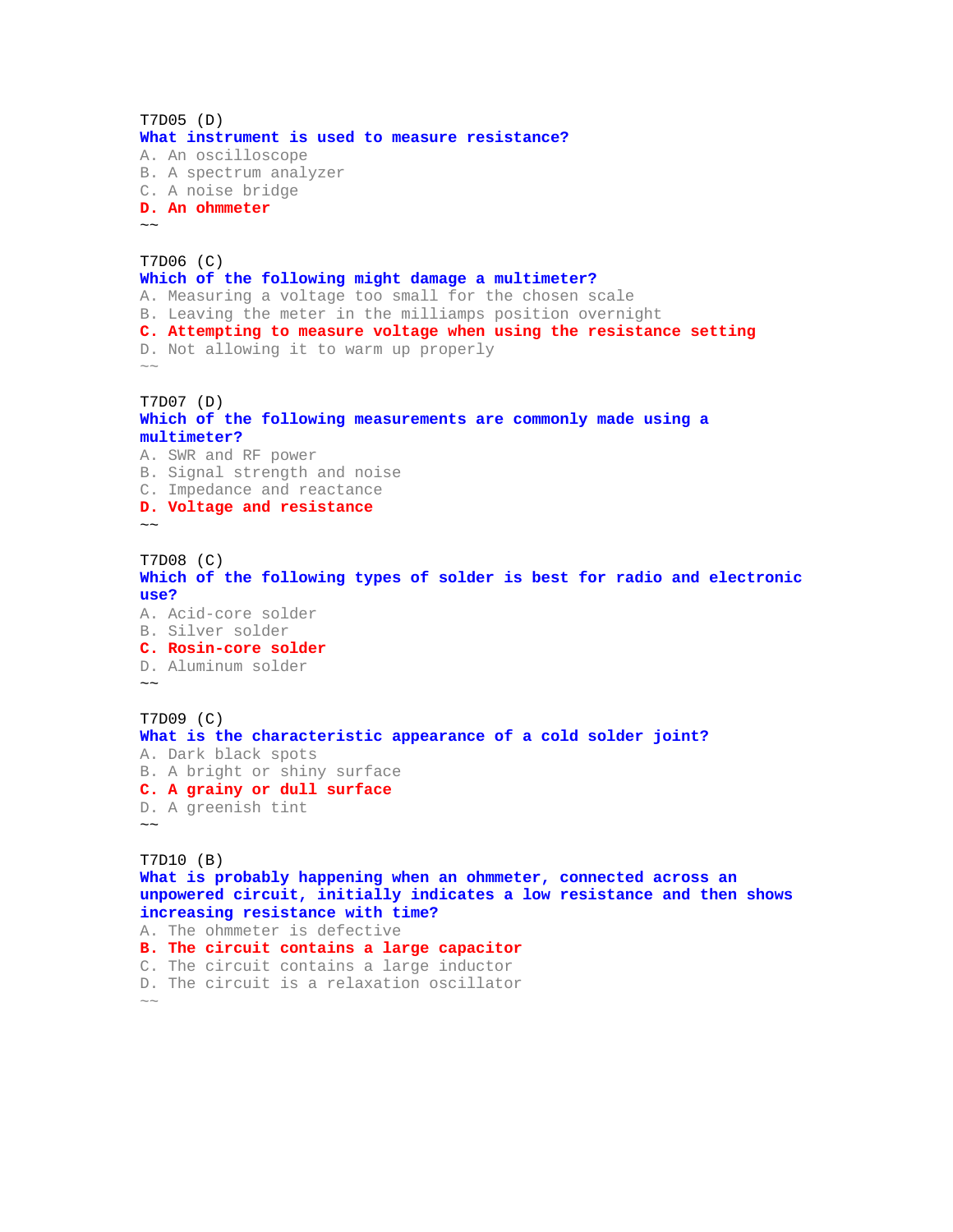```
T7D11 (B)
Which of the following precautions should be taken when measuring
circuit resistance with an ohmmeter?
A. Ensure that the applied voltages are correct
B. Ensure that the circuit is not powered
C. Ensure that the circuit is grounded
D. Ensure that the circuit is operating at the correct frequency
\sim\simT7D12 (B)
Which of the following precautions should be taken when measuring high
voltages with a voltmeter?
A. Ensure that the voltmeter has very low impedance
B. Ensure that the voltmeter and leads are rated for use at the
voltages to be measured
C. Ensure that the circuit is grounded through the voltmeter
D. Ensure that the voltmeter is set to the correct frequency
\sim\,SUBELEMENT T8 – Modulation modes: amateur satellite operation;
operating activities; non-voice and digital communications – [4 Exam
Questions - 4 Groups]
T8A – Modulation modes: bandwidth of various signals; choice of
emission type
T8A01 (C)
Which of the following is a form of amplitude modulation?
A. Spread spectrum
B. Packet radio
C. Single sideband
D. Phase shift keying (PSK)
\sim\simT8A02 (A)
What type of modulation is most commonly used for VHF packet radio
transmissions?
A. FM
B. SSB
C. AM
D. PSK
\sim\simT8A03 (C)
Which type of voice mode is most often used for long-distance (weak
signal) contacts on the VHF and UHF bands?
A. FM
B. DRM
C. SSB
D. PM
\sim ~
```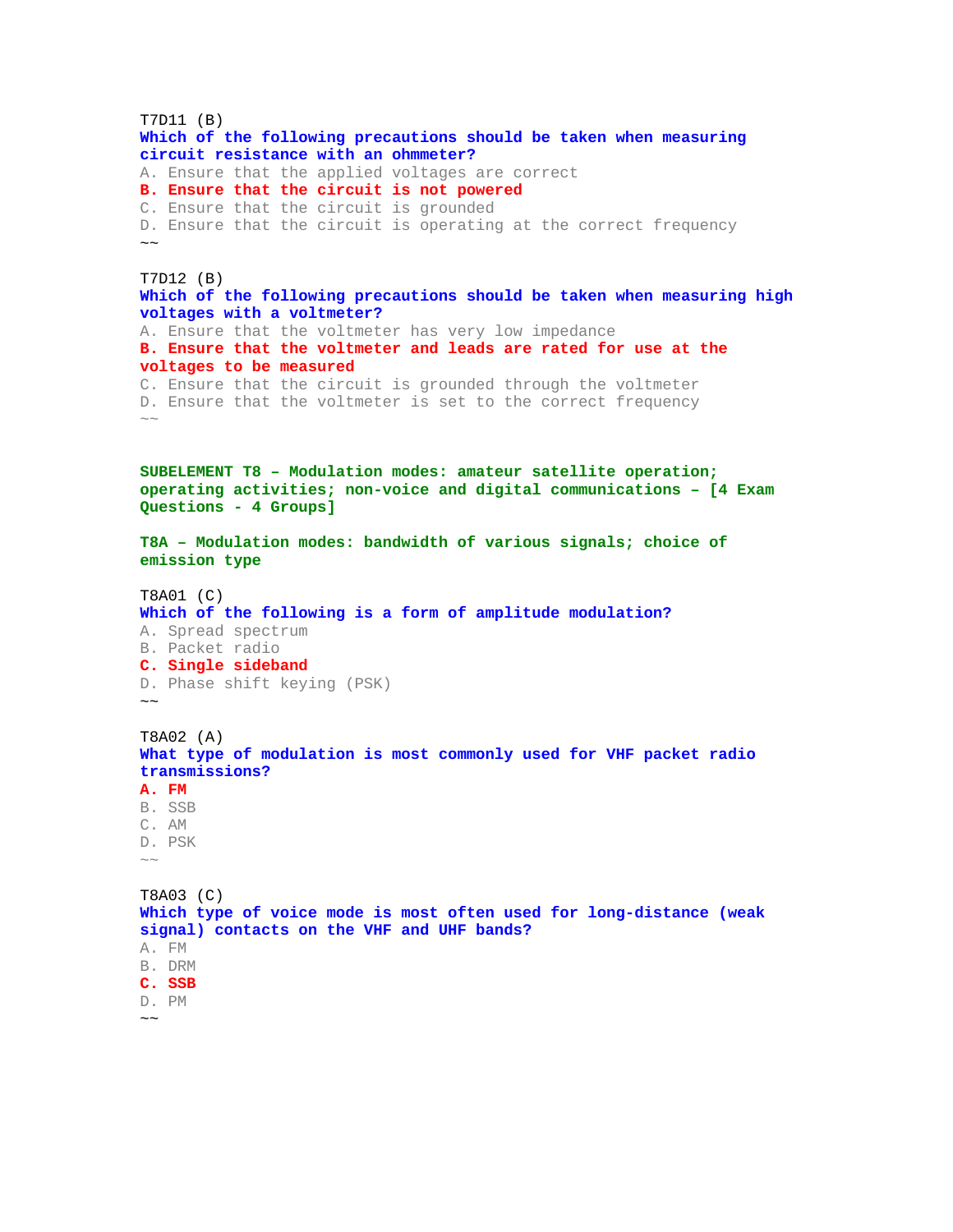T8A04 (D) **Which type of modulation is most commonly used for VHF and UHF voice repeaters?** A. AM B. SSB C. PSK **D. FM**  $\sim\sim$ T8A05 (C) **Which of the following types of emission has the narrowest bandwidth?** A. FM voice B. SSB voice **C. CW** D. Slow-scan TV  $\sim$  ~ T8A06 (A) **Which sideband is normally used for 10 meter HF, VHF, and UHF singlesideband communications? A. Upper sideband** B. Lower sideband C. Suppressed sideband D. Inverted sideband  $\sim\,$   $\sim$ T8A07 (C) **What is an advantage of single sideband (SSB) over FM for voice transmissions?** A. SSB signals are easier to tune B. SSB signals are less susceptible to interference **C. SSB signals have narrower bandwidth** D. All of these choices are correct  $\sim\, \sim$ T8A08 (B) **What is the approximate bandwidth of a single sideband (SSB) voice signal?** A. 1 kHz **B. 3 kHz** C. 6 kHz D. 15 kHz  $\sim$  ~ T8A09 (C) **What is the approximate bandwidth of a VHF repeater FM phone signal?** A. Less than 500 Hz B. About 150 kHz **C. Between 10 and 15 kHz** D. Between 50 and 125 kHz ~~~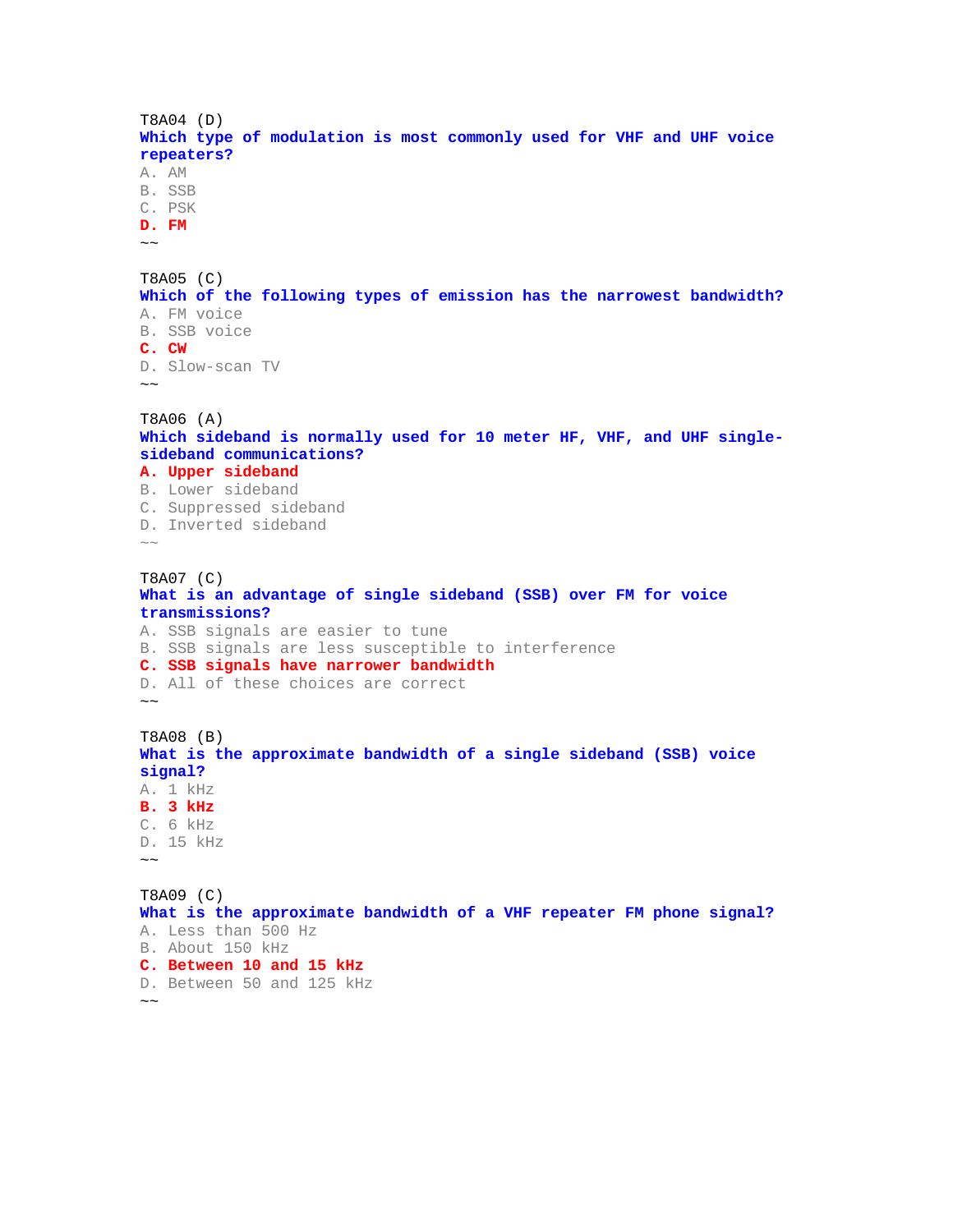```
T8A10 (B)
What is the typical bandwidth of analog fast-scan TV transmissions on
the 70 centimeter band?
A. More than 10 MHz
B. About 6 MHz
C. About 3 MHz
D. About 1 MHz
\sim ~
T8A11 (B)
What is the approximate maximum bandwidth required to transmit a CW
signal?
A. 2.4 kHz
B. 150 Hz
C. 1000 Hz
D. 15 kHz
\sim\,T8B - Amateur satellite operation; Doppler shift; basic orbits;
operating protocols; transmitter power considerations; telemetry and
telecommand; satellite tracking
T8B01 (C)
What telemetry information is typically transmitted by satellite
beacons?
A. The signal strength of received signals
B. Time of day accurate to plus or minus 1/10 second
C. Health and status of the satellite
D. All of these choices are correct
\sim\simT8B02 (B)
What is the impact of using too much effective radiated power on a
satellite uplink?
A. Possibility of commanding the satellite to an improper mode
B. Blocking access by other users
C. Overloading the satellite batteries
D. Possibility of rebooting the satellite control computer
\sim\,T8B03 (D)
Which of the following are provided by satellite tracking programs?
A. Maps showing the real-time position of the satellite track over the
earth
B. The time, azimuth, and elevation of the start, maximum altitude, and
end of a pass
C. The apparent frequency of the satellite transmission, including
effects of Doppler shift
D. All of these choices are correct
\sim \sim
```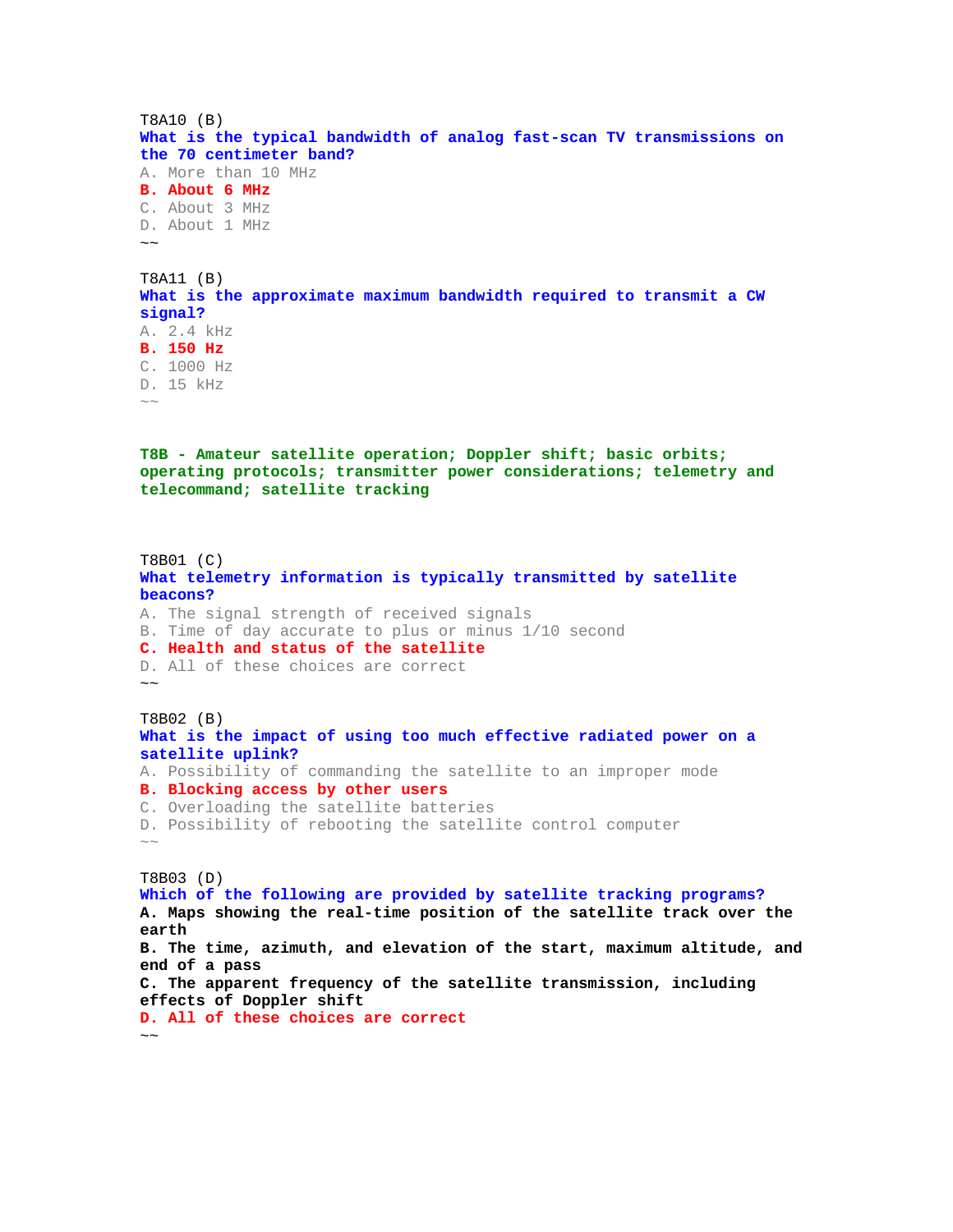T8B04 (D) **What mode of transmission is commonly used by amateur radio satellites? A. SSB B. FM C. CW/data D. All of these choices are correct**  $\sim$   $\sim$ T8B05 (D) **What is a satellite beacon?** A. The primary transmit antenna on the satellite B. An indicator light that shows where to point your antenna C. A reflective surface on the satellite **D. A transmission from a satellite that contains status information**  $\sim$  ~ T8B06 (B) **Which of the following are inputs to a satellite tracking program?** A. The weight of the satellite **B. The Keplerian elements** C. The last observed time of zero Doppler shift D. All of these choices are correct  $\sim\sim$ T8B07 (C) **With regard to satellite communications, what is Doppler shift?** A. A change in the satellite orbit B. A mode where the satellite receives signals on one band and transmits on another **C. An observed change in signal frequency caused by relative motion between the satellite and the earth station** D. A special digital communications mode for some satellites  $\sim\sim$ T8B08 (B) **What is meant by the statement that a satellite is operating in mode U/V?** A. The satellite uplink is in the 15 meter band and the downlink is in the 10 meter band **B. The satellite uplink is in the 70 centimeter band and the downlink is in the 2 meter band** C. The satellite operates using ultraviolet frequencies D. The satellite frequencies are usually variable  $\sim$   $\sim$ T8B09 (B) **What causes spin fading of satellite signals?** A. Circular polarized noise interference radiated from the sun **B. Rotation of the satellite and its antennas** C. Doppler shift of the received signal D. Interfering signals within the satellite uplink band

 $\sim\,$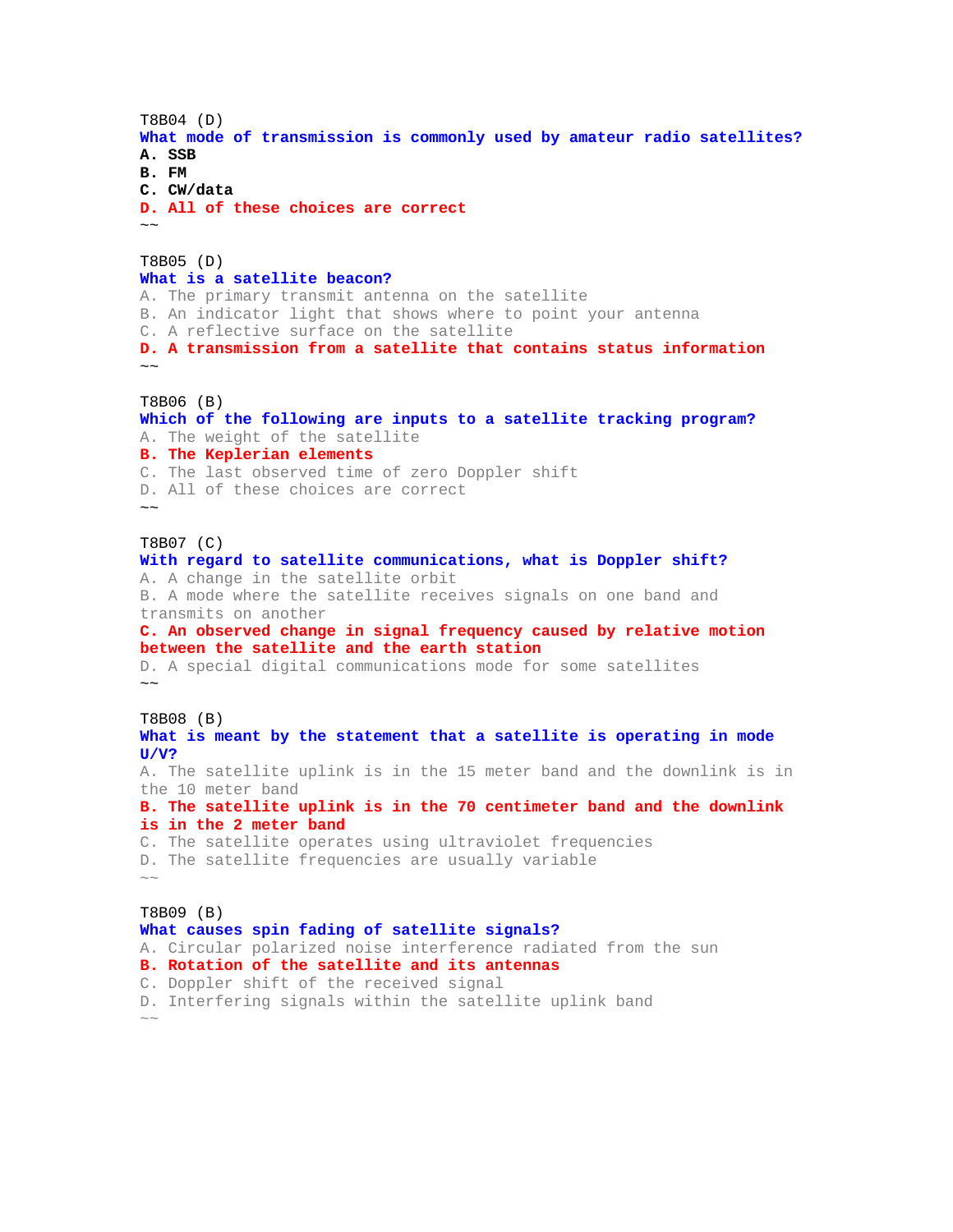T8B10 (C) **What do the initials LEO tell you about an amateur satellite?** A. The satellite battery is in Low Energy Operation mode B. The satellite is performing a Lunar Ejection Orbit maneuver **C. The satellite is in a Low Earth Orbit** D. The satellite uses Light Emitting Optics  $\sim\sim$ T8B11 (A) **Who may receive telemetry from a space station? A. Anyone who can receive the telemetry signal** B. A licensed radio amateur with a transmitter equipped for interrogating the satellite C. A licensed radio amateur who has been certified by the protocol developer D. A licensed radio amateur who has registered for an access code from AMSAT  $\sim\sim$ T8B12 (C) **Which of the following is a good way to judge whether your uplink power is neither too low nor too high?** A. Check your signal strength report in the telemetry data B. Listen for distortion on your downlink signal **C. Your signal strength on the downlink should be about the same as the beacon** D. All of these choices are correct **T8C – Operating activities: radio direction finding; radio control; contests; linking over the internet; grid locators** T8C01 (C) **Which of the following methods is used to locate sources of noise interference or jamming?** A. Echolocation B. Doppler radar **C. Radio direction finding** D. Phase locking  $\sim\sim$ T8C02 (B) **Which of these items would be useful for a hidden transmitter hunt?** A. Calibrated SWR meter **B. A directional antenna** C. A calibrated noise bridge D. All of these choices are correct  $\sim\sim$ T8C03 (A) **What operating activity involves contacting as many stations as possible during a specified period? A. Contesting** B. Net operations C. Public service events D. Simulated emergency exercises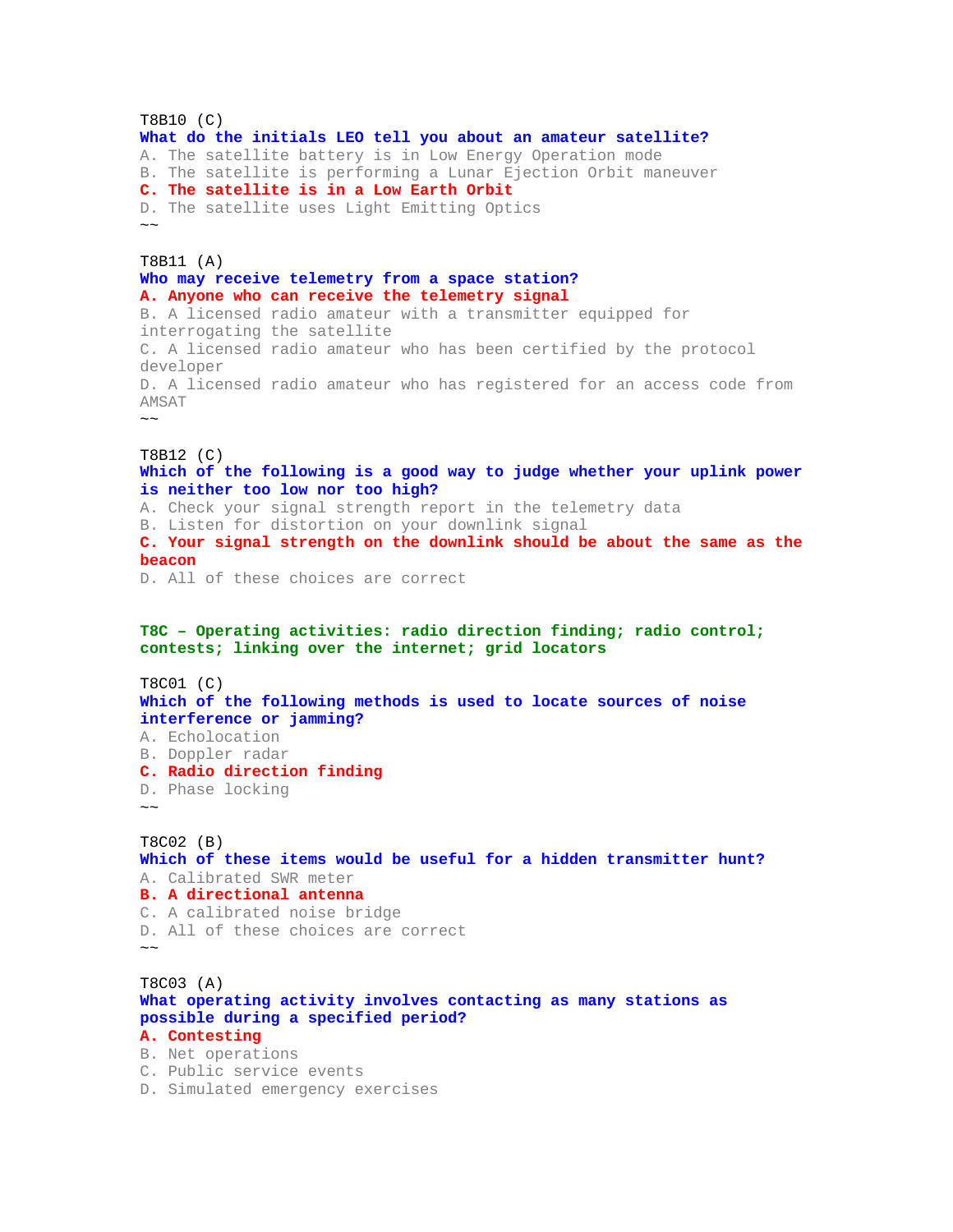```
T8C04 (C)
Which of the following is good procedure when contacting another
station in a radio contest?
A. Sign only the last two letters of your call if there are many other
stations calling
B. Contact the station twice to be sure that you are in his log
C. Send only the minimum information needed for proper identification
and the contest exchange
D. All of these choices are correct
T8C05 (A)
What is a grid locator?
A. A letter-number designator assigned to a geographic location
B. A letter-number designator assigned to an azimuth and elevation
C. An instrument for neutralizing a final amplifier
D. An instrument for radio direction finding
T8C06 (B)
How is access to some IRLP nodes accomplished?
A. By obtaining a password that is sent via voice to the node
B. By using DTMF signals
C. By entering the proper internet password
D. By using CTCSS tone codes
T8C07 (D)
What is meant by Voice Over Internet Protocol (VoIP) as used in amateur
radio?
A. A set of rules specifying how to identify your station when linked
over the internet to another station
B. A set of guidelines for contacting DX stations during contests using
internet access
C. A technique for measuring the modulation quality of a transmitter
using remote sites monitored via the internet
D. A method of delivering voice communications over the internet using
digital techniques
\sim\simT8C08 (A)
What is the Internet Radio Linking Project (IRLP)?
A. A technique to connect amateur radio systems, such as repeaters, via
the internet using Voice Over Internet Protocol (VoIP)
B. A system for providing access to websites via amateur radio
C. A system for informing amateurs in real time of the frequency of
active DX stations
D. A technique for measuring signal strength of an amateur transmitter
via the internet
T8C09 (D)
How might you obtain a list of active nodes that use VoIP?
A. By subscribing to an on line service
B. From on line repeater lists maintained by the local repeater
frequency coordinator
C. From a repeater directory
D. All of these choices are correct
\sim \sim
```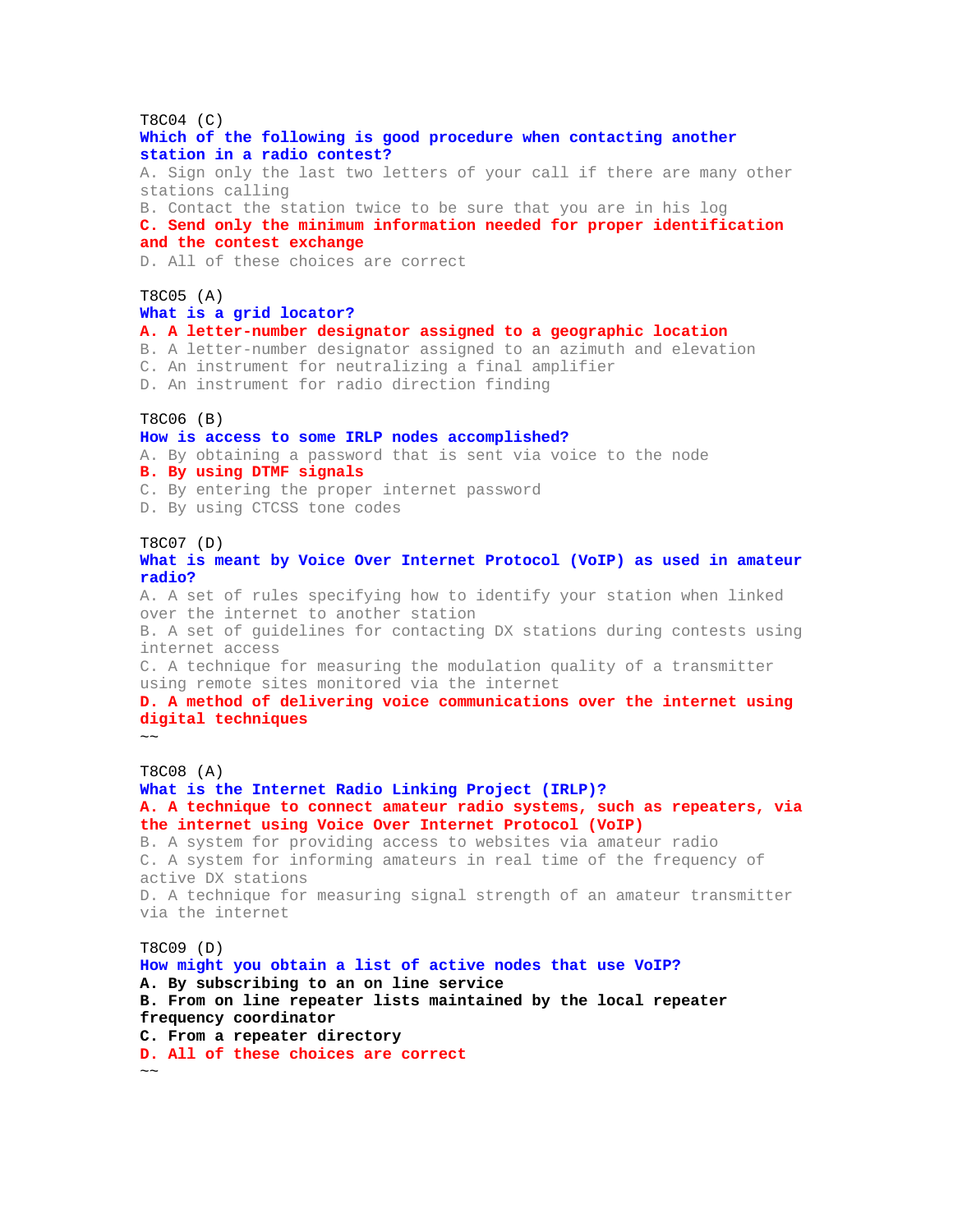```
T8C10 (D)
What must be done before you may use the EchoLink system to communicate
using a repeater?
A. You must complete the required EchoLink training
B. You must have purchased a license to use the EchoLink software
C. You must be sponsored by a current EchoLink user
D. You must register your call sign and provide proof of license
\sim ~
T8C11 (A)
What name is given to an amateur radio station that is used to connect
other amateur stations to the internet?
A. A gateway
B. A repeater
C. A digipeater
D. A beacon
\sim\,T8D – Non-voice and digital communications: image signals; digital
modes; CW; packet radio; PSK31; APRS; error detection and correction;
NTSC; amateur radio networking; Digital Mobile/Migration Radio
T8D01 (D)
Which of the following is a digital communications mode?
A. Packet radio
B. IEEE 802.11
C. JT65
D. All of these choices are correct
\sim \simT8D02 (A)
What does the term "APRS" mean?
A. Automatic Packet Reporting System
B. Associated Public Radio Station
C. Auto Planning Radio Set-up
D. Advanced Polar Radio System
T8D03 (D)
Which of the following devices is used to provide data to the
transmitter when sending automatic position reports from a mobile
amateur radio station?
A. The vehicle speedometer
B. A WWV receiver
C. A connection to a broadcast FM sub-carrier receiver
D. A Global Positioning System receiver
\sim \simT8D04 (C)
What type of transmission is indicated by the term "NTSC"?
A. A Normal Transmission mode in Static Circuit
B. A special mode for earth satellite uplink
C. An analog fast scan color TV signal
D. A frame compression scheme for TV signals
\sim ~
```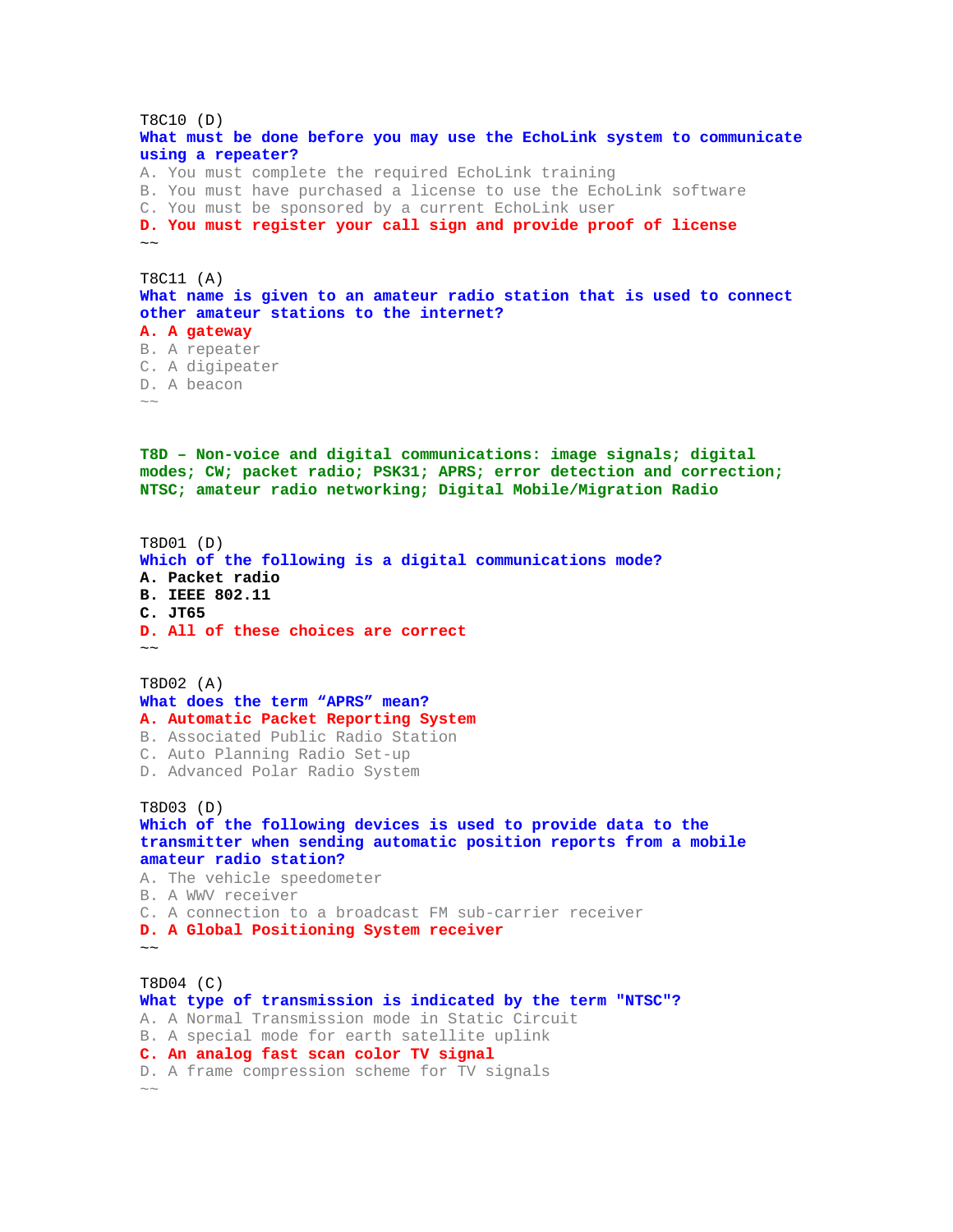```
T8D05 (A)
Which of the following is an application of APRS (Automatic Packet
Reporting System)?
A. Providing real-time tactical digital communications in conjunction
with a map showing the locations of stations
B. Showing automatically the number of packets transmitted via PACTOR
during a specific time interval
C. Providing voice over internet connection between repeaters
D. Providing information on the number of stations signed into a
repeater
\sim\,T8D06 (B)
What does the abbreviation "PSK" mean?
A. Pulse Shift Keying
B. Phase Shift Keying
C. Packet Short Keying
D. Phased Slide Keying
\sim\, \simT8D07 (A)
Which of the following best describes DMR (Digital Mobile Radio)?
A. A technique for time-multiplexing two digital voice signals on a
single 12.5 kHz repeater channel
B. An automatic position tracking mode for FM mobiles communicating
through repeaters
C. An automatic computer logging technique for hands-off logging when
communicating while operating a vehicle
D. A digital technique for transmitting on two repeater inputs
simultaneously for automatic error correction
T8D08 (D)
Which of the following may be included in packet transmissions?
A. A check sum that permits error detection
B. A header that contains the call sign of the station to which the
information is being sent
C. Automatic repeat request in case of error
D. All of these choices are correct
\sim \simT8D09 (C)
What code is used when sending CW in the amateur bands?
A. Baudot
B. Hamming
C. International Morse
D. All of these choices are correct
\sim\simT8D10 (D)
Which of the following operating activities is supported by digital
mode software in the WSJT suite?
A. Moonbounce or Earth-Moon-Earth
B. Weak-signal propagation beacons
C. Meteor scatter
D. All of these choices are correct
\sim ~
```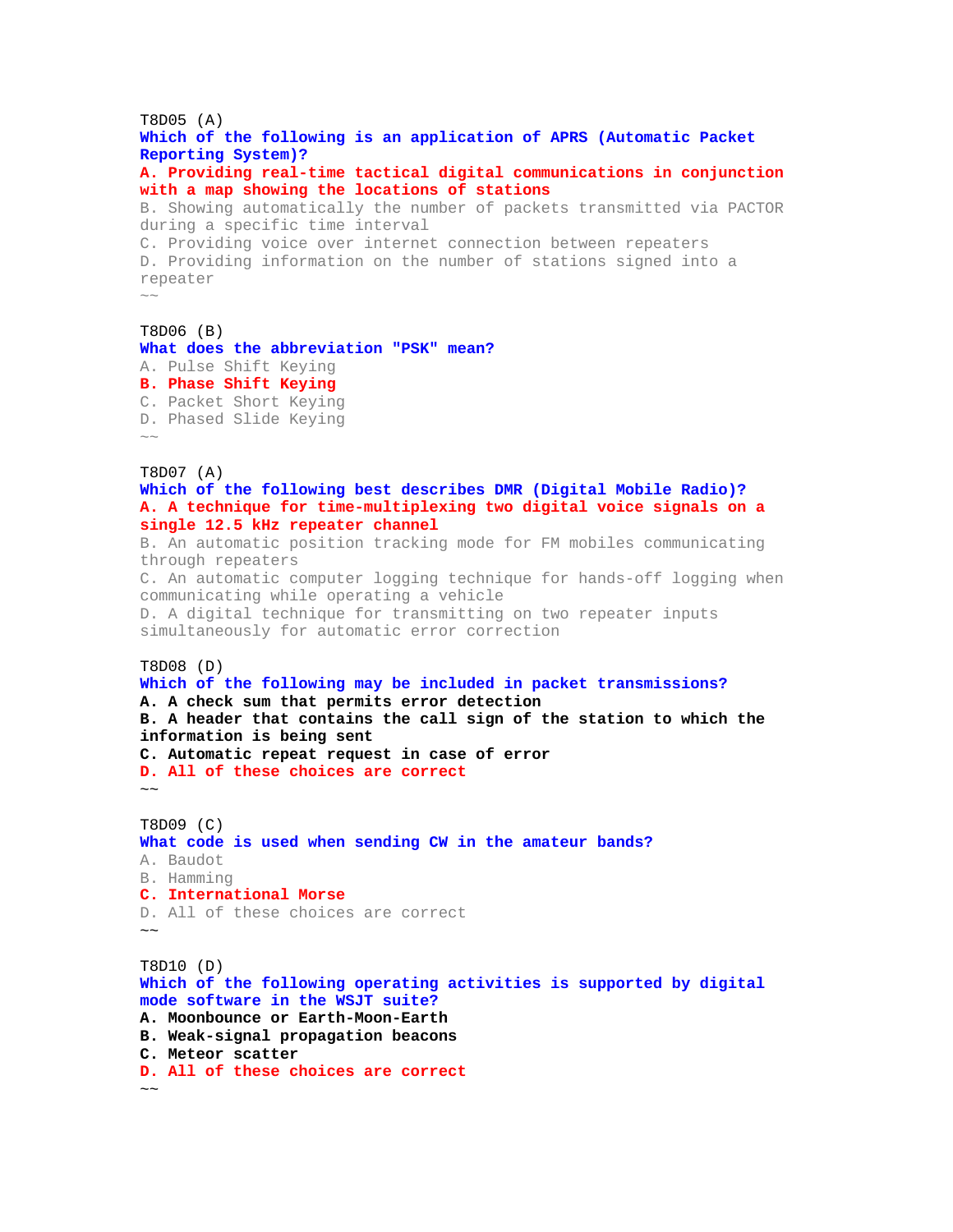T8D11 (C) **What is an ARQ transmission system?** A. A special transmission format limited to video signals B. A system used to encrypt command signals to an amateur radio satellite **C. A digital scheme whereby the receiving station detects errors and sends a request to the sending station to retransmit the information** D. A method of compressing the data in a message so more information can be sent in a shorter time  $\sim\,$ T8D12 (A) **Which of the following best describes Broadband-Hamnet(TM), also referred to as a high-speed multi-media network? A. An amateur-radio-based data network using commercial Wi-Fi gear with modified firmware** B. A wide-bandwidth digital voice mode employing DRM protocols C. A satellite communications network using modified commercial satellite TV hardware D. An internet linking protocol used to network repeaters  $\sim\,$ T8D13 (B) **What is FT8?** A. A wideband FM voice mode **B. A digital mode capable of operating in low signal-to-noise conditions that transmits on 15-second intervals** C. An eight channel multiplex mode for FM repeaters D. A digital slow scan TV mode with forward error correction and automatic color compensation  $\sim\,$ T8D14 (C) **What is an electronic keyer?** A. A device for switching antennas from transmit to receive B. A device for voice activated switching from receive to transmit C**. A device that assists in manual sending of Morse code** D. An interlock to prevent unauthorized use of a radio  $\sim$   $\sim$ **SUBELEMENT T9 – Antennas and feed lines - [2 Exam Questions - 2 Groups] T9A – Antennas: vertical and horizontal polarization; concept of gain; common portable and mobile antennas; relationships between resonant length and frequency; concept of dipole antennas** T9A01 (C) **What is a beam antenna?** A. An antenna built from aluminum I-beams B. An omnidirectional antenna invented by Clarence Beam **C. An antenna that concentrates signals in one direction** D. An antenna that reverses the phase of received signals  $\sim\sim$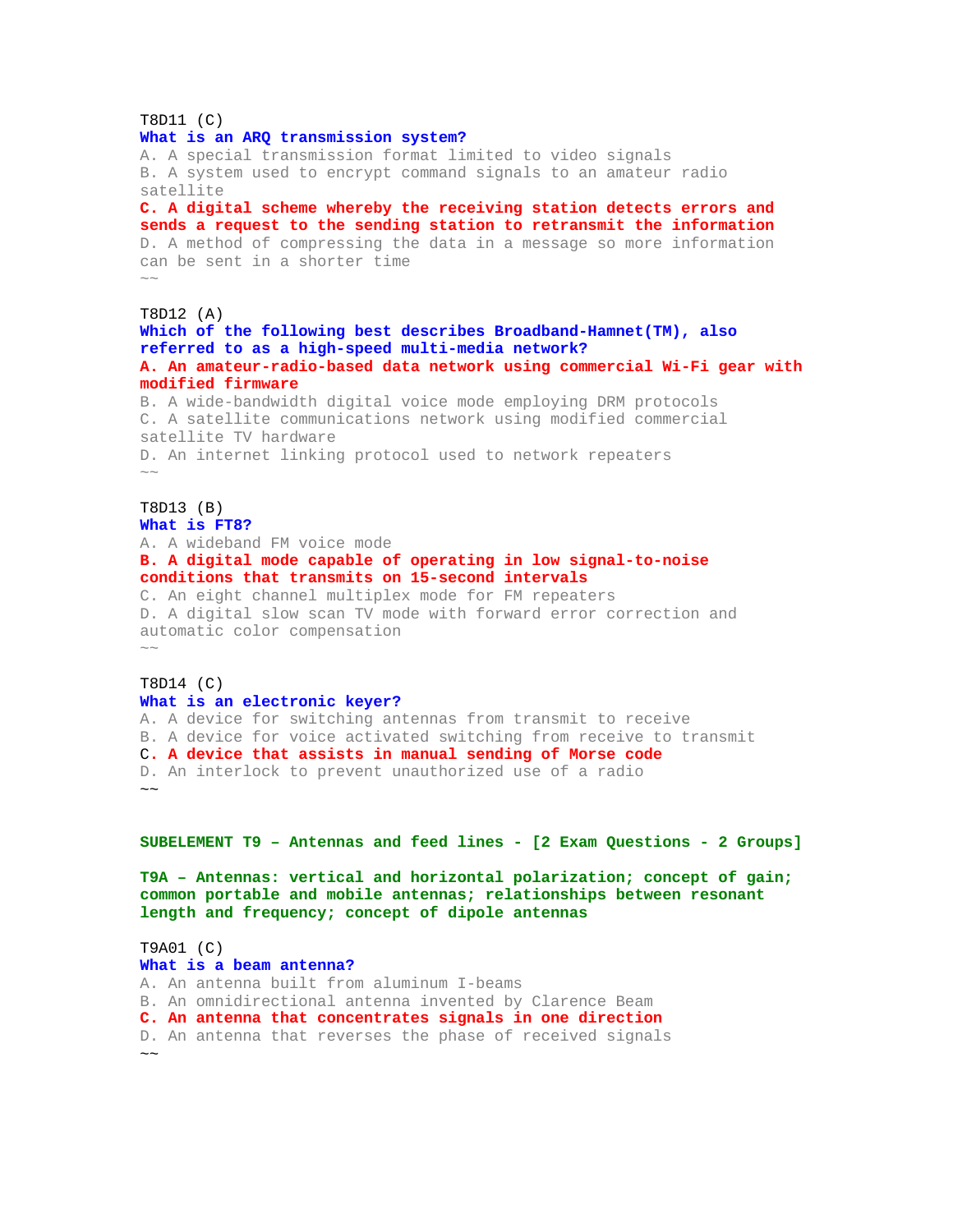T9A02 (A) **Which of the following describes a type of antenna loading? A. Inserting an inductor in the radiating portion of the antenna to make it electrically longer** B. Inserting a resistor in the radiating portion of the antenna to make it resonant C. Installing a spring in the base of a mobile vertical antenna to make it more flexible D. Strengthening the radiating elements of a beam antenna to better resist wind damage  $\sim\,$ T9A03 (B) **Which of the following describes a simple dipole oriented parallel to the Earth's surface?** A. A ground-wave antenna **B. A horizontally polarized antenna** C. A rhombic antenna D. A vertically polarized antenna T9A04 (A) **What is a disadvantage of the "rubber duck" antenna supplied with most handheld radio transceivers when compared to a full-sized quarter-wave antenna? A. It does not transmit or receive as effectively** B. It transmits only circularly polarized signals C. If the rubber end cap is lost, it will unravel very easily D. All of these choices are correct ~~~ T9A05 (C) **How would you change a dipole antenna to make it resonant on a higher frequency?** A. Lengthen it B. Insert coils in series with radiating wires **C. Shorten it** D. Add capacitive loading to the ends of the radiating wires  $\sim$  ~ T9A06 (C) **What type of antennas are the quad, Yagi, and dish?** A. Non-resonant antennas B. Log periodic antennas **C. Directional antennas** D. Isotropic antennas  $\sim\sim$ T9A07 (A) **What is a disadvantage of using a handheld VHF transceiver, with its integral antenna, inside a vehicle? A. Signals might not propagate well due to the shielding effect of the vehicle** B. It might cause the transceiver to overheat C. The SWR might decrease, decreasing the signal strength D. All of these choices are correct  $\sim$  ~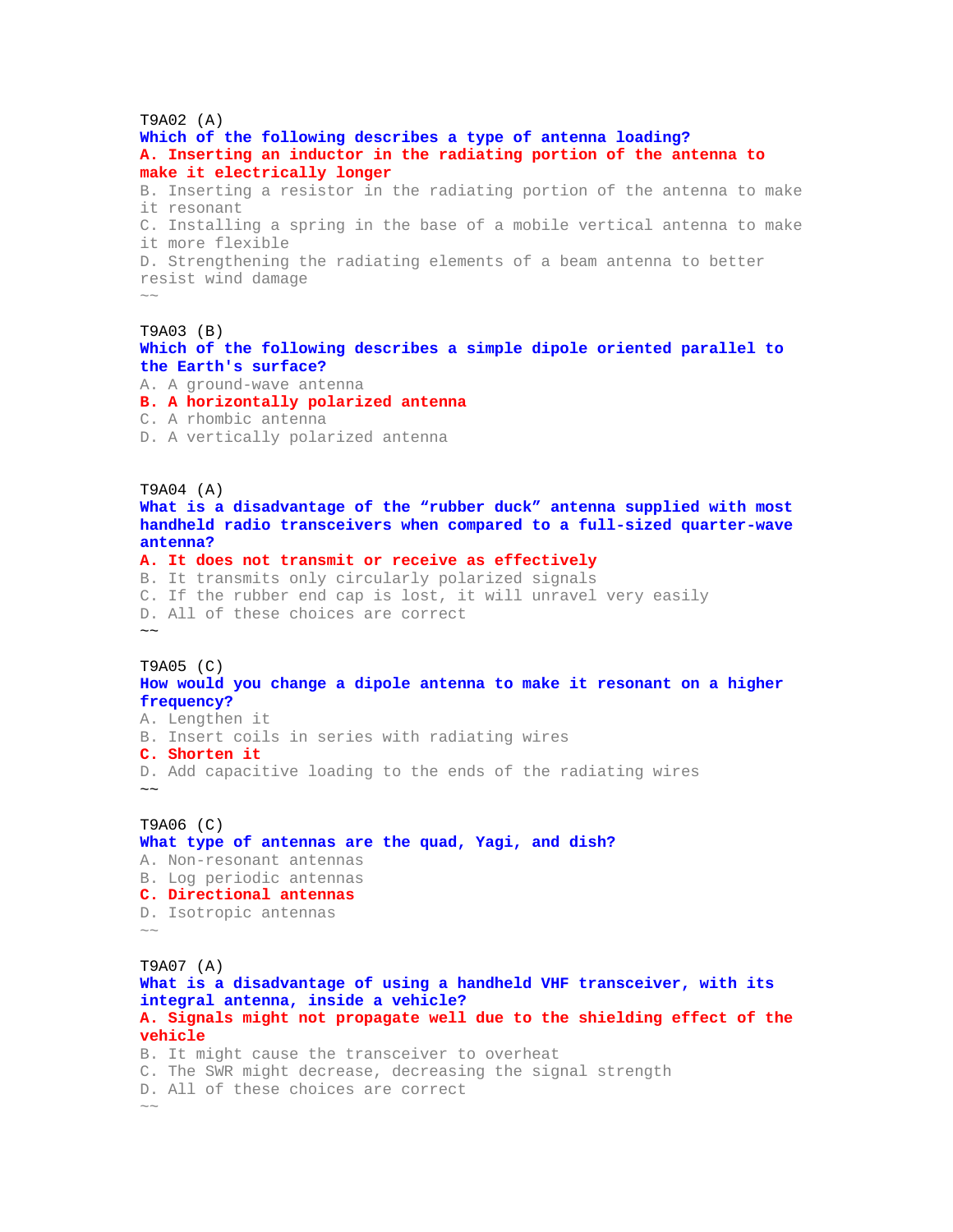```
T9A08 (C)
What is the approximate length, in inches, of a quarter-wavelength
vertical antenna for 146 MHz?
A. 112
B. 50
C. 19
D. 12
\sim\simT9A09 (C)
What is the approximate length, in inches, of a half-wavelength 6 meter
dipole antenna?
A. 6
B. 50
C. 112
D. 236
\sim\simT9A10 (C)
In which direction does a half-wave dipole antenna radiate the
strongest signal?
A. Equally in all directions
B. Off the ends of the antenna
C. Broadside to the antenna
D. In the direction of the feed line
\sim ~
T9A11 (C)
What is the gain of an antenna?
A. The additional power that is added to the transmitter power
B. The additional power that is lost in the antenna when transmitting
on a higher frequency
C. The increase in signal strength in a specified direction compared to
a reference antenna
D. The increase in impedance on receive or transmit compared to a
reference antenna
\sim ~
T9A12 (A)
What is an advantage of using a properly mounted 5/8 wavelength antenna
for VHF or UHF mobile service?
```
**A. It has a lower radiation angle and more gain than a 1/4 wavelength antenna**

B. It has very high angle radiation for better communicating through a repeater

C. It eliminates distortion caused by reflected signals D. It has 10 times the power gain of a 1/4 wavelength design  $\sim$   $\sim$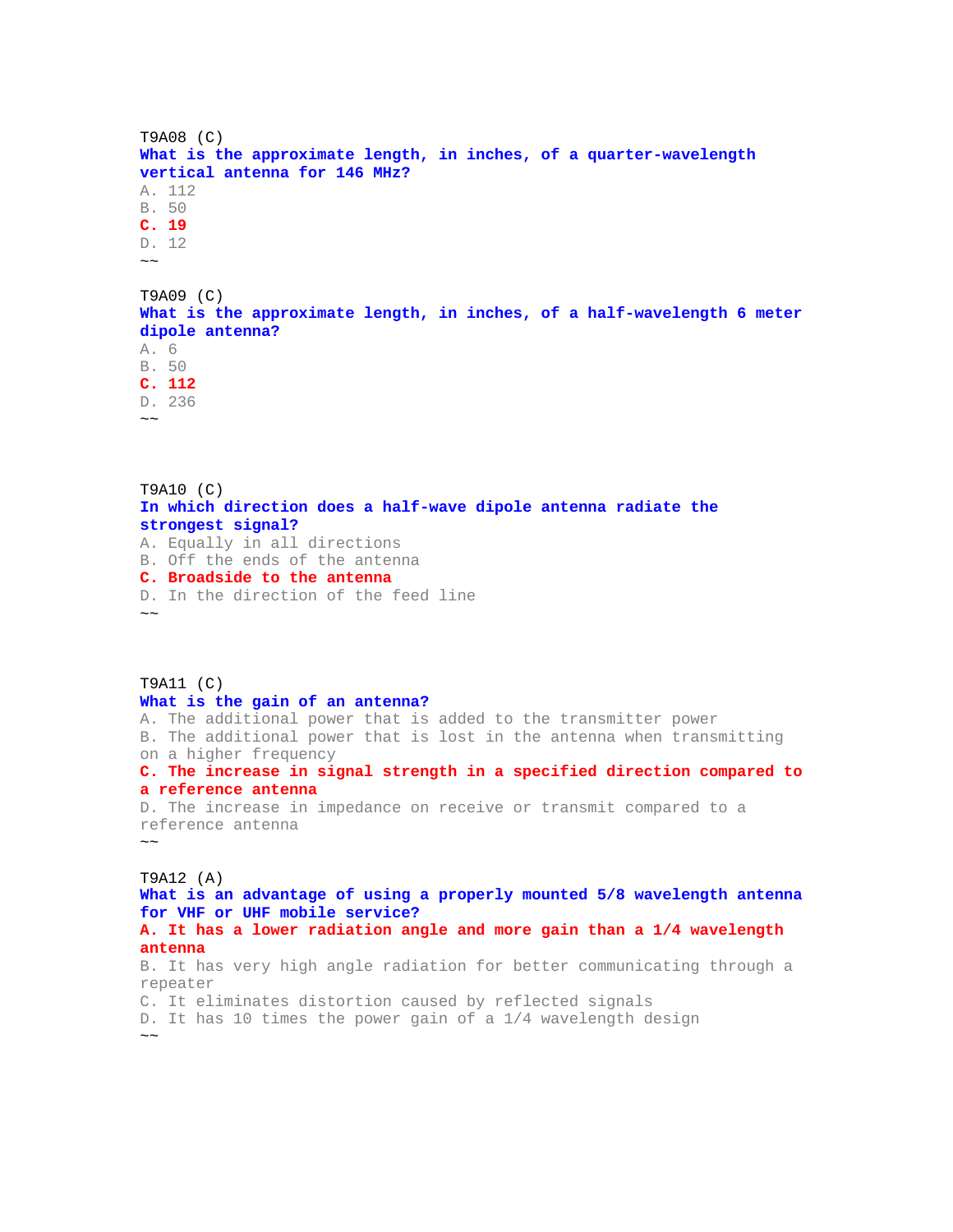```
T9B – Feed lines: types, attenuation vs frequency, selecting; SWR
concepts; Antenna tuners (couplers); RF Connectors: selecting, weather
protection
T9B01 (B)
Why is it important to have low SWR when using coaxial cable feed line?
A. To reduce television interference
B. To reduce signal loss
C. To prolong antenna life
D. All of these choices are correct
\sim \simT9B02 (B)
What is the impedance of most coaxial cables used in amateur radio
installations?
A. 8 ohms
B. 50 ohms
C. 600 ohms
D. 12 ohms
\sim\simT9B03 (A)
Why is coaxial cable the most common feed line selected for amateur
radio antenna systems?
A. It is easy to use and requires few special installation
considerations
B. It has less loss than any other type of feed line
C. It can handle more power than any other type of feed line
D. It is less expensive than any other type of feed line
T9B04 (A)
What is the major function of an antenna tuner (antenna coupler)?
A. It matches the antenna system impedance to the transceiver's output
impedance
B. It helps a receiver automatically tune in weak stations
C. It allows an antenna to be used on both transmit and receive
D. It automatically selects the proper antenna for the frequency band
being used
\sim\simT9B05 (D)
In general, what happens as the frequency of a signal passing through
coaxial cable is increased?
A. The characteristic impedance decreases
B. The loss decreases
C. The characteristic impedance increases
D. The loss increases
\sim\simT9B06 (B)
Which of the following connectors is most suitable for frequencies
above 400 MHz?
A. A UHF (PL-259/SO-239) connector
B. A Type N connector
C. An RS-213 connector
D. A DB-25 connector
\sim\,
```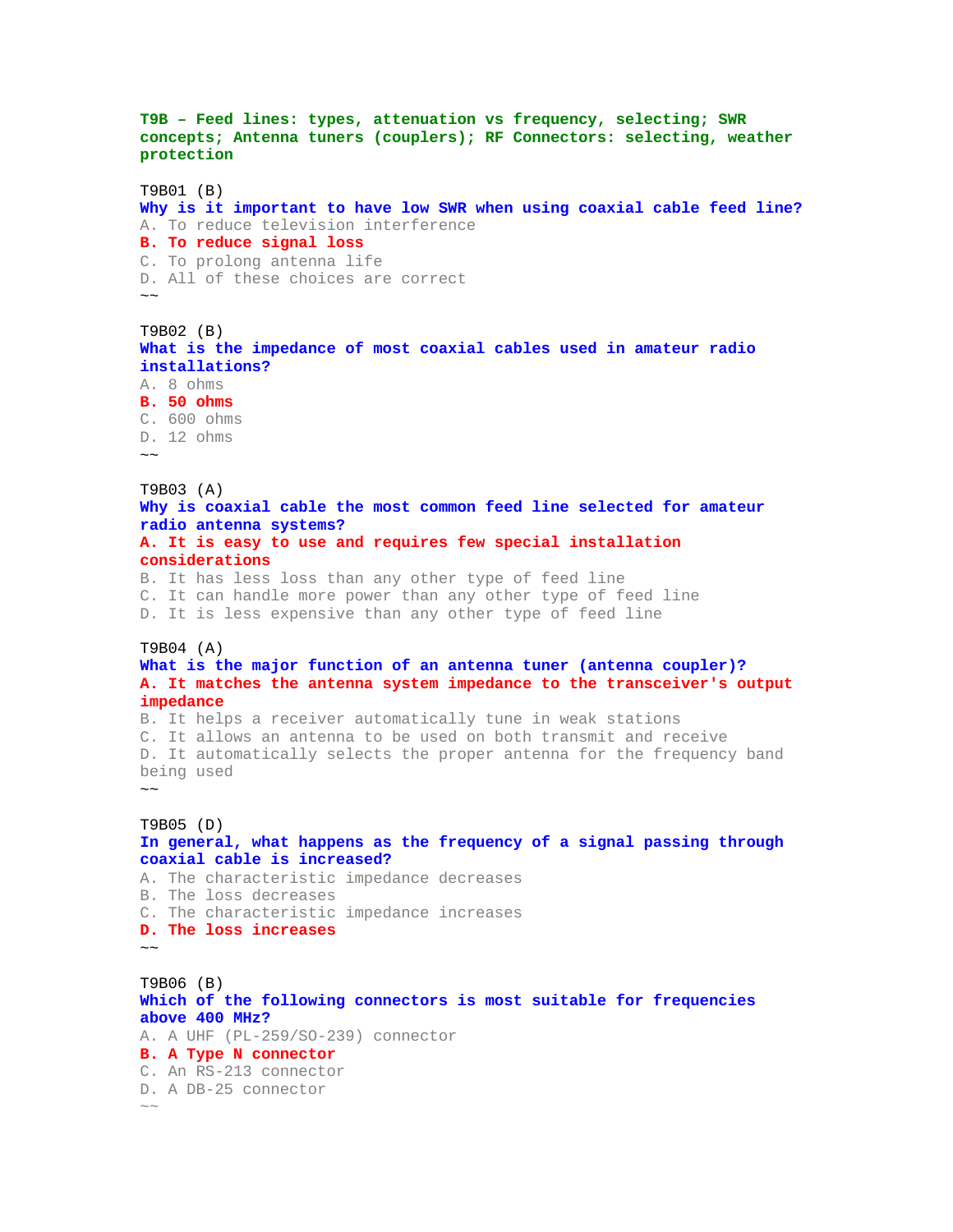T9B07 (C) **Which of the following is true of PL-259 type coax connectors?** A. They are preferred for microwave operation B. They are watertight **C. They are commonly used at HF frequencies** D. They are a bayonet type connector  $\sim\sim$ T9B08 (A) **Why should coax connectors exposed to the weather be sealed against water intrusion? A. To prevent an increase in feed line loss** B. To prevent interference to telephones C. To keep the jacket from becoming loose D. All of these choices are correct  $\sim$  ~ T9B09 (B) **What can cause erratic changes in SWR readings?** A. The transmitter is being modulated B**. A loose connection in an antenna or a feed line** C. The transmitter is being over-modulated D. Interference from other stations is distorting your signal T9B10 (C) **What is the electrical difference between RG-58 and RG-8 coaxial cable?** A. There is no significant difference between the two types B. RG-58 cable has two shields **C. RG-8 cable has less loss at a given frequency** D. RG-58 cable can handle higher power levels  $\sim$  ~ T9B11 (C) **Which of the following types of feed line has the lowest loss at VHF and UHF?** A. 50-ohm flexible coax B. Multi-conductor unbalanced cable **C. Air-insulated hard line** D. 75-ohm flexible coax ~~ **SUBELEMENT T0 – Electrical safety: AC and DC power circuits; antenna installation; RF hazards – [3 Exam Questions - 3 Groups] T0A – Power circuits and hazards: hazardous voltages; fuses and circuit breakers; grounding; lightning protection; battery safety; electrical code compliance** T0A01 (B) **Which of the following is a safety hazard of a 12-volt storage battery?** A. Touching both terminals with the hands can cause electrical shock **B. Shorting the terminals can cause burns, fire, or an explosion** C. RF emissions from the battery D. All of these choices are correct  $\sim\,$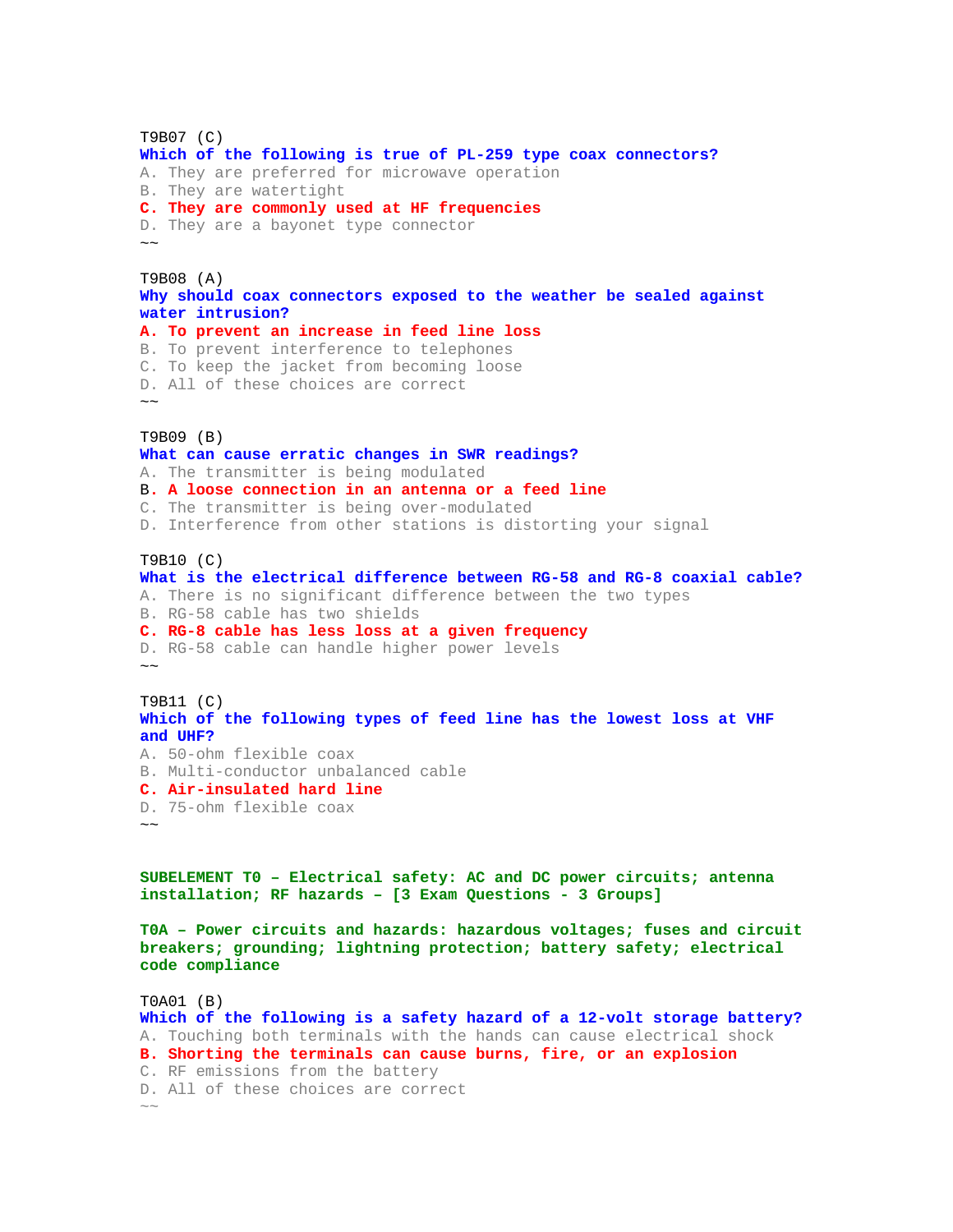```
T0A02 (D)
What health hazard is presented by electrical current flowing through
the body?
A. It may cause injury by heating tissue
B. It may disrupt the electrical functions of cells
C. It may cause involuntary muscle contractions
D. All of these choices are correct
\sim ~
T0A03 (C)
In the United States, what is connected to the green wire in a three-
wire electrical AC plug?
A. Neutral
B. Hot
C. Equipment ground
D. The white wire
\sim\,T0A04 (B)
What is the purpose of a fuse in an electrical circuit?
A. To prevent power supply ripple from damaging a circuit
B. To interrupt power in case of overload
C. To limit current to prevent shocks
D. All of these choices are correct
\sim\, \simT0A05 (C)
Why is it unwise to install a 20-ampere fuse in the place of a 5-ampere
fuse?
A. The larger fuse would be likely to blow because it is rated for
higher current
B. The power supply ripple would greatly increase
C. Excessive current could cause a fire
D. All of these choices are correct
\sim\,T0A06 (D)
What is a good way to guard against electrical shock at your station?
A. Use three-wire cords and plugs for all AC powered equipment
B. Connect all AC powered station equipment to a common safety ground
C. Use a circuit protected by a ground-fault interrupter
D. All of these choices are correct
\sim ~
T0A07 (D)
Which of these precautions should be taken when installing devices for
lightning protection in a coaxial cable feed line?
A. Include a parallel bypass switch for each protector so that it can
be switched out of the circuit when running high power
B. Include a series switch in the ground line of each protector to
prevent RF overload from inadvertently damaging the protector
C. Keep the ground wires from each protector separate and connected to
station ground
D. Mount all of the protectors on a metal plate that is in turn
connected to an external ground rod
\sim\sim
```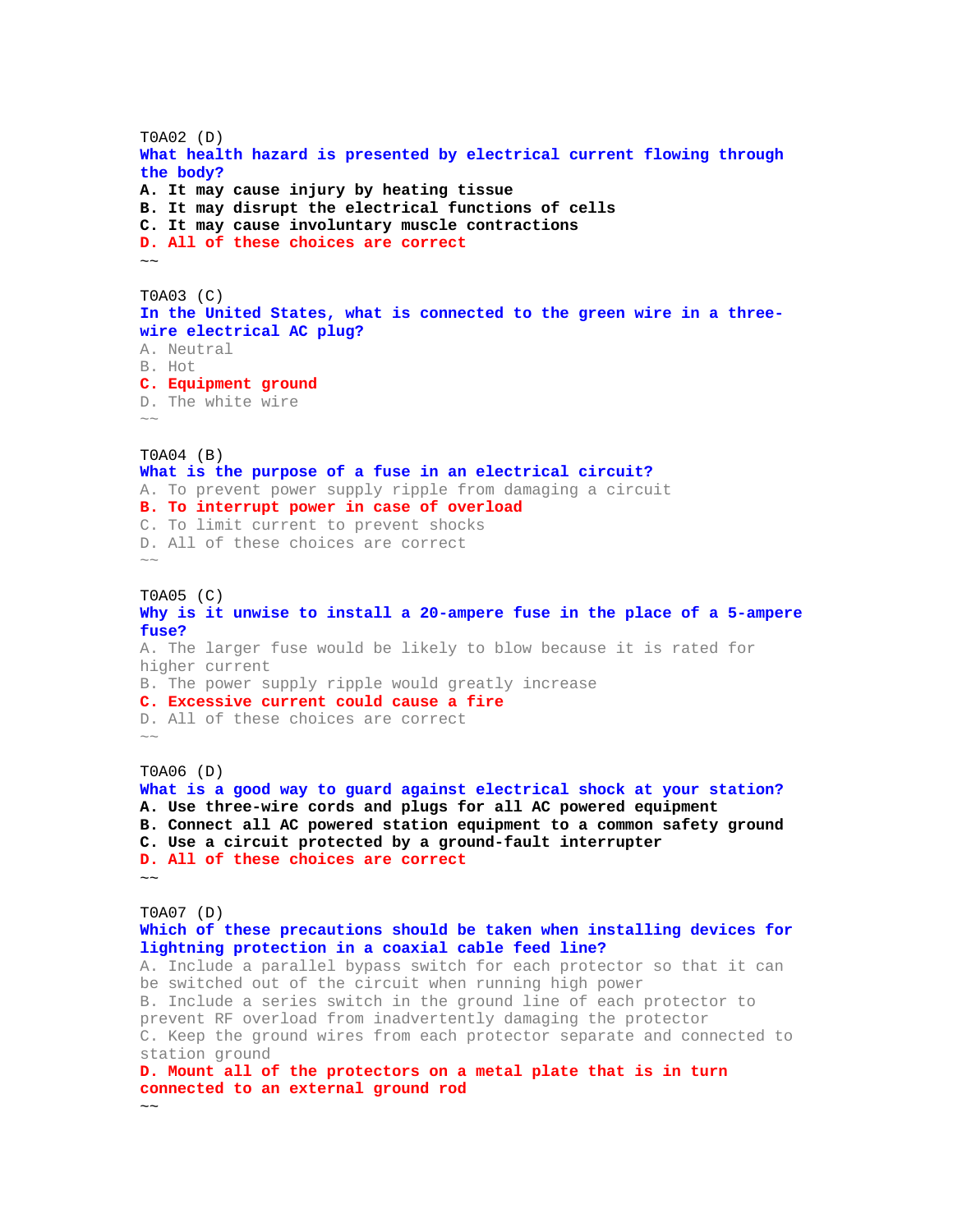T0A08 (A) **What safety equipment should always be included in home-built equipment that is powered from 120V AC power circuits? A. A fuse or circuit breaker in series with the AC hot conductor** B. An AC voltmeter across the incoming power source C. An inductor in parallel with the AC power source D. A capacitor in series with the AC power source  $\sim\,$ T0A09 (C) **What should be done to all external ground rods or earth connections?** A. Waterproof them with silicone caulk or electrical tape B. Keep them as far apart as possible **C. Bond them together with heavy wire or conductive strap** D. Tune them for resonance on the lowest frequency of operation  $\sim$  ~ T0A10 (A) **What can happen if a lead-acid storage battery is charged or discharged too quickly? A. The battery could overheat, give off flammable gas, or explode** B. The voltage can become reversed C. The memory effect will reduce the capacity of the battery D. All of these choices are correct  $\sim$  ~ T0A11 (D) **What kind of hazard might exist in a power supply when it is turned off and disconnected?** A. Static electricity could damage the grounding system B. Circulating currents inside the transformer might cause damage C. The fuse might blow if you remove the cover **D. You might receive an electric shock from the charge stored in large capacitors**  $\sim$  ~ **T0B – Antenna safety: tower safety and grounding; erecting an antenna support; safely installing an antenna** T0B01 (C) **When should members of a tower work team wear a hard hat and safety glasses?** A. At all times except when climbing the tower B. At all times except when belted firmly to the tower **C. At all times when any work is being done on the tower** D. Only when the tower exceeds 30 feet in height  $\sim\,$ T0B02 (C) **What is a good precaution to observe before climbing an antenna tower?** A. Make sure that you wear a grounded wrist strap B. Remove all tower grounding connections **C. Put on a carefully inspected climbing harness(fall arrester)and safety glasses** D. All of these choices are correct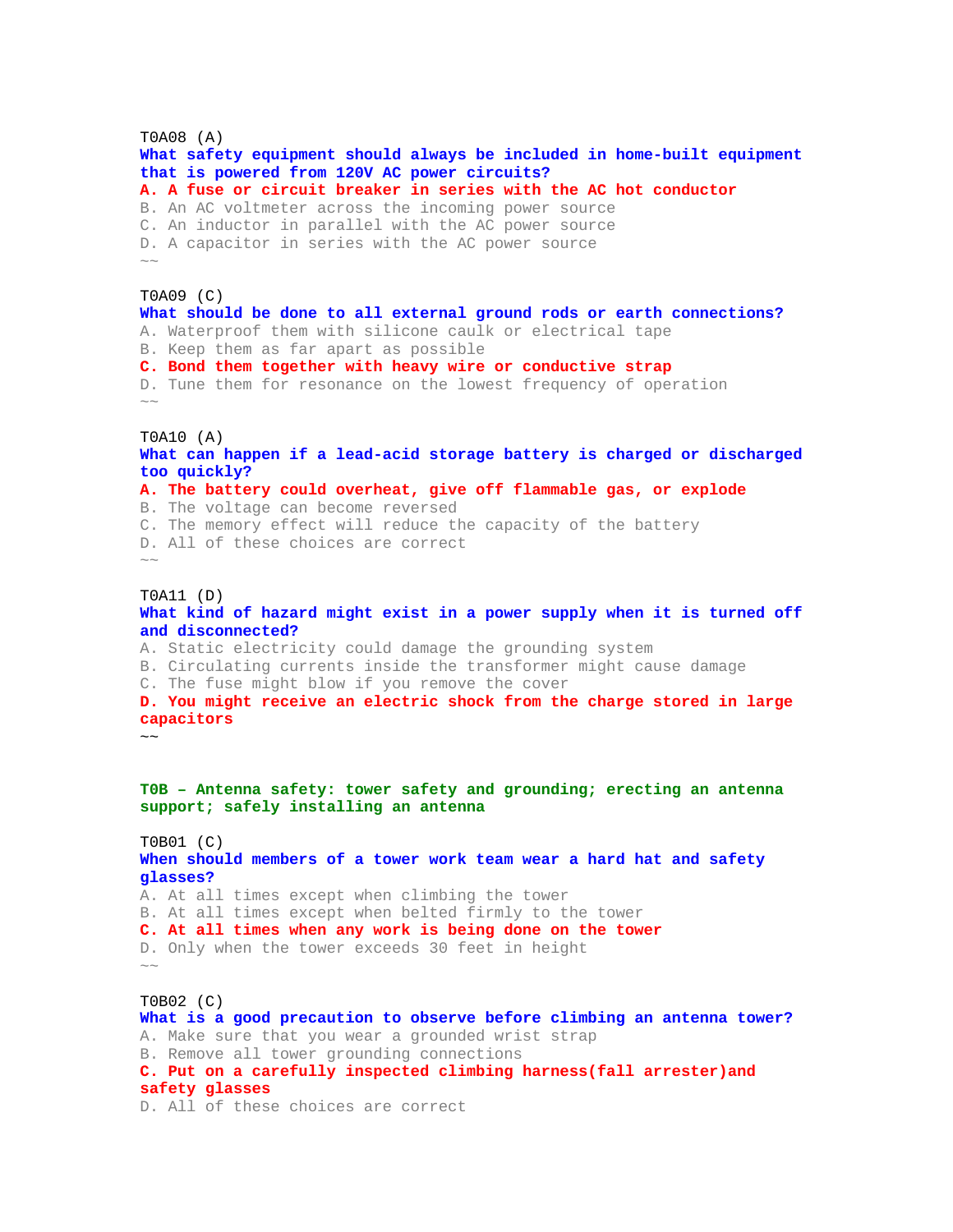T0B03 (D) **Under what circumstances is it safe to climb a tower without a helper or observer?** A. When no electrical work is being performed B. When no mechanical work is being performed C. When the work being done is not more than 20 feet above the ground **D. Never**  $\sim$  ~ T0B04 (C) **Which of the following is an important safety precaution to observe when putting up an antenna tower?** A. Wear a ground strap connected to your wrist at all times B. Insulate the base of the tower to avoid lightning strikes **C. Look for and stay clear of any overhead electrical wires** D. All of these choices are correct T0B05 (C) **What is the purpose of a gin pole?** A. To temporarily replace guy wires B. To be used in place of a safety harness **C. To lift tower sections or antennas** D. To provide a temporary ground  $\sim\sim$ T0B06 (D) **What is the minimum safe distance from a power line to allow when installing an antenna?** A. Half the width of your property B. The height of the power line above ground C. 1/2 wavelength at the operating frequency **D. Enough so that if the antenna falls unexpectedly, no part of it can come closer than 10 feet to the power wires**  $\sim\sim$ T0B07 (C) **Which of the following is an important safety rule to remember when using a crank-up tower?** A. This type of tower must never be painted B. This type of tower must never be grounded **C. This type of tower must not be climbed unless retracted or mechanical safety locking devices have been installed** D. All of these choices are correct  $\sim\, \sim$ T0B08 (C) **What is considered to be a proper grounding method for a tower?** A. A single four-foot ground rod, driven into the ground no more than 12 inches from the base B. A ferrite-core RF choke connected between the tower and ground **C. Separate eight-foot long ground rods for each tower leg, bonded to the tower and each other** D. A connection between the tower base and a cold water pipe  $\sim$  ~

 $\sim\sim$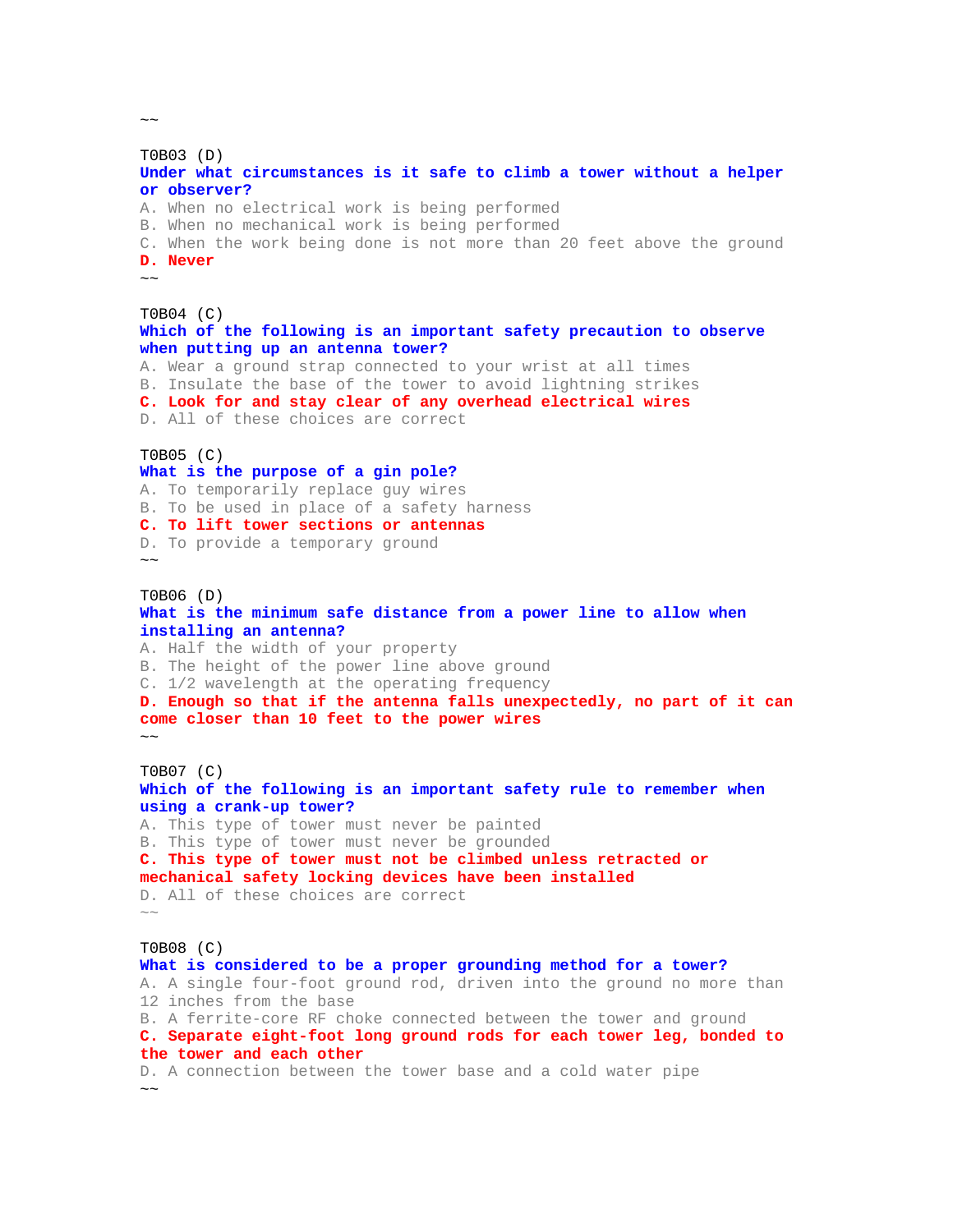T0B09 (C) **Why should you avoid attaching an antenna to a utility pole?** A. The antenna will not work properly because of induced voltages B. The utility company will charge you an extra monthly fee **C. The antenna could contact high-voltage power lines** D. All of these choices are correct  $\sim\,$ T0B10 (C) **Which of the following is true when installing grounding conductors used for lightning protection?** A. Only non-insulated wire must be used B. Wires must be carefully routed with precise right-angle bends **C. Sharp bends must be avoided** D. Common grounds must be avoided T0B11 (B) **Which of the following establishes grounding requirements for an amateur radio tower or antenna?** A. FCC Part 97 Rules **B. Local electrical codes** C. FAA tower lighting regulations D. UL recommended practices  $\sim\,$ T0B12 (C) **Which of the following is good practice when installing ground wires on a tower for lightning protection?** A. Put a loop in the ground connection to prevent water damage to the ground system B. Make sure that all bends in the ground wires are clean, right-angle bends **C. Ensure that connections are short and direct** D. All of these choices are correct  $\sim$   $\sim$ T0B13 (B) **What is the purpose of a safety wire through a turnbuckle used to tension guy lines?** A. Secure the guy if the turnbuckle breaks **B. Prevent loosening of the guy line from vibration** C. Prevent theft or vandalism D. Deter unauthorized climbing of the tower  $\sim$  ~ **T0C - RF hazards: radiation exposure; proximity to antennas; recognized safe power levels; exposure to others; radiation types; duty cycle** T0C01 (D) **What type of radiation are VHF and UHF radio signals?** A. Gamma radiation B. Ionizing radiation C. Alpha radiation **D. Non-ionizing radiation**  $\sim\sim$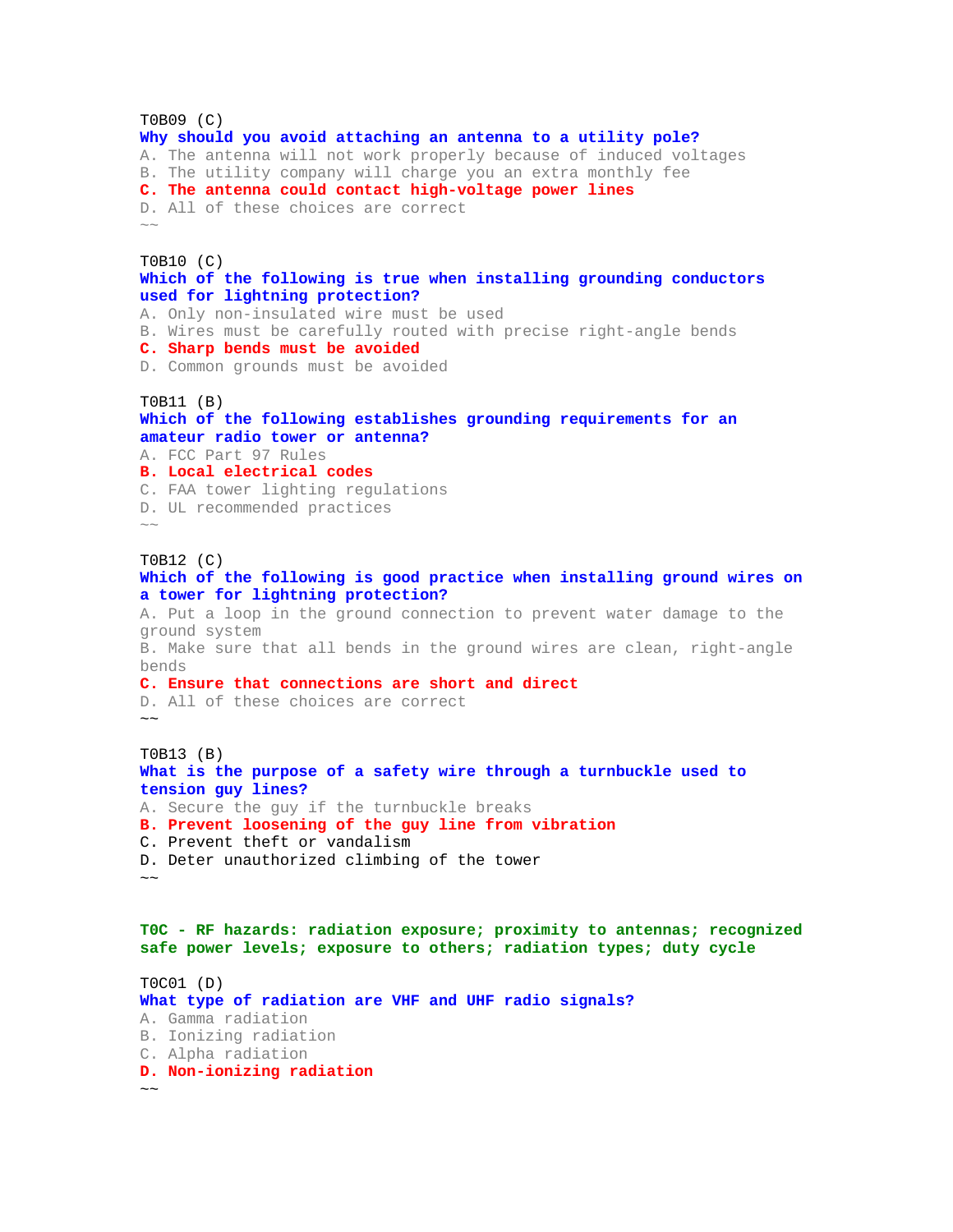```
T0C02 (B)
Which of the following frequencies has the lowest value for Maximum
Permissible Exposure limit?
A. 3.5 MHz
B. 50 MHz
C. 440 MHz
D. 1296 MHz
\sim ~
T0C03 (C)
What is the maximum power level that an amateur radio station may use
at VHF frequencies before an RF exposure evaluation is required?
A. 1500 watts PEP transmitter output
B. 1 watt forward power
C. 50 watts PEP at the antenna
D. 50 watts PEP reflected power
T0C04 (D)
What factors affect the RF exposure of people near an amateur station
antenna?
A. Frequency and power level of the RF field
B. Distance from the antenna to a person
C. Radiation pattern of the antenna
D. All of these choices are correct
\sim\simT0C05 (D)
Why do exposure limits vary with frequency?
A. Lower frequency RF fields have more energy than higher frequency
fields
B. Lower frequency RF fields do not penetrate the human body
C. Higher frequency RF fields are transient in nature
D. The human body absorbs more RF energy at some frequencies than at
others
\sim \simT0C06 (D)
Which of the following is an acceptable method to determine that your
station complies with FCC RF exposure regulations?
A. By calculation based on FCC OET Bulletin 65
B. By calculation based on computer modeling
C. By measurement of field strength using calibrated equipment
D. All of these choices are correct
\sim\simT0C07 (B)
What could happen if a person accidentally touched your antenna while
you were transmitting?
A. Touching the antenna could cause television interference
B. They might receive a painful RF burn
C. They might develop radiation poisoning
D. All of these choices are correct
\sim\,
```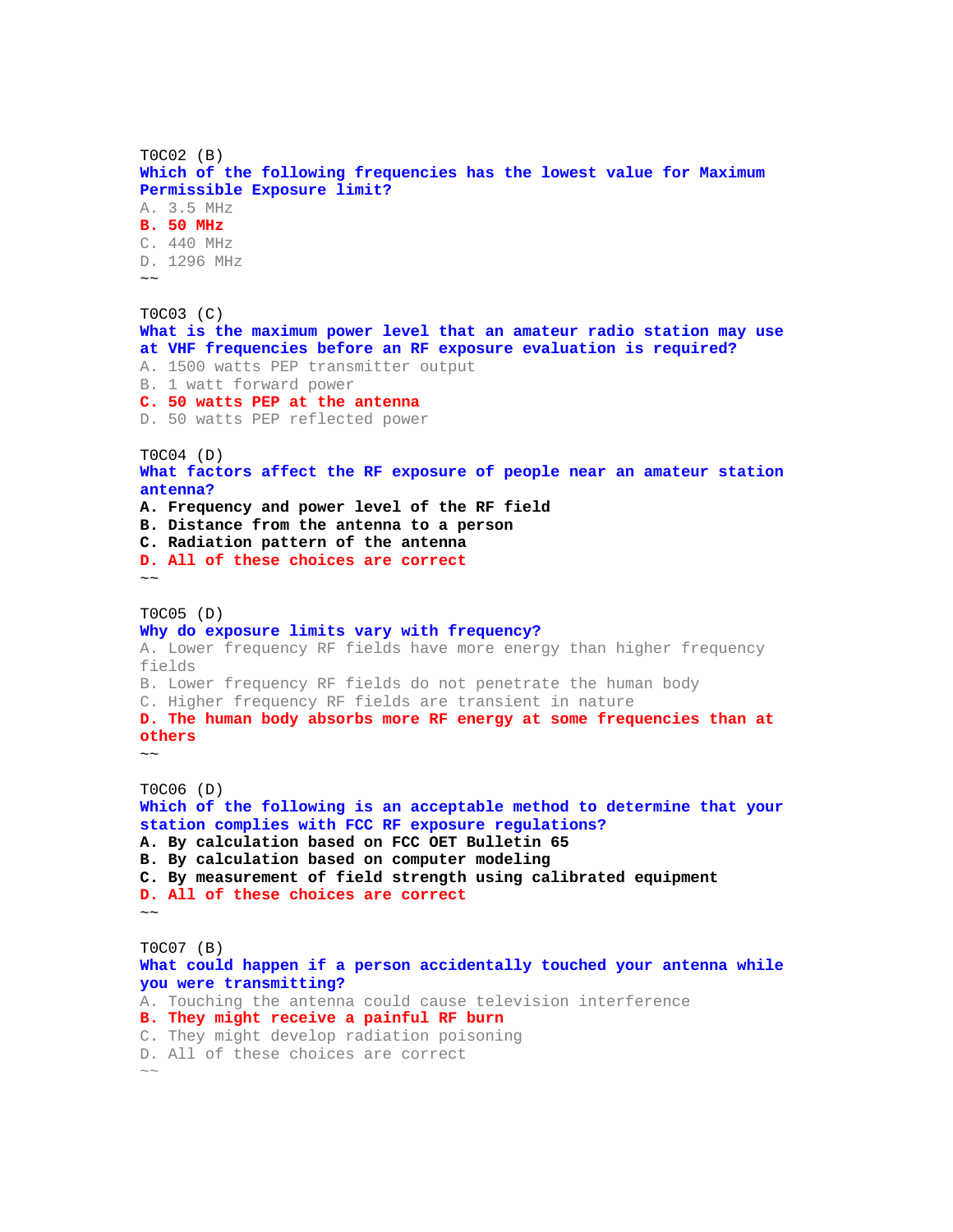T0C08 (A) **Which of the following actions might amateur operators take to prevent exposure to RF radiation in excess of FCC-supplied limits? A. Relocate antennas** B. Relocate the transmitter C. Increase the duty cycle D. All of these choices are correct T0C09 (B) **How can you make sure your station stays in compliance with RF safety regulations?** A. By informing the FCC of any changes made in your station **B. By re-evaluating the station whenever an item of equipment is changed** C. By making sure your antennas have low SWR D. All of these choices are correct T0C10 (A) **Why is duty cycle one of the factors used to determine safe RF radiation exposure levels? A. It affects the average exposure of people to radiation** B. It affects the peak exposure of people to radiation C. It takes into account the antenna feed line loss D. It takes into account the thermal effects of the final amplifier  $\sim\,$ T0C11 (C) **What is the definition of duty cycle during the averaging time for RF exposure?** A. The difference between the lowest power output and the highest power output of a transmitter B. The difference between the PEP and average power output of a transmitter **C. The percentage of time that a transmitter is transmitting** D. The percentage of time that a transmitter is not transmitting  $\sim\,$ T0C12 (A) **How does RF radiation differ from ionizing radiation (radioactivity)? A. RF radiation does not have sufficient energy to cause genetic damage** B. RF radiation can only be detected with an RF dosimeter C. RF radiation is limited in range to a few feet D. RF radiation is perfectly safe  $\sim\sim$ T0C13 (C) **If the averaging time for exposure is 6 minutes, how much power density is permitted if the signal is present for 3 minutes and absent for 3 minutes rather than being present for the entire 6 minutes?** A. 3 times as much B.  $1/2$  as much **C. 2 times as much** D. There is no adjustment allowed for shorter exposure times

 $\sim\sim\sim\sim$